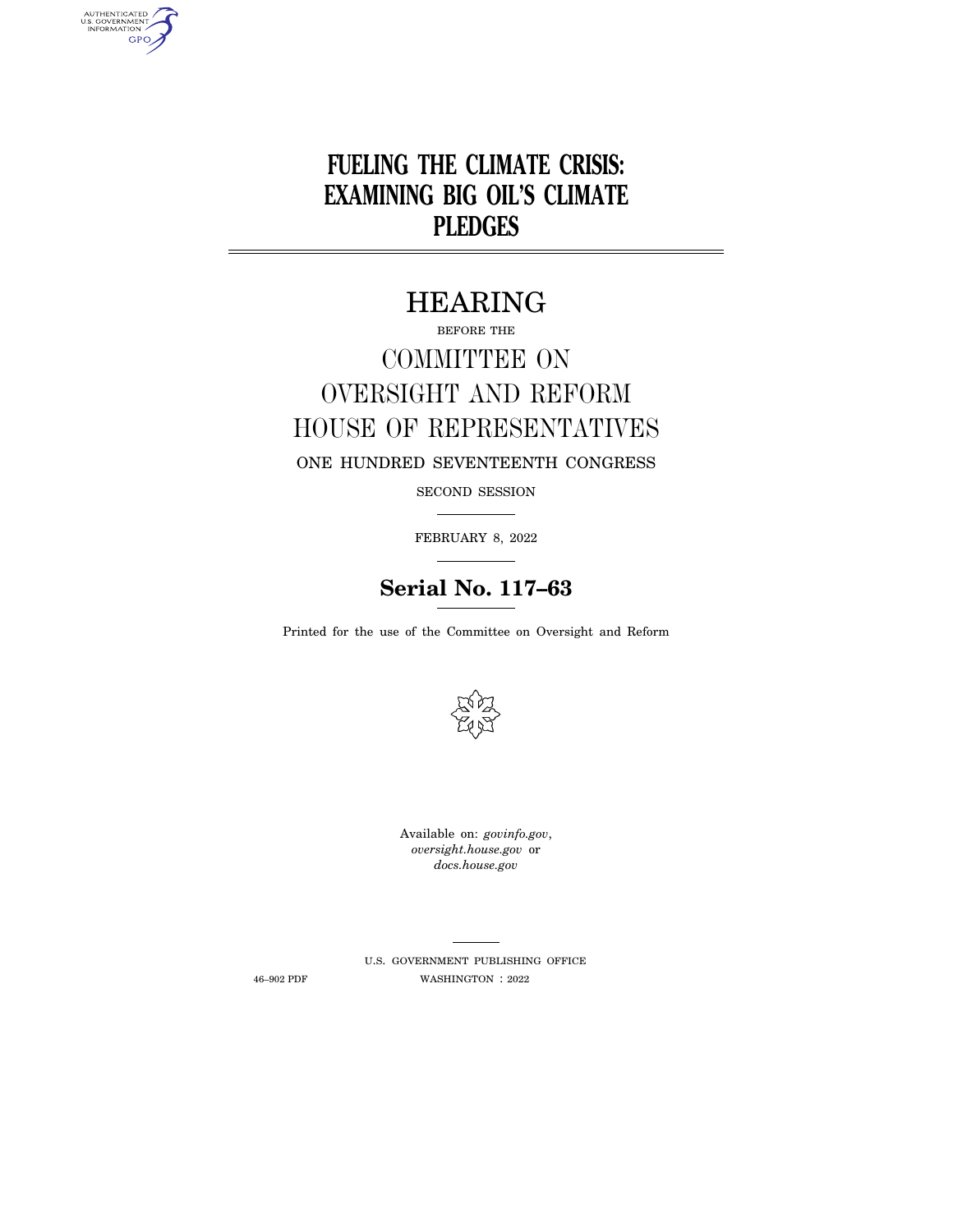#### COMMITTEE ON OVERSIGHT AND REFORM

#### CAROLYN B. MALONEY, New York, *Chairwoman*

ELEANOR HOLMES NORTON, District of Columbia STEPHEN F. LYNCH, Massachusetts JIM COOPER, Tennessee GERALD E. CONNOLLY, Virginia RAJA KRISHNAMOORTHI, Illinois JAMIE RASKIN, Maryland RO KHANNA, California KWEISI MFUME, Maryland ALEXANDRIA OCASIO-CORTEZ, New York RASHIDA TLAIB, Michigan KATIE PORTER, California CORI BUSH, Missouri SHONTEL M. BROWN, Ohio DANNY K. DAVIS, Illinois DEBBIE WASSERMAN SCHULTZ, Florida PETER WELCH, Vermont HENRY C. ''HANK'' JOHNSON, JR., Georgia JOHN P. SARBANES, Maryland JACKIE SPEIER, California ROBIN L. KELLY, Illinois BRENDA L. LAWRENCE, Michigan MARK DESAULNIER, California JIMMY GOMEZ, California AYANNA PRESSLEY, Massachusetts

JAMES COMER, Kentucky, *Ranking Minority Member*  JIM JORDAN, Ohio VIRGINIA FOXX, North Carolina JODY B. HICE, Georgia GLENN GROTHMAN, Wisconsin MICHAEL CLOUD, Texas BOB GIBBS, Ohio CLAY HIGGINS, Louisiana RALPH NORMAN, South Carolina PETE SESSIONS, Texas FRED KELLER, Pennsylvania ANDY BIGGS, Arizona ANDREW CLYDE, Georgia NANCY MACE, South Carolina SCOTT FRANKLIN, Florida JAKE LATURNER, Kansas PAT FALLON, Texas YVETTE HERRELL, New Mexico BYRON DONALDS, Florida **VACANCY** 

RUSS ANELLO, *Staff Director*  GRETA GAO, *Chief Investigative Counsel*  ELISA LANIER, *Chief Clerk*  CONTACT NUMBER: 202-225-5051 MARK MARIN, *Minority Staff Director*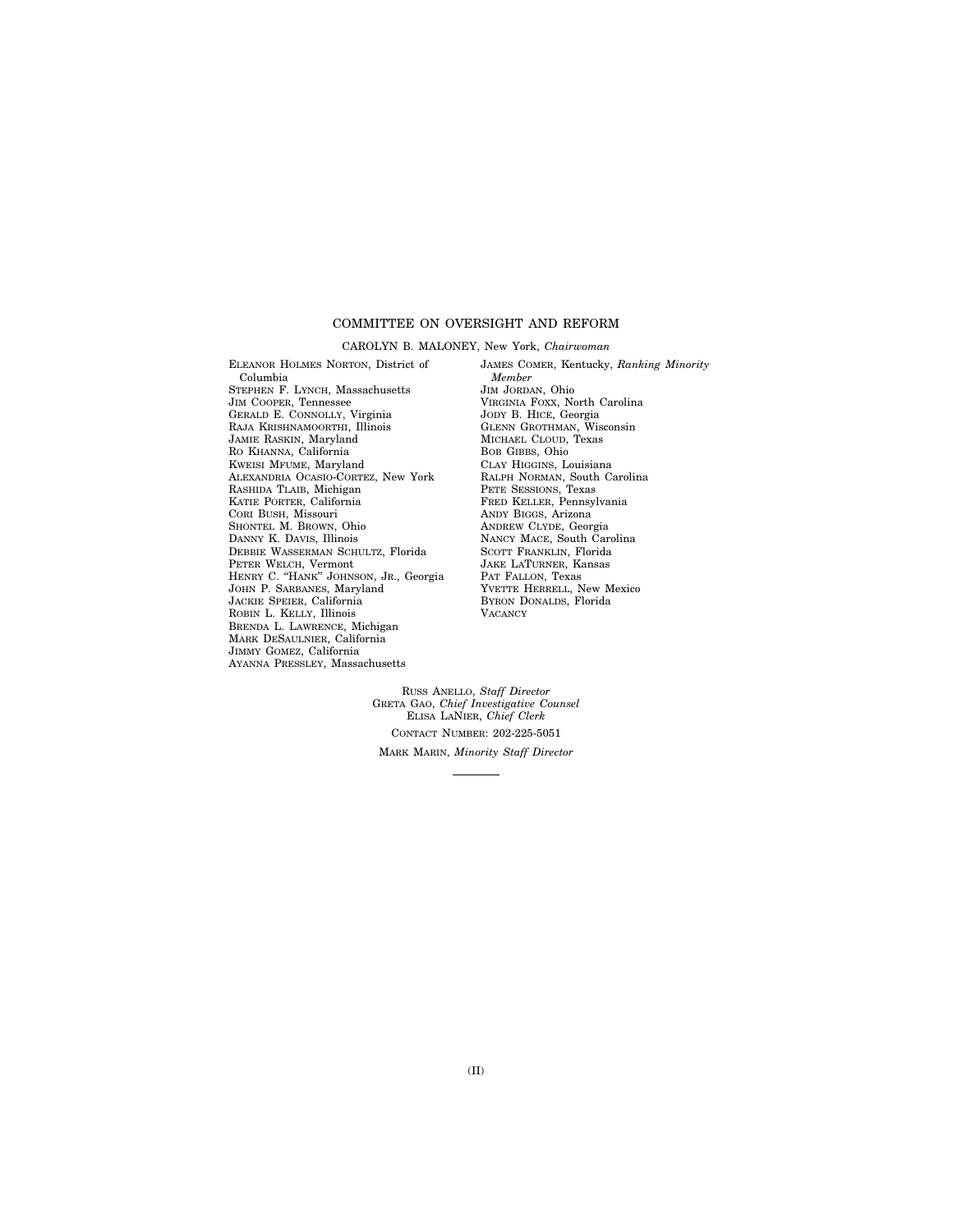### C O N T E N T S

|                                  | i age |
|----------------------------------|-------|
| Hearing held on February 8, 2022 |       |

#### **WITNESSES**

Page

| Dr. Michael E. Mann, Professor of Atmospheric Science, Pennsylvania State |     |
|---------------------------------------------------------------------------|-----|
| University                                                                |     |
|                                                                           |     |
| Mr. Mark van Baal, Founder, Follow This                                   |     |
|                                                                           |     |
| Ms. Tracey Lewis, Policy Counsel, Public Citizen                          |     |
|                                                                           | 11. |
| Katie Tubb, Senior Policy Analyst, The Heritage Foundation                |     |
|                                                                           | 12. |
|                                                                           |     |
|                                                                           |     |

*Opening statements and the prepared statements for the witnesses are available in the U.S. House of Representatives Repository at: docs.house.gov.* 

#### INDEX OF DOCUMENTS

*The documents listed below are available at: docs.house.gov.* 

\* Letter to Secretary Granholm dated February 8, 2022; submitted by Rep. Comer.

\* *Washington Post*, Op-Ed, ''Science the GOP Can't Wish Away''; submitted by Rep. Raskin.

\* *Financial Post*, article, ''Debunking Climate and Other Forms of Alarmism''; submitted by Rep. Biggs.

\* *Fox Business*, article on oil reserves; submitted by Rep. Biggs.

\* Patrick Moore, PhD Testimony; submitted by Rep. Biggs.

\* *New York Post*, article on OPEC oil production; submitted by Rep. Biggs.

\* *Washington Examiner*, article on Greenpeace co-founder; submitted by Rep. Biggs.

\* *Washington Times*, article on Former Greenpeace Insider Patrick Moore; submitted by Rep. Biggs.

\* Joint Economic Committee Republican Report on Combatting Rising Energy Prices; submitted by Rep. Keller.

\* Statement for the Record; submitted by Rep. Connolly.

\* Letter for the Record, written statement of Andrew Logan, Senior Director of Oil and Gas, Ceres.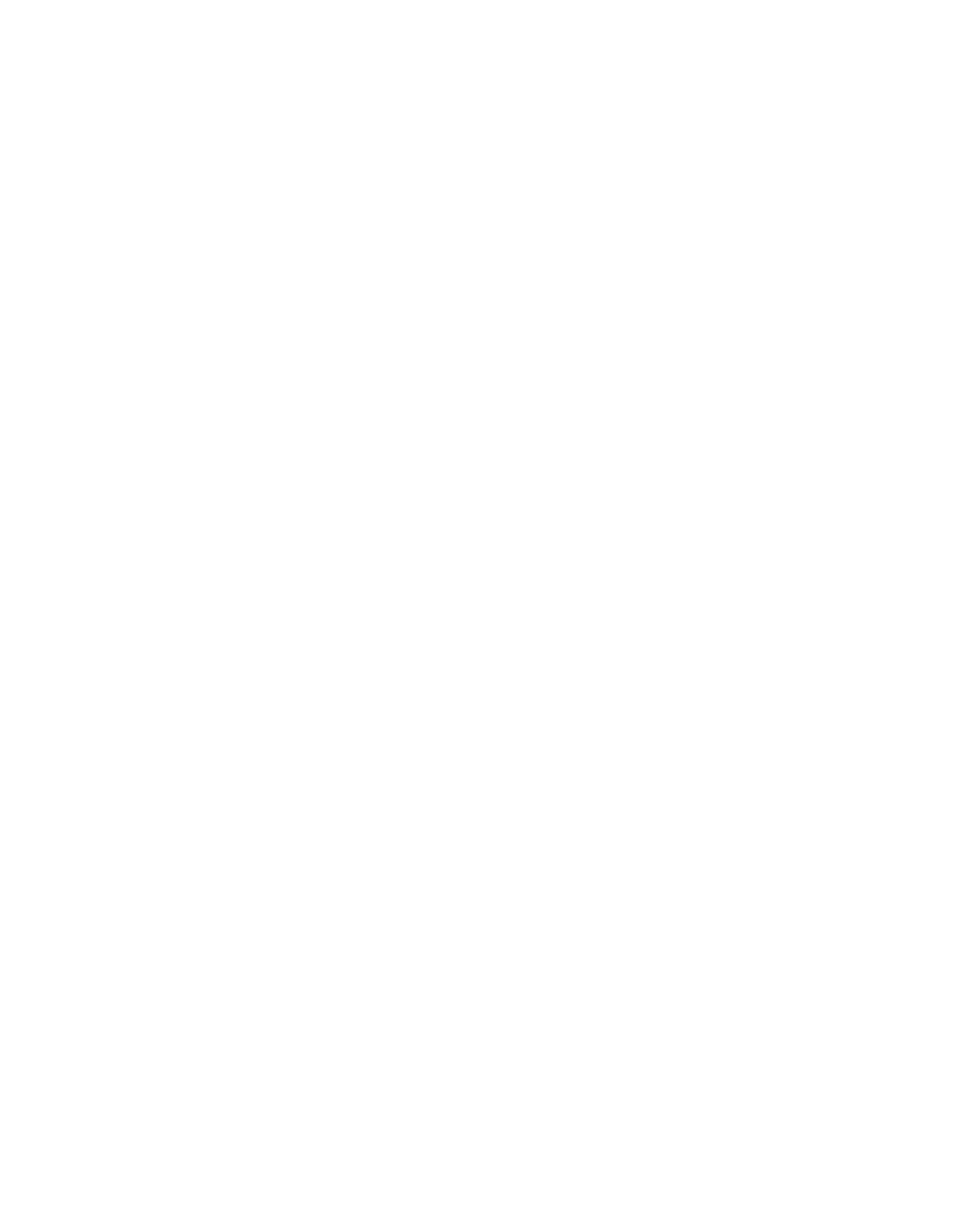### **FUELING THE CLIMATE CRISIS: EXAMINING BIG OIL'S CLIMATE PLEDGES**

#### **Tuesday, February 8, 2022**

#### HOUSE OF REPRESENTATIVES, COMMITTEE ON OVERSIGHT AND REFORM, *Washington, D.C.*

The committee met, pursuant to notice, at 10:05 a.m., in room 2154, Rayburn House Office Building, Hon. Carolyn Maloney [chairwoman of the committee] presiding.

Present: Representatives Maloney, Norton, Connolly, Krishnamoorthi, Raskin, Khanna, Mfume, Ocasio-Cortez, Tlaib, Porter, Bush, Brown, Wasserman Schultz, Welch, Johnson, Sarbanes, Kelly, DeSaulnier, Gomez, Pressley, Comer, Jordan, Foxx, Hice, Grothman, Cloud, Gibbs, Higgins, Norman, Sessions, Keller, Biggs, Fallon, Herrell, and Donalds.

Also present: Representative Graves.

Chairwoman MALONEY. The committee will come to order.

Without objection, the chair is authorized to declare a recess of the committee at any time.

I now recognize myself for an opening statement.

We are here today to uncover the facts behind the promises and pledges the fossil fuel industry makes about addressing climate change. Last October, we held a hearing to expose Big Oil's decades-long disinformation campaign to deny climate change. We learned that Exxon scientists warned about the danger of burning fossil fuel and its link to global warming in 1978, more than four decades ago. Rather than fix the problem, Exxon kept this research secret. For decades, the fossil fuel industry waged a multimilliondollar disinformation campaign to cast doubt on the science and prevent action to reduce emissions, all to protect its bottom line.

Over the last half-century, the top oil and gas companies have generated more than one-third of the emissions that have warmed our planet. They also made trillions in profits. In the meantime, the world has already grown more than one degree Celsius warmer than pre-industrial times. At our October hearing, fossil-fuel executives admitted for the first time to Congress that climate change is real, it is happening now, and burning fossil fuels is the primary cause, four decades after they first learned the truth. Because of their lies, humanity lost four decades. We are now on the brink of a climate catastrophe.

Climate change is already having a profound effect on Americans, from record hurricanes to year-round wildfires, to historic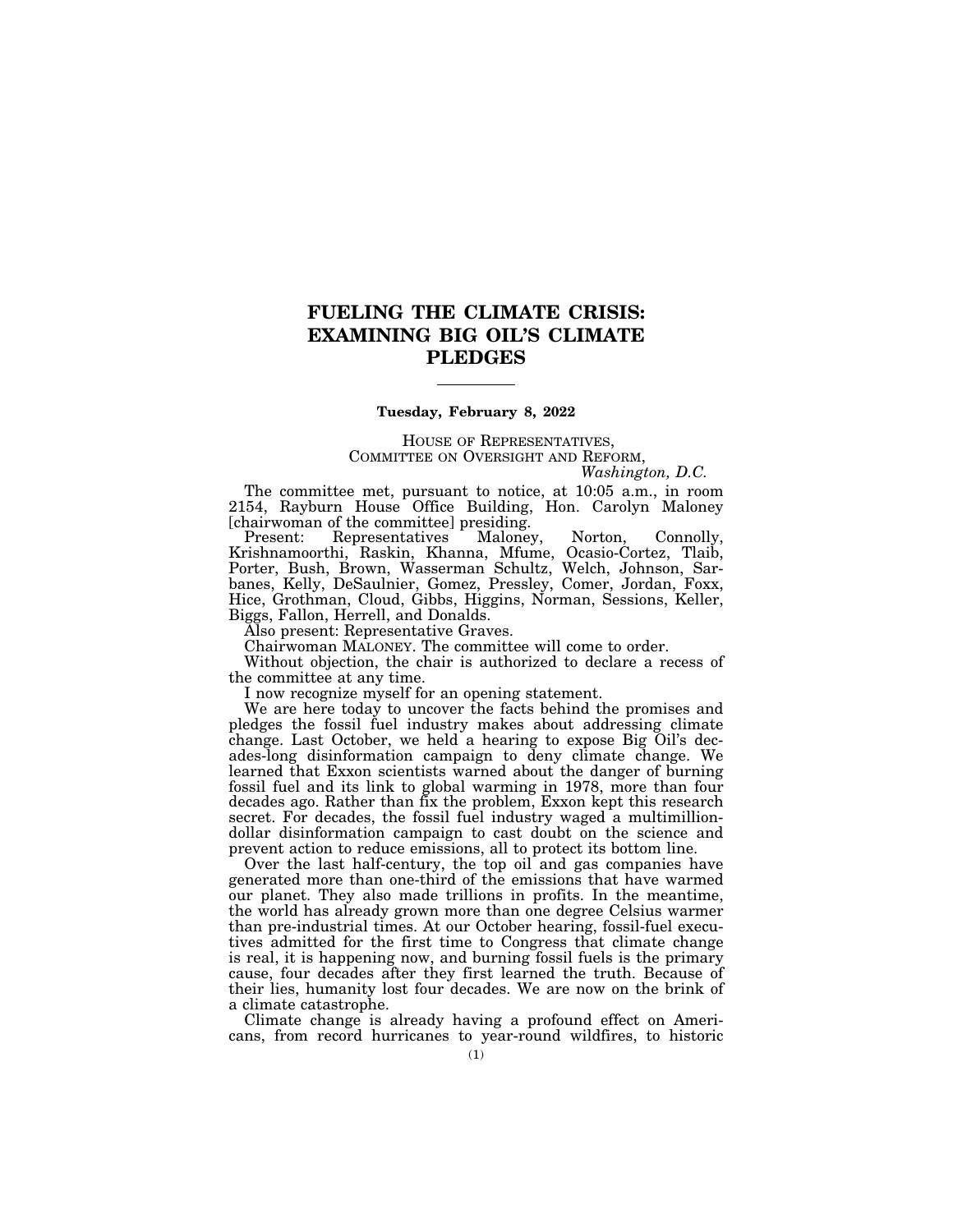floods in our coastal cities and river communities. If current trends continue, global warming will likely exceed 1.5 degrees before the mid-century, which is the point many scientists say will lead to irreversible damage to our planet. To avert this disaster, in 2015, nearly 200 countries united behind the Paris Climate Agreement and pledged to reduce emissions by 2030, with a goal of limiting global warming to below 1.5 degrees Celsius.

The leading oil companies—Chevron, Exxon, BP, and Shell—now want the public to believe they support the Paris Agreement. They have made their own climate pledges and claim they will reach net zero emissions by 2050. They have spent millions to advertise these plans and greenwash their images. We called today's hearing to evaluate these pledges, but when the committee invited board members of these companies to come in today and explain their pledges, they declined to appear on the date we requested. None of them showed up today. Not a single one. So today, we will hear from experts who will reveal Big Oil's climate pledges for what they are—empty promises.

Scientists have found that the reduction in emissions under these pledges is far short of what is needed to avert disaster under the Paris Agreement. These pledges rely on unproven technology, and they ignore the vast majority of greenhouse gas emissions created by fossil fuels. Moreover, the industry continues to pour money into new oil and gas fields with no plans to stop extracting. At our committee's October hearing, I asked fossil fuel executives if they would pledge to stop spending money to oppose efforts to reduce emissions and address climate change. They refused to make that pledge. Many investors have been asking oil and gas companies to make a similar pledge by passing shareholder resolutions that commit these companies to actions consistent with the goals of the Paris Agreement. These companies have refused. In fact, they have consistently recommended that their shareholders vote against those resolutions.

The message is clear: Big Oil intends to continue its playbook from the past four decades, fighting meaningful action to prevent climate change while engaging in a PR campaign to deceive the public. This committee will not stand for it. We launched this investigation to get to the bottom of Big Oil's role in contributing to climate change, and we will get to the truth about these pledges. We intend to hold another hearing with board members in March to answer questions about the pledges. If they do not agree to appear, the committee will use every tool at its disposal to get the information we need. The American public and all generations to come deserve accountability.

I now recognize the distinguished ranking member, Mr. Comer, for an opening statement.

Mr. COMER. Thank you, Chairwoman Maloney, and I want to thank the witnesses for their willingness to testify before the committee today. It is, however, unfortunate that my good friend, Chairwoman Maloney, refuses to hold a hearing on the skyrocketing energy prices impacting every American. In November, we wrote the chairwoman requesting a hearing with the Department of Energy Secretary Jennifer Granholm to discuss these issues, but we still haven't gotten a response. Instead, here we are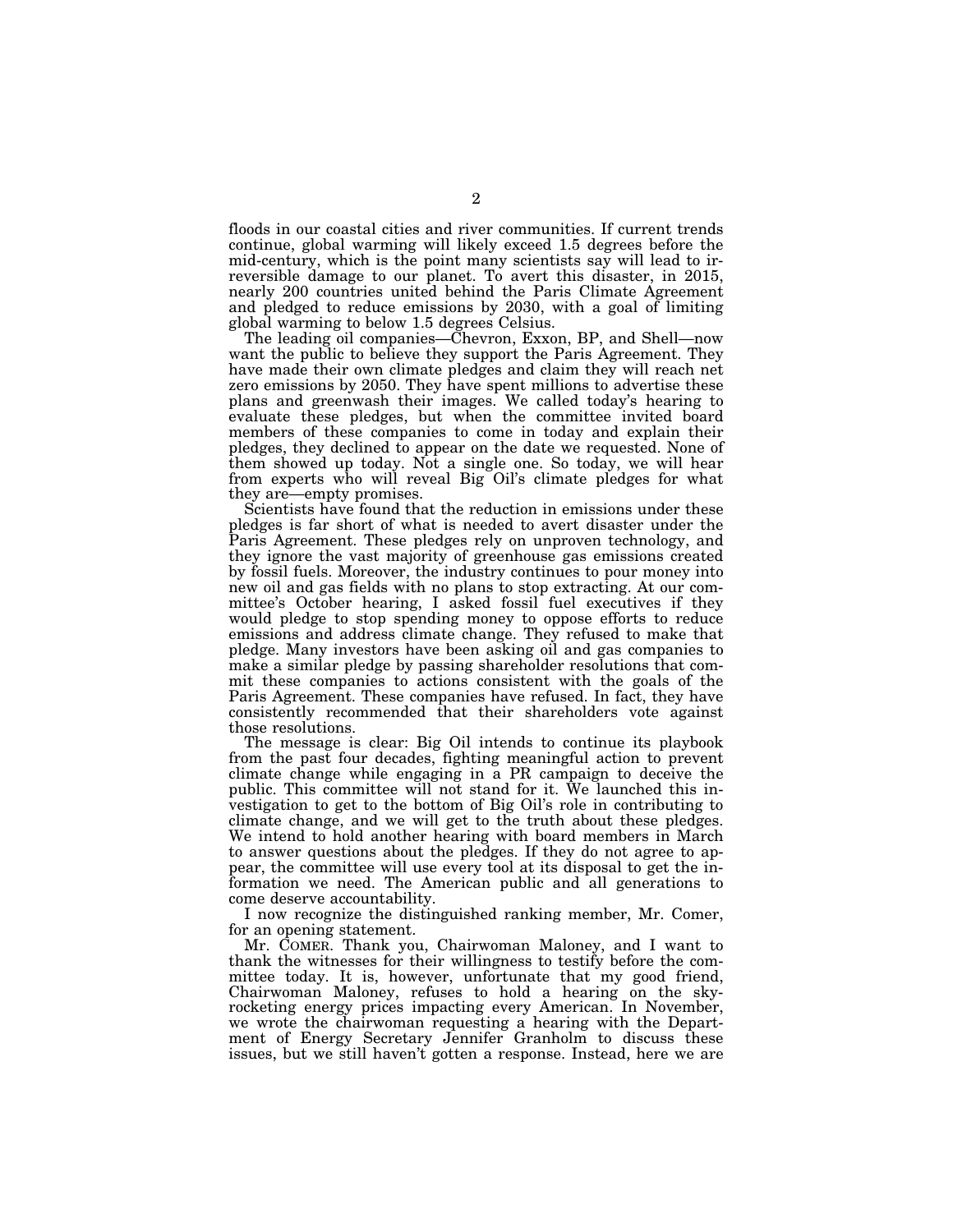again so Democrats can attack an industry that provides good-paying jobs and energy for all Americans.

The Oversight Committee should focus on rooting out waste, fraud, abuse, and mismanagement in the Federal Government, not investigating the implementation of pledges made by private companies that don't even go into effect for almost 30 years. We should conduct real oversight of the Biden Administration's disastrous policies that have led to surging gas prices and inflation. However, Democrats are not interested. Last month, Committee Republicans hosted a joint forum with the congressional Western Caucus to discuss the impacts of the Biden Administration's energy policies that have failed the American people. We spent a good deal of time talking about solutions to these problems, and I hope my colleagues on the other side of the aisle are able to see how their radical Green New Deal policies are hurting all Americans.

The hearing today is now a two-part hearing. The first panel will be comprised of so-called experts who have studied the climate change pledges proposed by oil and gas companies and their impact on climate change. The second panel will be board members from the four companies who appeared before this committee on October 28 of last year. I have two questions. At what point will Democrats support energy independence for our country, and second, at what point will Democrats stop attacking an American industry?

Committee Democrats claim these companies are not complying with the committee's investigation, but that simply is not true. The companies, along with the U.S. Chamber of Commerce and the American Petroleum Institute, have provided over 400,000 pages of documents thus far and their leadership answered questions for six hours in the last hearing, but apparently that is not good enough. Even after producing hundreds of thousands of documents and answering questions all day, Democrats issued subpoenas after the prior hearing. Why did they do this? Because their investigation hasn't turned up anything, no smoking gun because there isn't one. No matter what these companies do, it will never be enough to please the Democrats. The sole focus of this investigation is to put these companies out of business.

Today, I look forward to speaking with the minority witnesses, Katie Tubb from The Heritage Foundation, about the consequences of the Biden Administration's failed energy policies. This Administration is clearly not committed to promoting an expansive energy solution in America when President Biden says he has no immediate plan to address rising gasoline prices. President Biden singlehandedly shut down the critically important Keystone XL pipeline, placed a moratorium on oil and gas production on Federal lands, and enacted policies that increased individual energy costs for American citizens. Simply put, President Biden's policies raise electricity costs for the American people and put American energy companies at a competitive disadvantage with the rest of the world. Just a few years ago, the United States was experiencing a boom in domestic energy production. We even became a strong exporter of oil and natural gas, which allowed us to compete on the global stage. Unfortunately, President Biden's policies threaten the jobs and investment that hardworking Americans spent so long creating.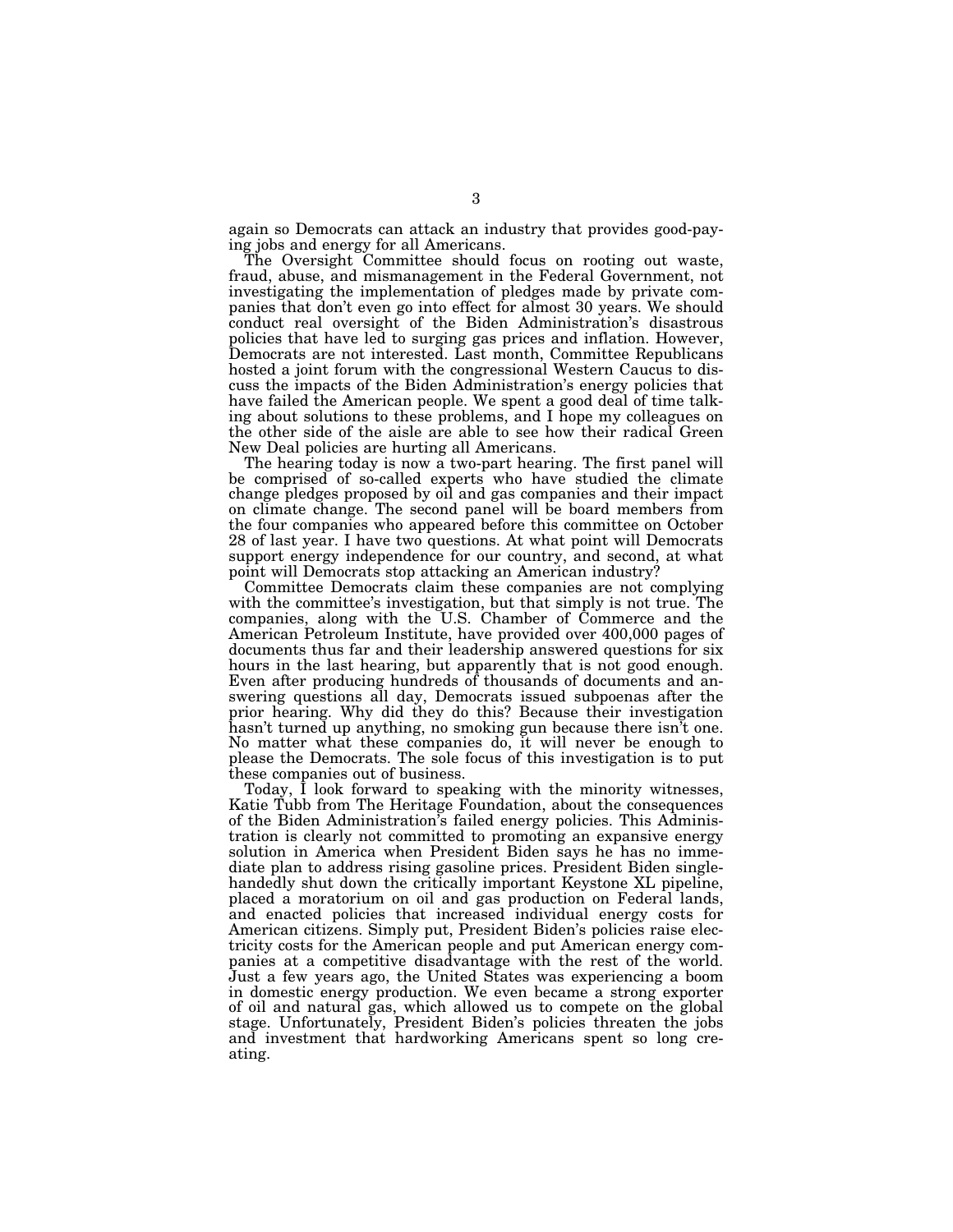It is critical that this committee examines the more pressing concerns of the American people, concerns about inflation rising to a 40-year high, gas prices costing a dollar more per gallon than last year, and heating bills rising 54 percent this winter. The Biden Administration is leading us down a dangerous path at a time when our energy independence is more crucial than ever. I hope that we can move on from the demonization of private companies and instead focus on the committee's intention of combatting the ever-increasing number of crises the Biden Administration has created.

I want to again thank the witnesses for being here, but before I yield back, Madam Chair, you have not responded to our November 18 letter requesting that Secretary Kerry appear before the committee at a hearing. So I would like to enter into the record this invitation that we plan to send Secretary Granholm inviting her to participate in part two of this hearing on March 8. We feel that it is vital to hear from Biden Administration officials on their plans to combat rising energy prices, and I hope that the Secretary will participate in this hearing.

Chairwoman MALONEY. Without objection.

Mr. COMER. I yield back.

Chairwoman MALONEY. The gentleman yields back.

Let me briefly address the concerns that have been raised about gas prices. First, rising gas prices are a global issue caused by the behavior of Russia and other factors. Here at home, President Biden has taken aggressive steps to address this issue, including releasing millions of barrels of oil from the strategic oil reserve and seeking to crack down on anticompetitive behavior. Second, prices have not gone up because of climate policies. The head of the International Energy Agency recently debunked this claim, writing, and I quote, ''Unfortunately, we are once again seeing claims that volatility in gas and electricity markets is the result of the clean energy transition. These assertions are misleading to say the least.'' Third, fossil fuel companies are raking in record profits while consumers are hurting at the pump. Exxon made almost \$9 billion last quarter and Chevron made more than \$5 billion.

The bottom line is that as long as we are dependent on fossil fuels, we will be at the mercy of fluctuating gas prices. That is why it is so crucial that we invest now in transitioning to clean energy alternatives.

Mr. COMER. Madam Chair? Madam Chair?

Chairwoman MALONEY. With that, I recognize Mr. Rho Khanna, who is the chairman of the Environment Subcommittee, for his opening statement for this important hearing. Mr. Rho Khanna.

Mr. KHANNA. Thank you, Chairwoman Maloney, thank you, Ranking Member Comer, and the witnesses here today. I am very thankful for our staff—Katie, Kevin, Arya, as well as Russ and Greta from the full committee—who have been doing exceptional work.

Today's hearing isn't about partisanship. It is about getting at the truth. And let me be clear: the purpose of this investigation isn't to embarrass anyone, and it is certainly not put any company out of business. Our purpose is to get the fossil fuel companies to live up to their own pledges, to the goals that they say they believe in, the goals that they have told the American public and their con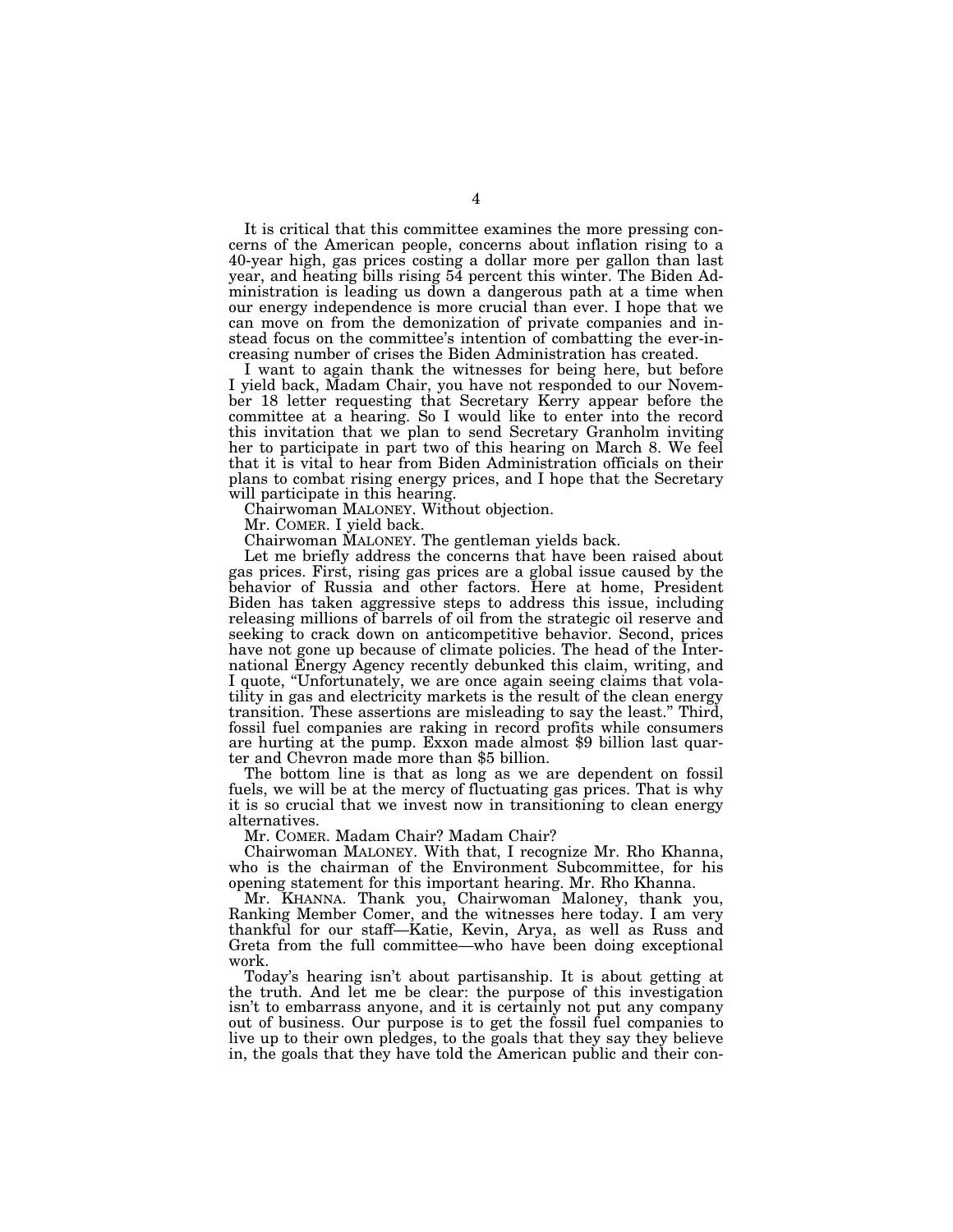sumers that they are committed to. And it is certainly an appropriate function of the Oversight Committee to make sure that a company is living up to the public statements that they make.

Now, the good news, at least some good news, is that since the historic hearing, since we had all of the oil executives in this committee, they have all announced new plans. Exxon, Chevron, Shell, and BP all have made climate pledges. These pledges don't go far enough in terms of the Paris Accords and their own commitments, but at least they are taking some steps. ExxonMobil, in fact, announced three new pledges since this committee's hearings. Just a few weeks ago, Chevron announced a new net zero aspiration.

Here is the reality. The European companies—Shell and BP—actually have pledges that say they are going to be 50 percent reduced or totally by 2050, net zero on all the emissions. The challenge I have with the Exxon pledges and the Chevron pledges is they are saying that it only applies to Scope 1 and Scope 2. Now, what does that mean? That means it only applies to the emissions of their actual drilling and their actual production of oil, not to all of the oil they sell. Well, that would be like an automaker pledging to eliminate emissions from their manufacturing but doing nothing to improve their cars' fuel efficiency.

I hope that Exxon and Chevron will see what BP and Shell are doing and that our American companies will make the same commitment—2050, a reduction on Scope 1, Scope 2, and Scope 3—and there is still opportunity for them to do that. They have taken an initial step. Let's make sure they finish the job.

I just want to echo what Chairwoman Maloney said. I support President Biden who has taken decisive action to help lower gas prices. President Biden is calling on OPEC to boost production. He is calling on all of the companies, all the oil companies, to temporarily increase production. I agree with President Biden. We need a strong supply of oil and gas in the short term to lower prices at the pump and the price of heat in their homes. But let me be clear: that is not a long-term solution. I wish we had diversified our energy sources 10 years ago so we wouldn't have this price volatility. I wish we had invested in electric vehicles. I wish we had invested in renewables. That is the long-term solution to help American consumers to lower the price at the pump, to lower the heating bills, and that is what we are doing now.

We are not asking these companies to hurt their bottom line. We are saying be strategic, be long term, be honest, start diversifying energy sources so we can help American consumers lower the price at the pump and also address climate change and live up to your goals. Thank you, Madam Chair.

Chairwoman MALONEY. The gentleman yields back.

I now recognize Mr. Norman, who is the ranking member of the Environmental Subcommittee, for an opening statement.

Mr. NORMAN. Thank you, Mrs. Maloney. You know, well, well, well, here we go again. With all due respect, Mrs. Maloney, for you to say that gas prices are a global crisis and Congresswoman Rho Khanna to say that, you know, we are asking OPEC to graciously lower prices, I really cannot believe what I am hearing. The reason the gas prices are where they are is because this President has canceled the Keystone pipeline. We were energy independent in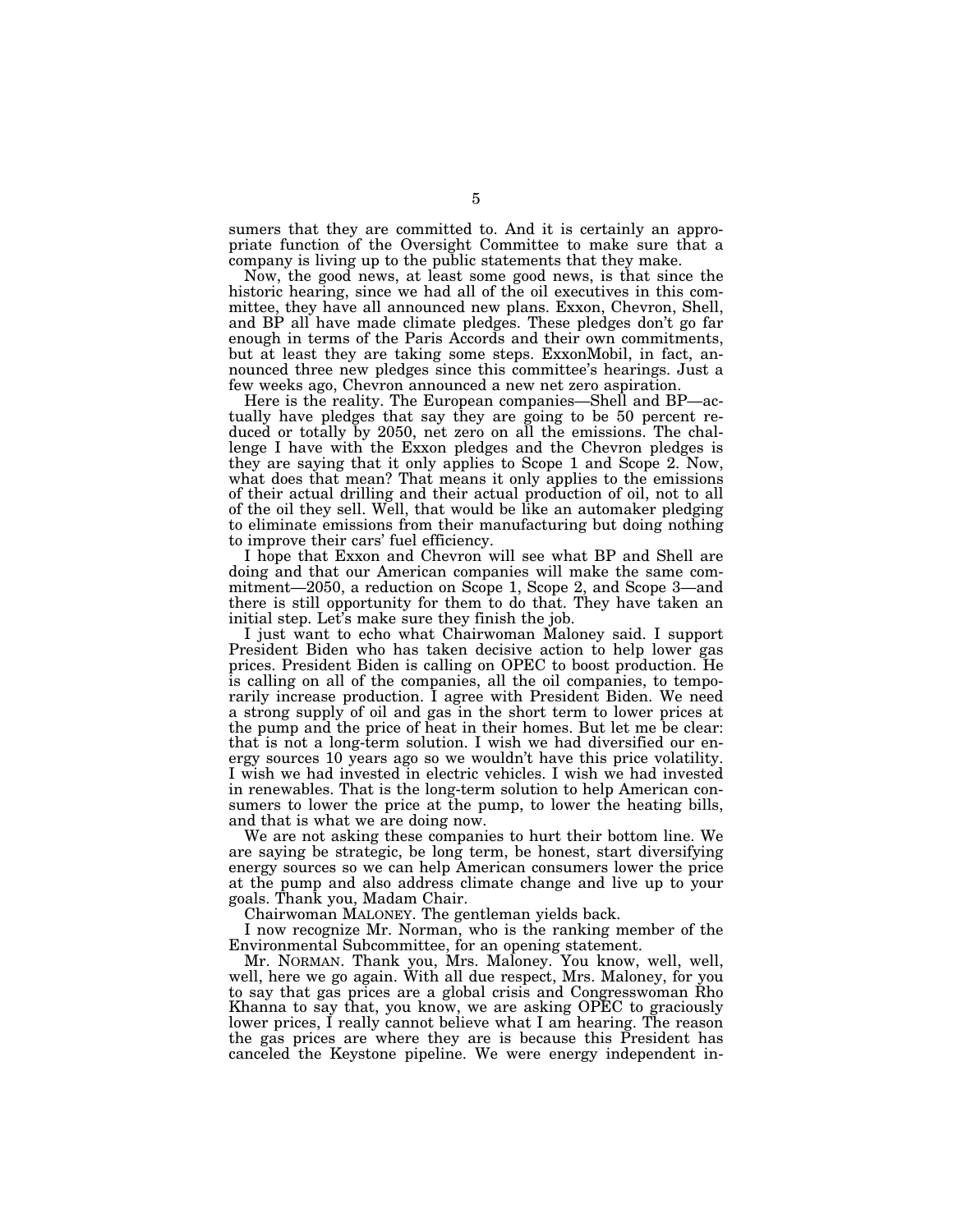stead of energy dependent, and we are buying it from countries that make up OPEC that don't like us: Venezuela, Iraq, Iran.

Why are our cities on fire now? Why are our borders completely open with being run by the drug cartels and being run by groups that are feeding fentanyl to our young people? Why is there a movement to defund the police of all things? Why are 13 dead Americans left in Afghanistan along with many other Americans? And the list goes on and on. I will tell you why. This Administration. They are clueless. You have got the leader of the free world in Mr. Biden. He doesn't know what month it is. You all know it. You have heard him. Any of his underlings will not answer letters, and it is extremely frustrating.

But as Congressman Comer said, you know, the goal of this hearing is to put oil and gas companies out of business forever. Well, good luck on getting on an airplane powered by batteries. Let's see how that works. At a time when we should be using the abundant natural resources that we have to advance America's interests, the Biden Administration wants to bankrupt the very companies who are working to provide energy and security to all Americans. This Administration's out-of-control spending is causing inflation to skyrocket. Gas is \$1 more expensive than it was last year. As a result, Americans are now paying more for goods and services while taking home less money in their paychecks.

The Department of Labor recently stated that over the last 12 months, inflation has increased by seven percent. Meanwhile, China and other countries around the world continue to pollute at record levels while the United States continues to reduce emissions, and I guess the answer that the left uses is, let's just ask China to be nice. It doesn't work that way. Do Democrats really believe that putting the oil and gas industry out of business will suddenly make China less a polluter? If that is the case, I have got some land that is underwater I would love to sell you for high-rise condos. I am afraid extreme proposals by Democrats will do nothing but destroy good-paying American jobs and ruin our economy, which it is doing today. In fact, it has already happened. At our prior hearing, we heard from an unemployed Keystone pipeline worker, out of a job, does not have a paycheck.

As the ranking member mentioned in his opening statement, we held a very informative roundtable with the Western Caucus a few weeks ago to discuss solutions to the ever-growing energy crisis America is facing. In that roundtable, we heard from a variety of industry experts working to ensure that Americans have access to reliable and affordable energy. These energy experts all want Americans to have the opportunity to heat their homes and fuel their cars at affordable energy, not buying energy from countries that aim to destroy us. But today, during this investigation, Democrats have done nothing but undermine the efforts of the energy industry. As a result, we see the consequences everywhere.

According to a study performed by the United States Census Bureau, nearly 28 percent of Americans had to forego expenses for basic necessities, such as medicine or food and money to pay for an energy bill, for the last 12 months. This is a frightening statistic that bears repeating. In the past year, over one-quarter of American citizens had to forego purchasing medicine to pay a home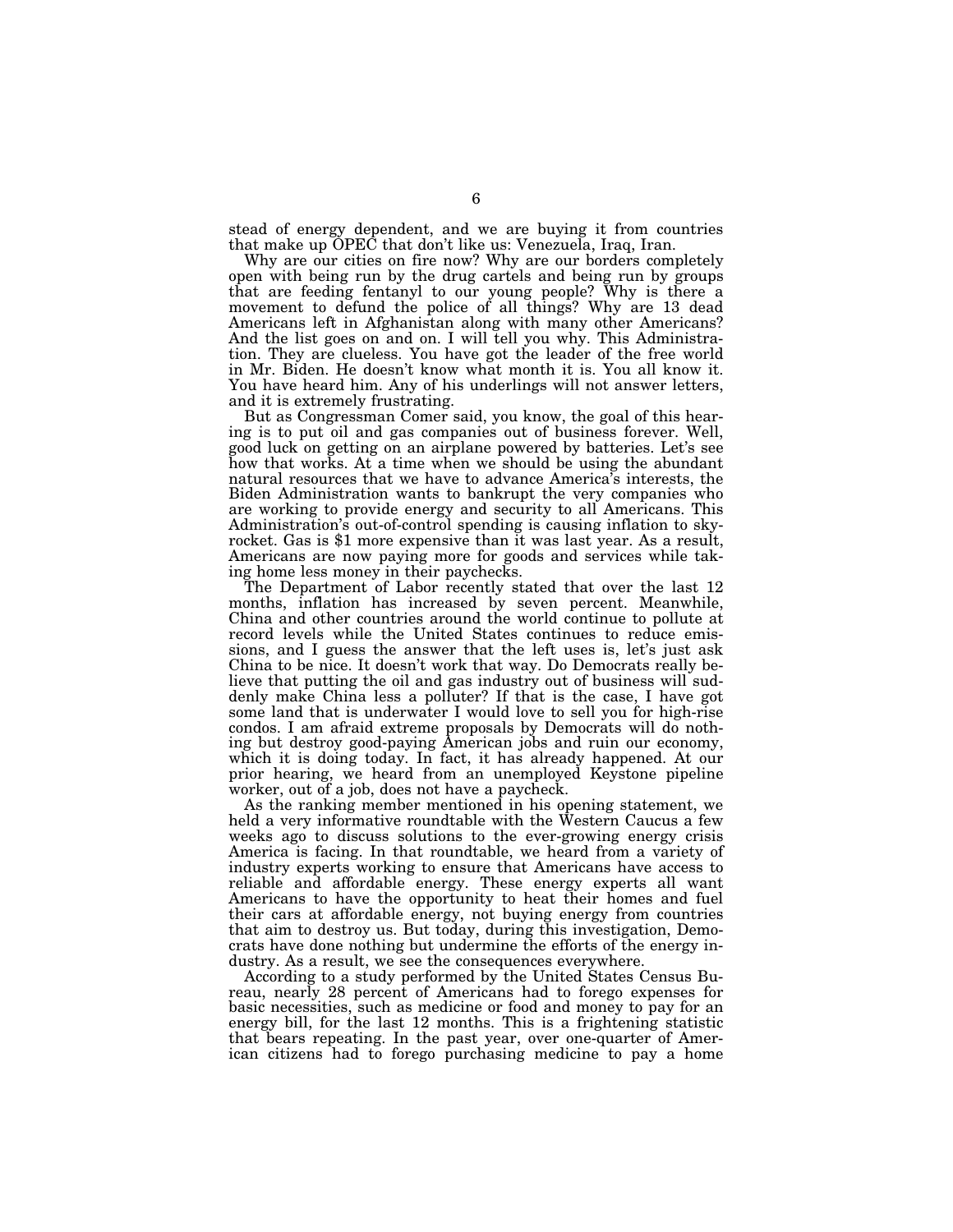heating bill. Get that. I don't know what you are thinking, but all this is doing is undermining America.

Every day this Administration seems to create a new problem. We are dealing with increasing gas prices, record high inflation, and the Democrats' only solution is to hold hearings like this to attack the industry striving to find actual energy solutions. Today is yet another example of the Democrats refusing to conduct meaningful oversight of this Administration's glaring failed policies. All the Democrats seem to care about is distracting us from the fact that they have no plan to recoup our energy work force or our energy independence like we had under President Trump. This committee should start focusing on the issues that are impacting ordinary Americans because America should not have to bear the consequences of an unrealistic Biden climate agenda.

I want to thank the witnesses for their participation today, and all I can say is God bless this country with what we are having to go through. I yield back.

Mrs. MALONEY. The gentleman yields back.

I would now like to focus on the purpose of this hearing. I would like to introduce our witnesses.

Our first witness today is Dr. Michael Mann, who is a professor of atmospheric science at Penn State University. Then we will hear from Mark van Baal, who is the founder of Follow This, a group of 8,000 green shareholders in oil companies. Next, we will hear from Tracey Lewis, who is policy counsel at Public Citizen. Finally, we will hear from Katie Tubb, who is a senior policy analyst at the Heritage Foundation.

The witnesses will be unmuted so we can swear them in. Please raise your right hand.

Do you swear or affirm that the testimony you are about to give is the truth, the whole truth, and nothing but the truth, so help you God?

[A chorus of ayes.]

Chairwoman MALONEY. Let the record show that the witnesses answered in the affirmative. Thank you.

And without objection, your written statements will be made part of the record.

With that, Dr. Mann, you are now recognized for your testimony.

#### **STATEMENT OF MICHAEL E. MANN, PH.D., PROFESSOR OF AT-MOSPHERIC SCIENCE, THE PENNSYLVANIA STATE UNIVER-SITY**

Mr. MANN. Thank you very much. Chairwoman Maloney and members of the committee, my name is Michael Mann. I am distinguished professor of atmospheric science and director of the Earth System Science Center at Penn State. My research focuses on earth's climate system and assessing climate change impacts and mitigation strategies. I have published more than 200 scientific articles, numerous commentaries, and five books about the basic science impacts and policy implications of climate change. My most recent book, The New Climate War, details the efforts by fossil fuel interests and their enablers to block meaningful climate action.

Among other honors, I have received the Early Career Award for Public Engagement with Science from the American Association for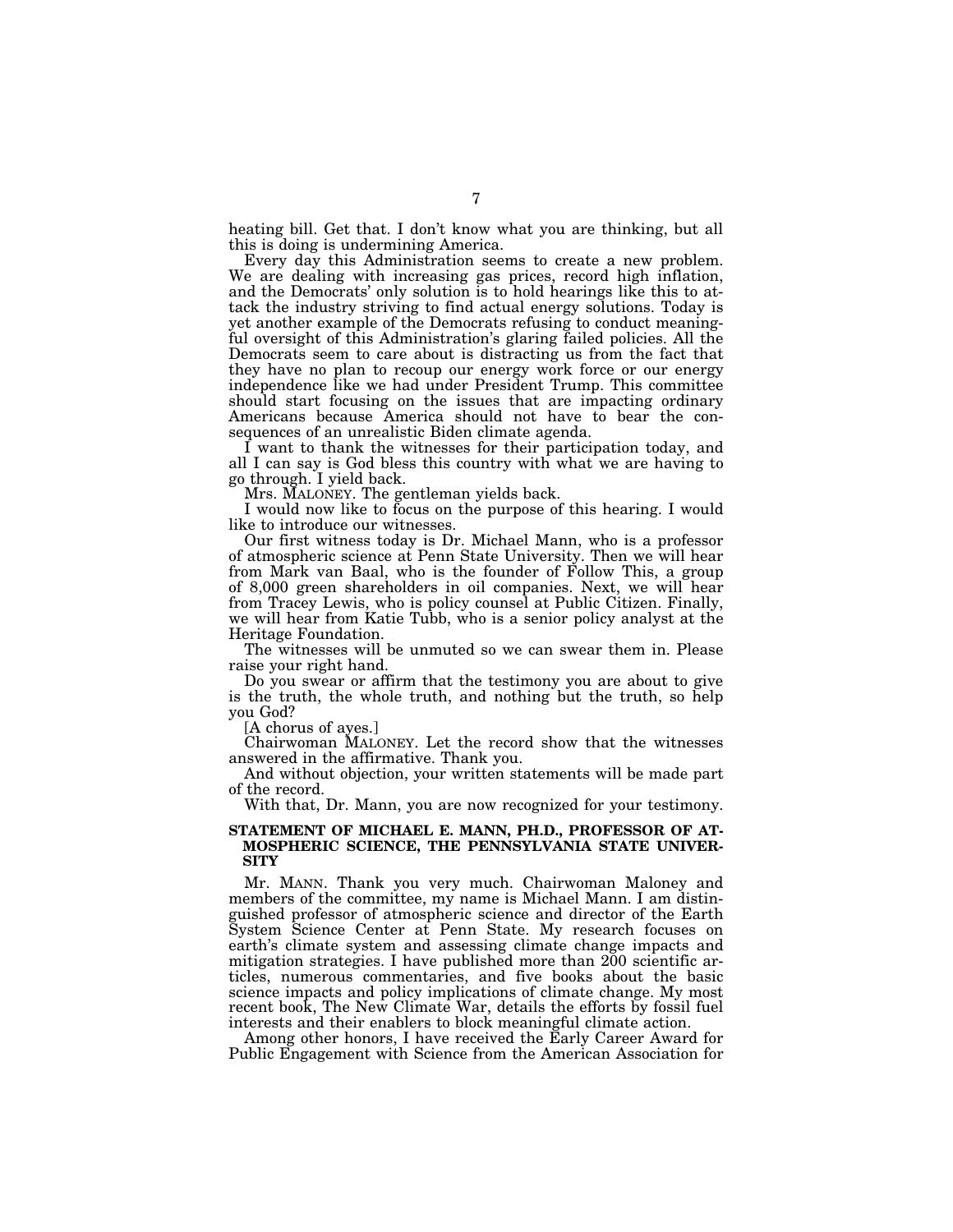the Advancement of Science and the Tyler Prize for Environmental Achievement. In 2020, I was elected to the U.S. National Academy of Sciences. I am perhaps best known for my paleo-climate research two decades ago that produced the iconic hockey stick curve demonstrating the unprecedented nature of human-caused warming. My research in recent years has focused on other topics, including the increased coastal risk from sea level rise and intensified hurricanes, and the impacts of climate change on extreme weather events.

My objective today is to review the basic scientific framework for assessing and mitigating human-caused climate change and its impacts. And I will begin by discussing climate projections that were made nearly four decades ago, not by NASA or other climate modeling groups, but by none other than ExxonMobil, the world's largest publicly traded fossil fuel company.

ExxonMobil's own scientists in a secret 1982 report made remarkably accurate predictions of both the rise that we would see in atmospheric carbon dioxide levels and the warming it would cause given business-as-usual extraction and burning of fossil fuels. See this graphic.

[Chart.]

Mr. MANN. They even used the word "catastrophic" to describe the potential impacts of that warming, but rather than come forward with what their own scientists had concluded, they engaged in a campaign of denial and delay, which continues on today. We are now paying the cost of that delay in the form of extreme weather events exacerbated by climate change: the apocalyptic wildfires that once again ravaged California in the West this summer, a heat dome over the Pacific Northwest that made parts of Canada feel like Phoenix on the 4th of July, and the devastating floods in my state of Pennsylvania as the remnants of climate-change-fueled Hurricane Ida dumped months' worth of rainfall in a few hours. Dangerous climate change is now upon us, and it is costing the U.S. hundreds of billions of dollars. The toll in dollars and human lives will continue to increase in the absence of concerted action.

Much of that damage could have been avoided had we acted decades ago when the scientific community and, indeed, ExxonMobil's own scientists recognized we had a problem. See the graphic.

[Chart.]

Mr. MANN. Because of the delay that resulted from the public disinformation campaign funded by ExxonMobil and other fossil fuel companies, it is now a far greater challenge to limit warming below 30 degrees Fahrenheit, a level beyond which we will see the worst potentially irreversible impacts of climate change. The good news is that climate models show that warming is likely to stabilize rather quickly within a few years once net carbon emissions reach zero. So there is a direct and immediate response to our efforts to reduce global carbon emissions.

We can still prevent surface warming from crossing the dangerous three-degree Fahrenheit warming threshold through aggressive efforts to decarbonize the global economy. We must reduce net carbon emissions by 50 percent this decade as well as bring them down to zero by mid-century. The IPCC's 2018 special Report—see the graphic—demonstrates possible pathways.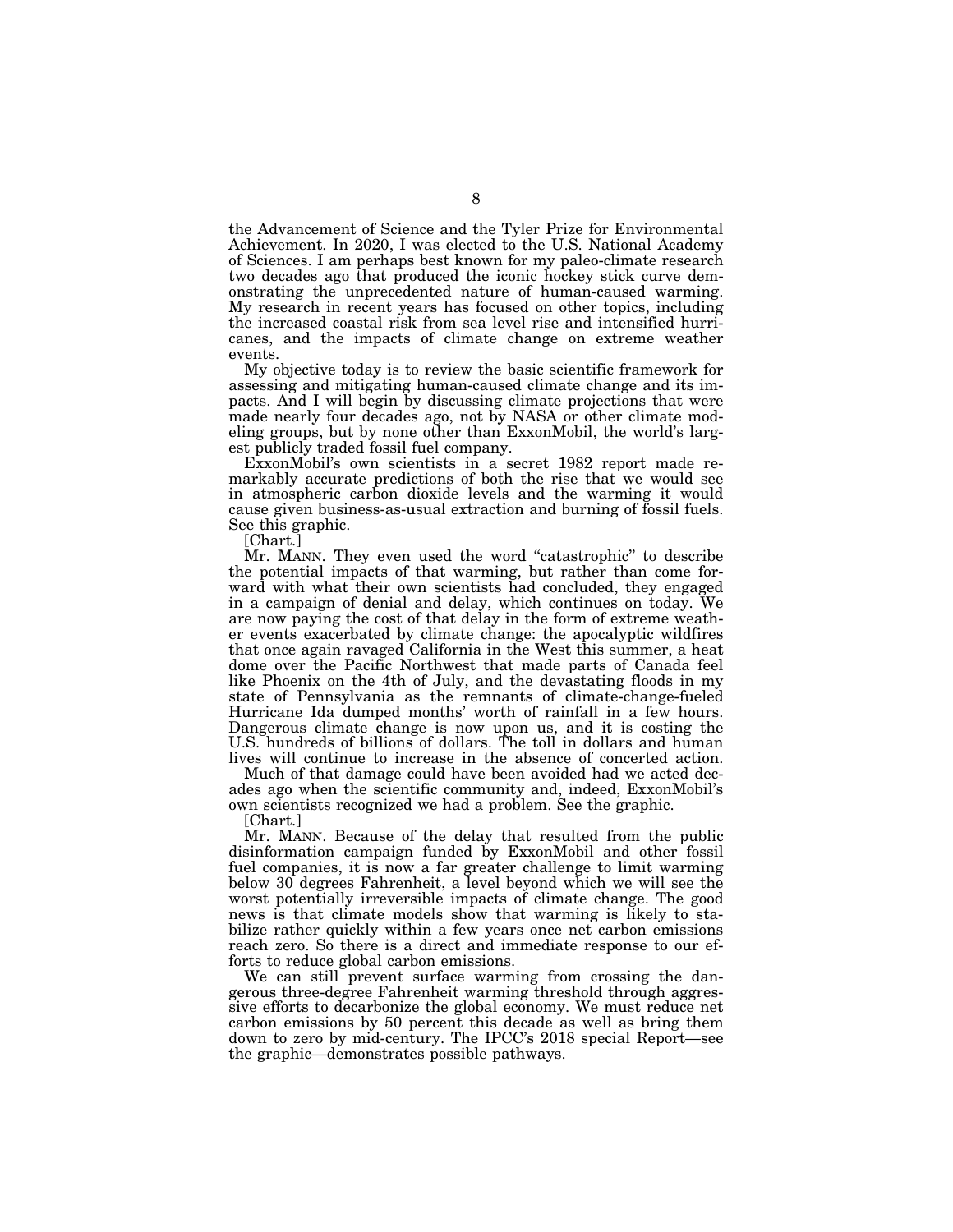[Chart.]

Mr. MANN. Some impacts, such as ice sheet collapse and sea level rise, may continue to worsen even after emissions reach zero owing to the longtime scale responses of ice sheet dynamics and possible tipping-point behavior. Collapsing ice sheets, for example, may lock in not just feet, but meters, of sea level rise.

In the words of former Presidential Science Advisor John Holdren, any comprehensive climate action will consist of three components: mitigation, adaptation, and suffering. That is to say, we must prevent any additional warming that we can, enact policies to increase our resilience and adaptive capacity in the face of those impacts that are now locked in, and provide assistance to those who have had the least role in creating this problem and have the least adaptive capacity. This latter imperative speaks to issues of environmental and climate justice.

If we are to meet this monumental challenge, we will need all hands on deck. We cannot have industry and their PR firms working at cross purposes. That means holding fossil fuel interests accountable for the damage they have already caused and prevent them from doing more damage through delay tactics, such as deferred carbon reduction pledges, and empty promises of offsets, and unproven carbon capture technology. It means incentivizing the energy industry to move toward clean and renewable energy today rather than kicking the can down the road. Congress has a central role in facilitating all of these actions.

Thank you.

Chairwoman MALONEY. Thank you. Mr. van Baal, you are now recognized for your testimony.

#### **STATEMENT OF MARK VAN BAAL, FOUNDER, FOLLOW THIS**

Mr. VAN BAAL. Thank you. Chairwoman Maloney, Chairman Khanna, Ranking Members Comer and Norman, and other members of the committee, today is an important day, not just for Big Oil, not even for the environment, not for the U.S. economy, but for the world at large. Failing to avert catastrophic climate change will disrupt the world economy because of sea level rises, extreme weather, and wildfires.

If you were to believe the advertisement of Big Oil and what their executives told you last October, you would think they are taking adequate action to fight the climate crisis. In reality, they are not. On the contrary, they are still exacerbating the climate prices by increasing their CO2 emissions. How do we know? Every year we formally request them to reduce emissions at their shareholders meetings. We so by filing shareholder proposals. These climate proposals formally request them to set company-wide emission reduction targets. Every year the board of these companies advise their shareholders to vote against these climate proposals, and, by extension, against emissions reductions.

Follow This was founded in 2015 with the conviction that we need Big Oil and that Big Oil has the range and the billions to rapidly scale the energy transition to renewables. Big Oil will make or break the Paris Climate Accords, and we use shareholder democracy to show that their investors, their rightful owners, want them to change. They want them to change course, and, indeed, they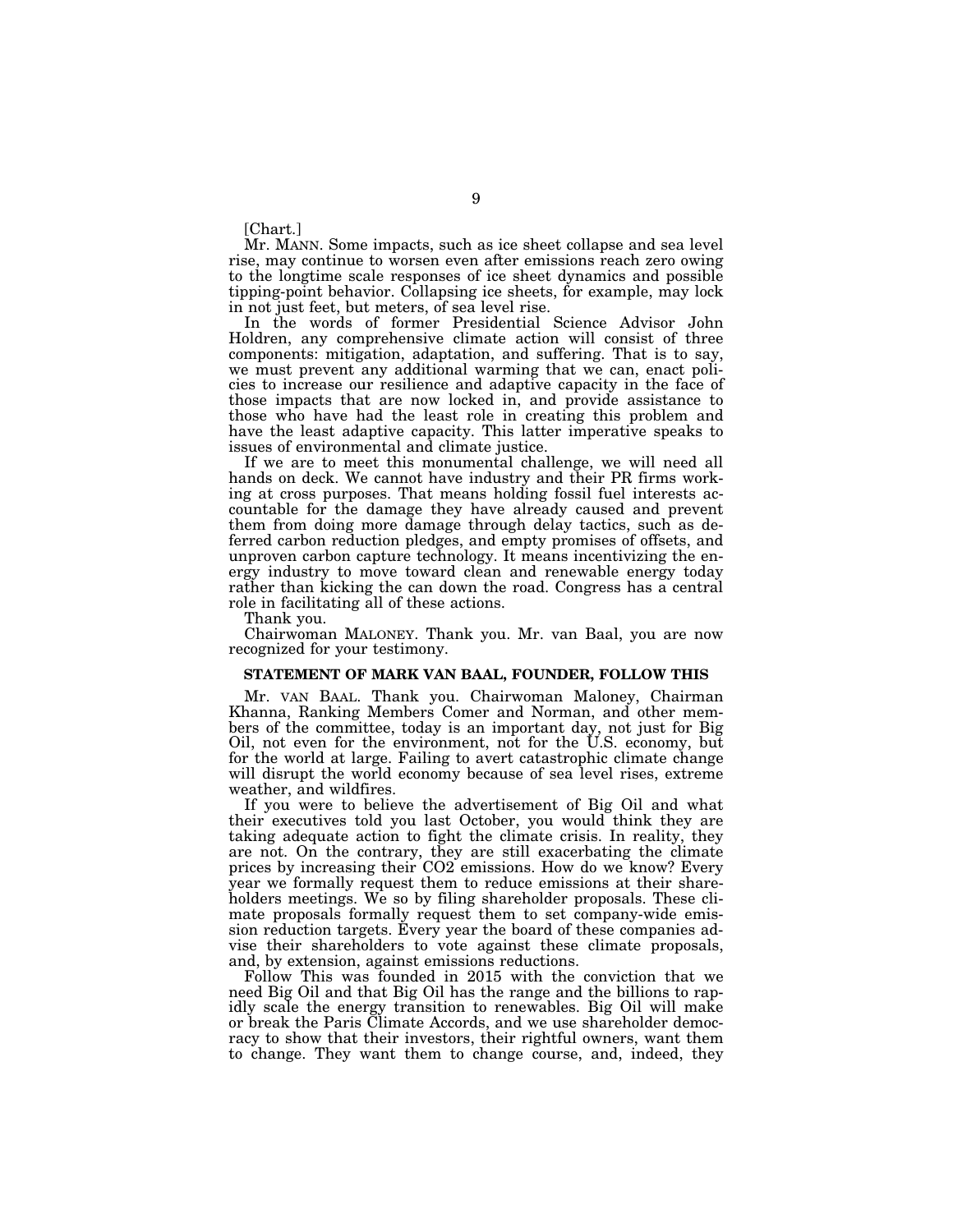have. In 2021, our climate proposals at Chevron, ConocoPhillips, and Phillips 66 each received a majority of the vote. In doing so, shareholders sent an unequivocal message to these oil companies: cut your emissions. However, Shell, BP, Chevron, and Exxon still intend to grow their total CO2 emissions this decade, and they have no intention to change that. Instead, they talked about reducing emissions from operations—Scope 1 and 2—carbon intensity, or their preference: talk about 2050.

Well, the climate crisis is happening now. As Dr. Mann has reminded us many times, the Paris Climate Agreement calls for a decrease in total greenhouse gas emissions of approximately 50 percent by 2030. So not in 2050. 2030. And this is what Big Oil's current strategies lead to. BP expects, and I quote, "absolute level of emissions associated with our marketed products to grow out to 2030.'' Shell's total emissions will increase by four percent by 2030, according to the Australian Research Institute of Global Climate Insights.

Chevron, in a press release on January 28, boasted that it grew production to a record of 3.1 million barrels per day. And ExxonMobil CEO, Darren Woods, told the Financial Times on January 18 that Exxon could expand its oil and gas production and still meet emissions reduction goals of their operations. With such goals, ExxonMobil is really like a tobacco company which pledges to prohibit smoking in their factories in 2015 while continuing to produce and sell cigarettes. So for all these four companies, they all intend to grow emissions and have no intentions to cut these emissions. In their notice of the shareholder meetings, the boards of BP, Shell, and Chevron recommended shareholders to vote against following this climate proposal by stating, for example, I quote, "Chevron's actions are appropriate.

To conclude, science asks us to cut emissions 50 percent by 2030. These companies intend to grow emissions up to 2030 and reject shareholder support to shift investments to renewables and make the necessary emissions reductions. Therefore, the key question to the executives on March 8 is, how deep will you cut your emissions by 2030, not your operational emissions, not your carbon intensity, not in 2015, but the total emissions from your operations and your products? We believe Big Oil can and thrive in the energy transition. We, therefore, support these companies who set Paris-consistent targets to meet an increasing demand for energy while reducing CO2 emissions, to shift the billions that are spent today in oil and gas to exploring new business models in renewable energy.

In May, our resolutions will again come to vote at the shareholders meeting of these four companies. We will continue to use shareholder democracy to support Big Oil to change, and we trust Congress to legislate to support Big Oil to change. Thank you for your time, and I look forward to your questions.

Chairwoman MALONEY. Thank you. Ms. Lewis, you are now recognized for your testimony.

#### **STATEMENT OF TRACEY LEWIS, POLICY COUNSEL, PUBLIC CITIZEN**

Ms. LEWIS. Good morning, Chair Maloney, Chair Khanna, and Ranking Members Comer and Norman. Thank you so much for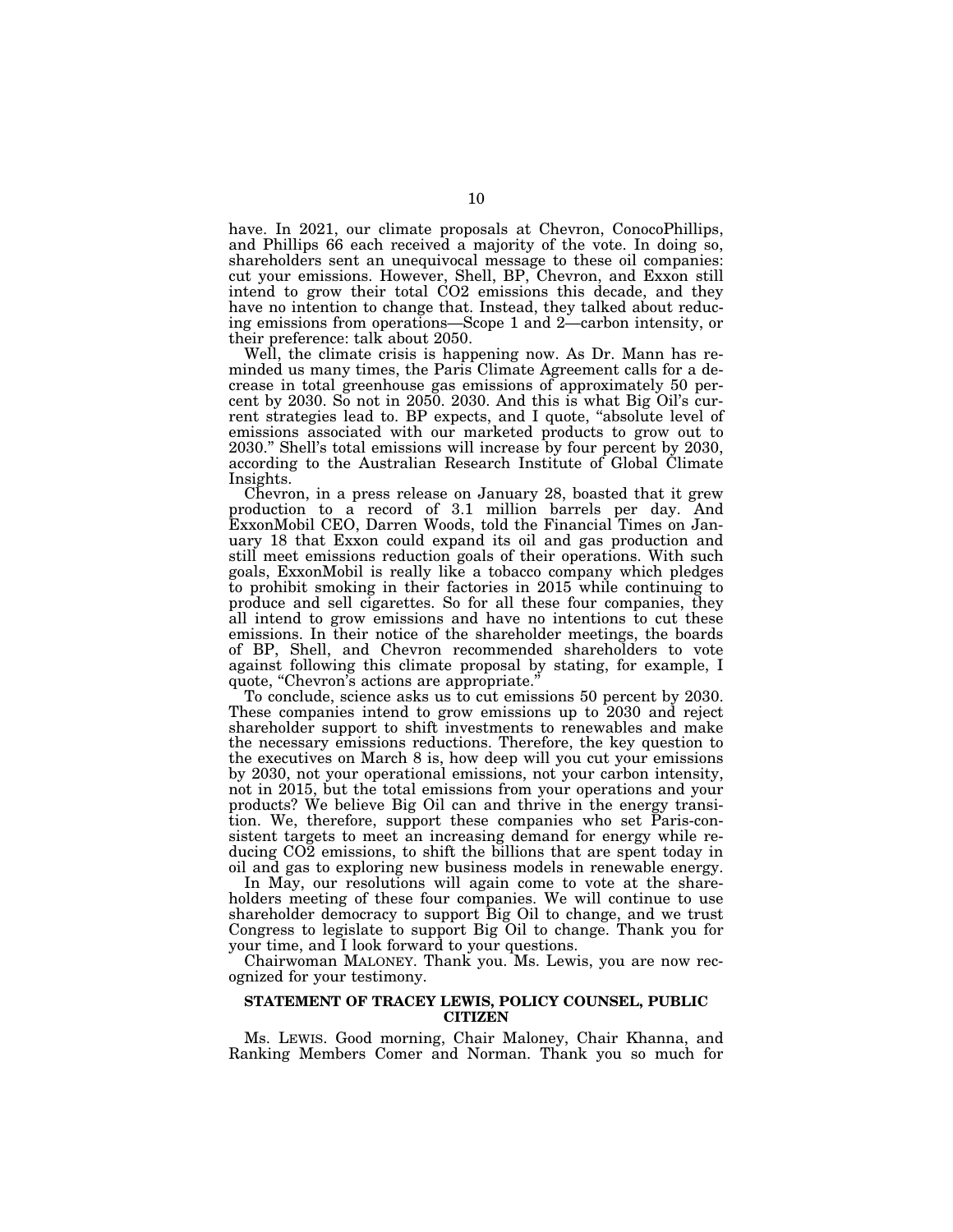holding these hearings and for the work you do, you and the other committee members and your staff have done, to reveal the inner workings of how the fossil fuel industry has actively misled the public about the climate crisis. It is an honor to be here today. Thank you for the opportunity to submit this testimony.

Public Citizen is a nonprofit organization with more than 500,000 members and supporters nationwide. We represent the public interest through legislative and administrative advocacy, litigation, research, and public education on a broad range of issues. My name is Tracey Lewis, and I am the climate and energy policy counsel at Public Citizen and also a fellow at the Climate and Community Project, which works to connect the climate justice movement and the policy development process. Today I would like to discuss the human impacts of climate disinformation, particularly on low-wealth communities and communities of color, and some proposals for how we address these problems.

At least 45 years ago, oil industry scientists privately warned their own company executives that their products would spell doom for the planet. They warned executives that continued burning of fossil fuels would lead to possible catastrophe from the greenhouse effects. At that 1977 meeting, those Exxon scientists laid out a doomsday scenario where the average global temperatures would increase between 2 and three degrees Celsius. Weather patterns would be altered, increasing rain in some places and turning other places into deserts. Yet instead of taking action, the fossil fuel industry has used its political power and public messaging capabilities to undercut climate policymaking and climate action, misleading the public about its products and, therefore, causing welldocumented harms.

What is becoming clear is that disinformation is a key tool in maintaining the status quo. For example, the 2009 email hacking scandal disrupted the Copenhagen COP, which really could have been a pivotal moment of international progress on climate that would have put us years ahead of where we are now. So in witnessing a disinformation campaign, like BP's promise to go beyond petroleum, years later, after no serious moves toward that goal, the company's Deepwater Horizon rig exploded, killing 11 rig workers and countless wildlife due to the 130 million gallons of oil spilled into the Gulf. Now, over 10 years later, the Gulf is still in recovery, and the people who worked at the cleanup report a host of health problems.

Faced with incontrovertible evidence of a warming planet, oil companies are now changing their public messages about climate change, moving away from outright denial of climate change, and asserting they seek to be part of the solution. Even ExxonMobil, long the most aggressive promoter of climate denial, has pivoted to claiming that it cares about climate change. The company made this shift amid intense pressure from shareholders, who recently unseated company board members on the basis that the companies' near exclusive focus on oil and gas is a poor long-term business choice. So really, quite simply, what we are seeing is that industry climate pledges are just climate just disinformation and greenwashing.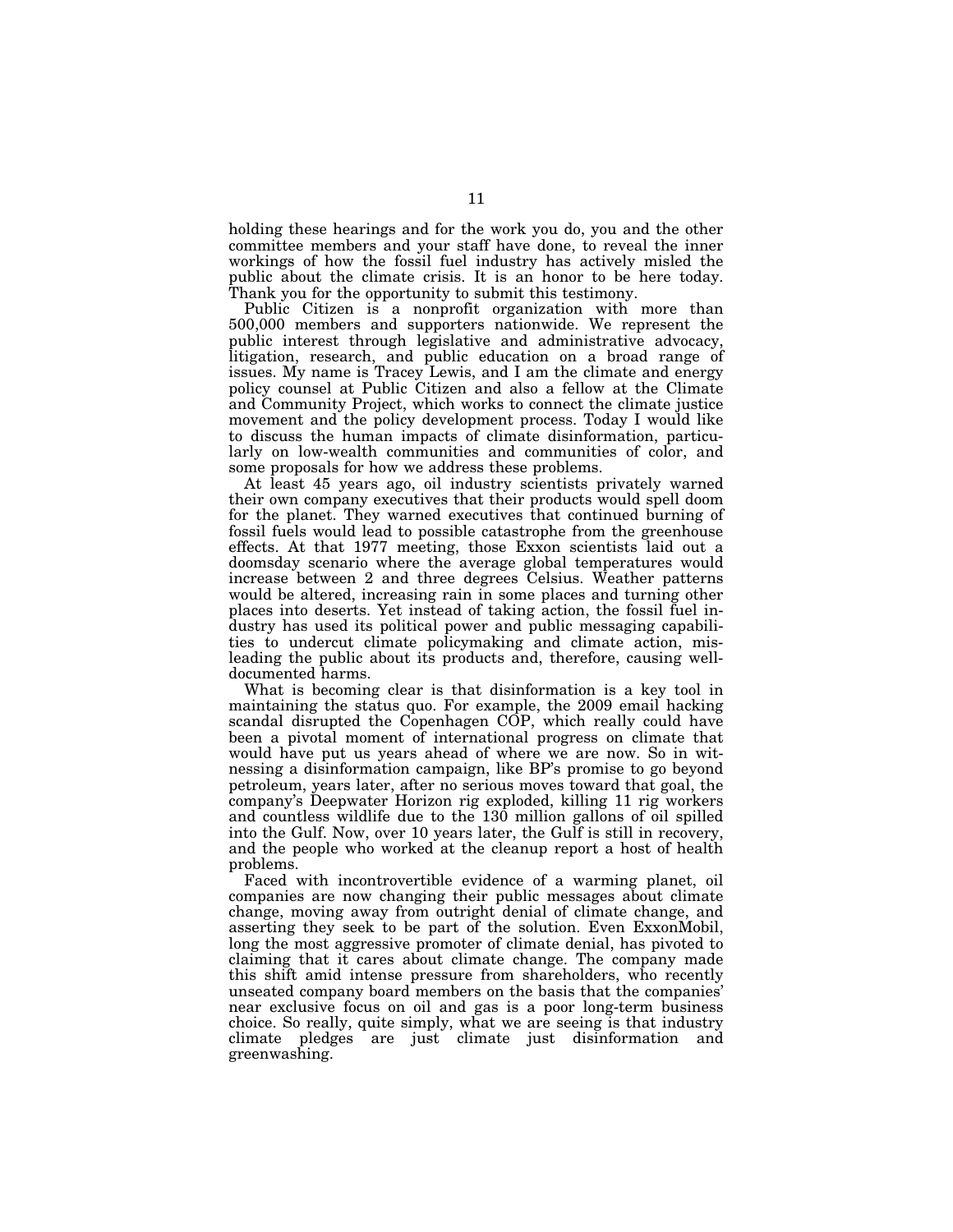According to #ExxonKnew, there are four ways to evaluate how fossil fuel companies use climate pledges to greenwash their actions. One, they exclude most of their total emissions and shift responsibility to consumers. Two, they rely on false solutions, like carbon capture and carbon sequestration. Three, their targets cover only a portion of their business operations. Fourth, they promise to become more efficient polluters. This latest industry tactic is to emphasize a carbon capture storage scheme, an expensive, and energy-intensive, and unproven technology that has repeatedly failed to deliver despite substantial government support. Although carbon capture has a record of near complete failure, Congress has been debating whether or not to increase Federal tax credits designed to support this technology. And the bipartisan infrastructure bill passed by Congress last year included more than \$12 billion for carbon capture technology and \$9 billion for hydrogen hubs that would largely benefit incumbent fossil fuel companies while doing little to produce clean energy.

So there are consequences for failing to take meaningful action, and they are giving the fossil fuel industry a pass for its continued climate disinformation and the harms that go well beyond escalating the climate crisis. Air pollution from burning fossil fuels harms people's respiratory, cardiovascular, reproductive, and neurological health. Living within 10 miles of a refinery increases risk of all cancers. Here in the United States, the deadly health impacts from fossil fuels fall principally on black, brown, indigenous, and frontline communities, and we simply must do better.

Thank you.

Chairwoman MALONEY. Thank you so much. Ms. Tubb, you are now recognized for your testimony.

#### **STATEMENT OF KATIE TUBB, SENIOR POLICY ANALYST, THE HERITAGE FOUNDATION**

Ms. TUBB. Good morning, and thank you all for the opportunity to speak before you today. While the title of today's hearing refers to the voluntary commitments made by a handful of private companies to reduce their greenhouse gas emissions, I would like to use this occasion to zoom out and offer broader context to the discussion.

A realistic view of global warming must acknowledge that the commitments of these several companies will have no impact on global temperatures by the end of the century, whether they achieve them or not. Regardless of one's opinions on global warming science or policy, the ongoing energy crisis has sharply brought to the fore why these conversations about energy policy and climate policy matter. Energy is essential to America's economic opportunity and our ability to live healthier, safer, and more productive lives. Rather than interrogate these companies engaged in the yet legal activities of producing and selling oil to American and global customers, Congress should be seeking to understand the ongoing energy price crisis, finding the vulnerabilities it has exposed, and examining policy tools to eliminate barriers for the efficient functioning of energy markets.

Coal, oil, and natural gas met 79 percent of Americans' total energy needs in 2020, the remaining coming from nuclear at nine per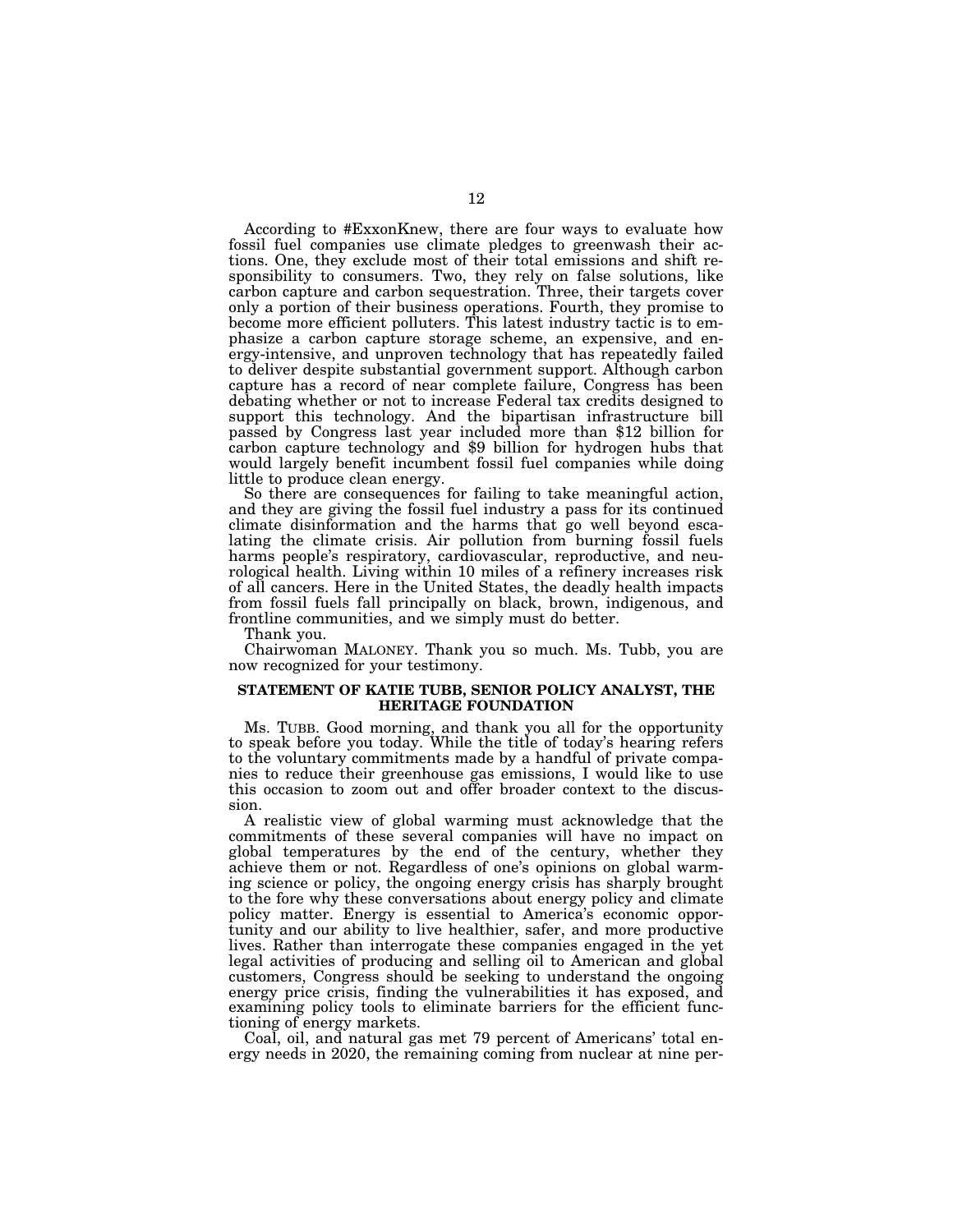cent and renewables at 12 percent. Petroleum met 90 percent of Americans' transportation fuel needs. According to the EIA, Americans' average total energy costs fell five percent from 2018 to 2019, and per capita energy costs decreased in every state except California. Today, energy prices are a significant driver of the inflation Americans are facing. Estimates from Penn Wharton's Budget Model and the Joint Economic Committee expect that average American households we will pay over \$1,200 more for energy in 2021.

There are also broader economic consequences of high energy costs as thousands of products are made with oil, coal, and natural gas' feedstocks, and energy is essential to countless economic interactions. The Heritage Foundation is currently completing our own modeling to understand some of these relationships by modeling President Biden's commitment under the Paris Agreement. These costs are in the trillions of dollars and millions of jobs. Americans' representatives in government must be honest with them about the benefits and costs of such a policy objective.

Undoubtedly, a recovery of demand coming out of the pandemic has contributed to energy price increases, but to pin all of this on economic recovery would be mistaken. The way out of high demand and accompanying high prices is increased supply. However, this is precisely what the Biden Administration's energy and climate policies are trying to prevent by hampering production markets' delivery and future consumption of the coal, oil, and natural gas, which supply American's energy for power, heat, and transportation. Less obvious to the average American are the scores of regulations that will increase the cost of energy-consuming products they use every day: cars, kitchen ranges and ovens, washing machines and dryers, water heaters, light bulbs, ceiling fans, dehumidifiers, dishwashers, and I could go on. If that is the future this Administration is working toward, it is no wonder that American energy companies are hesitant to invest hundreds of thousands to billions of dollars in exploration equipment and employees.

Regardless of the Administration's aspirations, EIA's international energy outlook projects no scenario in which global demand for oil and natural gas do not increase through 2050. It also expects coal use to decline but persist as an important source of energy globally. Two-thirds of greenhouse gas emissions come from developing nations, some of which still do not have access to electricity or enjoy anything near the standards of living that affordable, reliable energy has enabled in the United States. These countries cannot afford costly energy policies, and as countries like India and others have shown, they do not intend to follow the expensive policy model proposed by the Biden Administration.

Frankly, the political cart has got out before the horse in our zeal for net zero greenhouse gas emissions policies and irresponsible slogans for a certain type of energy by a certain date. Particularly in the electricity sector, this is causing grid monitors to have concerns that they have been raising for years now, and policymakers need to listen. We should recommit to energy policy informed by principles of reliability, affordability, open competition, and consumer protection, then step back and allow engineers and entrepreneurs to lead the way.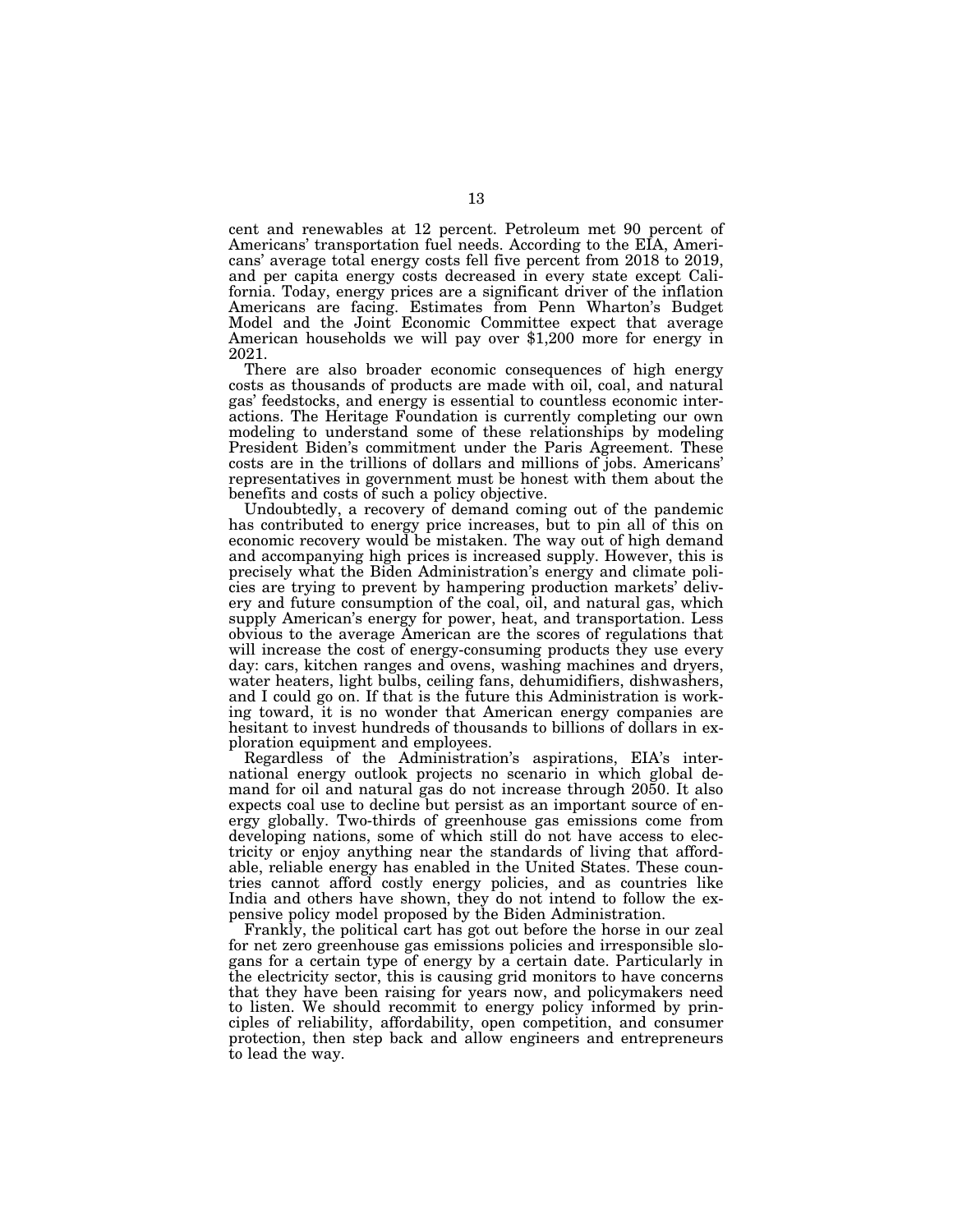Thank you very much for your time, and I look forward to your questions.

Chairwoman MALONEY. Thank you very much. I now recognize myself for five minutes for questions.

Experts agree that if we allow the world to warm up beyond 1.5 degrees Celsius, severe weather events will become even more frequent and more destructive than they are today. Dr. Mann, based on your research, is the world currently on a path to warm beyond 1.5 degrees Celsius in the next two decades?

Mr. MANN. Yes. Thanks, Chairwoman. We are currently on a path to warm well over three degrees Celsius, somewhere between three and four degrees Celsius. That is, you know, six degrees, seven degrees Fahrenheit, well, beyond the level of dangerous interference with the climate. And as you note, the extreme weather events that we are seeing have been exacerbated by climate change. This is the veritable tip of the iceberg because we know that these events, these wildfires, and floods, and heatwaves, and superstorms, and droughts, will just continue to get worse. We sometimes hear people describe this as a new normal, that we are entering into a new normal. That implies that we have some new sort of, you know, climate that we just have to adjust to, but it is much worse than that. These events continue to get more intense.

And here is a dirty secret. You know, a lot of the critics love to attack climate modelers and climate scientists, our model projections, and they like to talk about uncertainty. Well, uncertainty isn't our friend here because one of the things my own research has demonstrated in recent years is that the climate models are actually underestimating the impact that climate change is having on these unprecedented extreme weather events, and it is underestimating the extent to which they will get even worse in the future.

Chairwoman MALONEY. Well, can I ask how much time do we have in order to act to prevent a climate catastrophe?

Mr. MANN. Yes. Well, in a sense, we have zero time. We have to get going now, but the number that we have heard quoted here is accurate. We need to reduce carbon emissions globally by 50 percent within this decade to remain on a path that keeps warming below that catastrophic three degrees Fahrenheit. It can be done. There is research that demonstrates that we have the solutions, we have the technology today to decarbonize our economy. What we are lacking is the political willpower and the incentives to make it happen.

Chairwoman MALONEY. Well, your testimony is truly frightening. Since the world came together in Paris to commit to net zero emissions by 2050, fossil fuel companies have made their own pledges to reach these goals, but these pledges are very misleading. Just last month, Exxon announced an ''aspiration'' to achieve net zero emissions by 2050, but it turns out that this pledge covers only Exxon's own production and operations. It ignores a whopping 90 percent of Exxon's emissions which come from burning the oil and gas that Exxon pumps out of the ground and sells, yet Exxon doesn't plan to reduce oil production by a single drop.

Ms. Lewis, is Exxon's emission pledge sufficient to reach the goals of the Paris Agreement?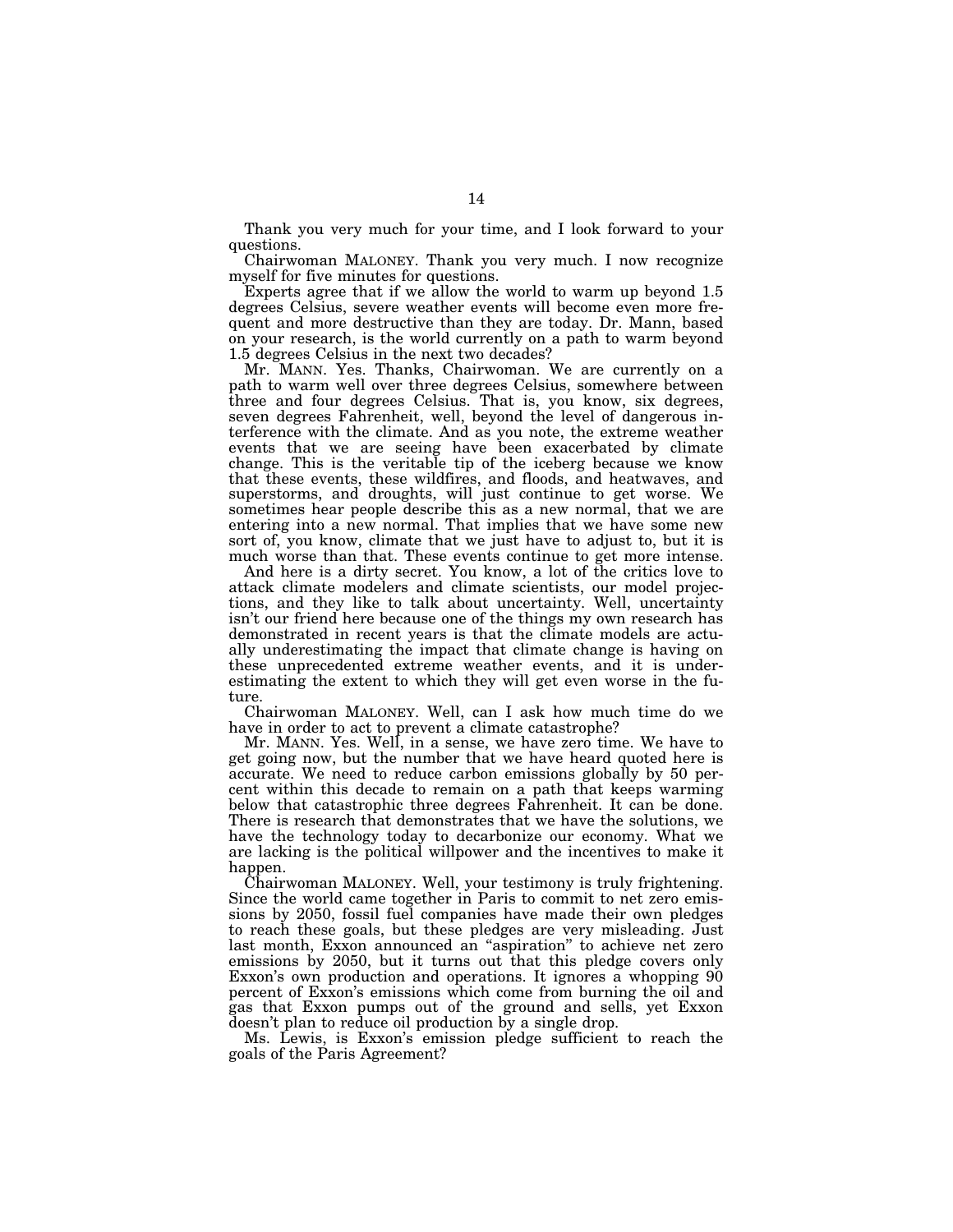Ms. LEWIS. Thank you so much for your question. I think, as I shared in my testimony, that it is pretty clear that the fossil fuel industry is currently using its climate pledges as a new form of climate disinfo and greenwashing, allowing them to continue oil exploration, allowing them to continue increasing their outputs overall, while simultaneously claiming that they are not. So really, I think one of the only solutions here today is to ask Congress to do something about it. To do something about it is you have the power where you can create, draft legislation that holds the fossil fuel industry accountable and punishes them when they deviate and don't follow the law.

Chairwoman MALONEY. Thank you. What is Exxon currently doing to invest in proven and financially viable clean energy, Ms. Lewis?

Ms. LEWIS. I am so sorry. Could you repeat the question?

Chairwoman MALONEY. Do you know what Exxon is doing now currently to invest in proven and financially viable clean energy? Are they investing in clean energy, to your knowledge, in any way?

Ms. LEWIS. I know that they are claiming that they are, but we certainly would be interested in seeing actual proof of that.

Chairwoman MALONEY. So Chevron has also set an ''ambition'' to reduce emissions from its own operations by 2050, but like Exxon, Chevron's pledge ignores 91 percent of the company's emissions, which come from burning the oil and gas that Chevron sells. And rather than reduce oil production over time, Chevron plans to increase production of oil by more than 17 percent by 2025. Dr. Mann, are Exxon and Chevron's actions consistent with curbing emissions to stay below 1.5 degrees Celsius, which is our goal?

Mr. MANN. No. As we have already heard, they are not even close to doing that. They have focused largely on Scope 1 and Scope 2 emissions, but 90 percent of the carbon pollution that they produce is in the form of these Scope 3 emissions. The fact is that their product—fossil fuels—is burned and creates carbon pollution that warms up the planet. Now, one of the things that has already been mentioned here is that they love to talk about how they are going to decrease the carbon intensity of their fossil fuels. That is sort of like, you know, your doctor telling you that you need to cut the fat from your diet, and so you switch to 40-percent reduced fat potato chips, but you eat twice as many of them. That doesn't help. The net amount of fat that you are taking in actually increases, and that is effectively what fossil fuel interests are doing here.

That is the sort of shell game, if you will forgive the pun, that they are playing here, and we have heard of some of the other tactics that they are using to make it sound like they are far more committed to reducing their carbon emissions than they actually are.

Chairwoman MALONEY. Well, thank you. I am way over time. I have many, many more questions, but I am closing. At our October hearing, the Big Oil CEOs admitted for the first time that climate change is an existential threat to our planet and is caused by burning fossil fuels, but it is clear that these companies are still not taking this threat seriously. Next month, we will hear from members of the boards of directors of these companies, and I hope we can convince them to take meaningful action before it is too late.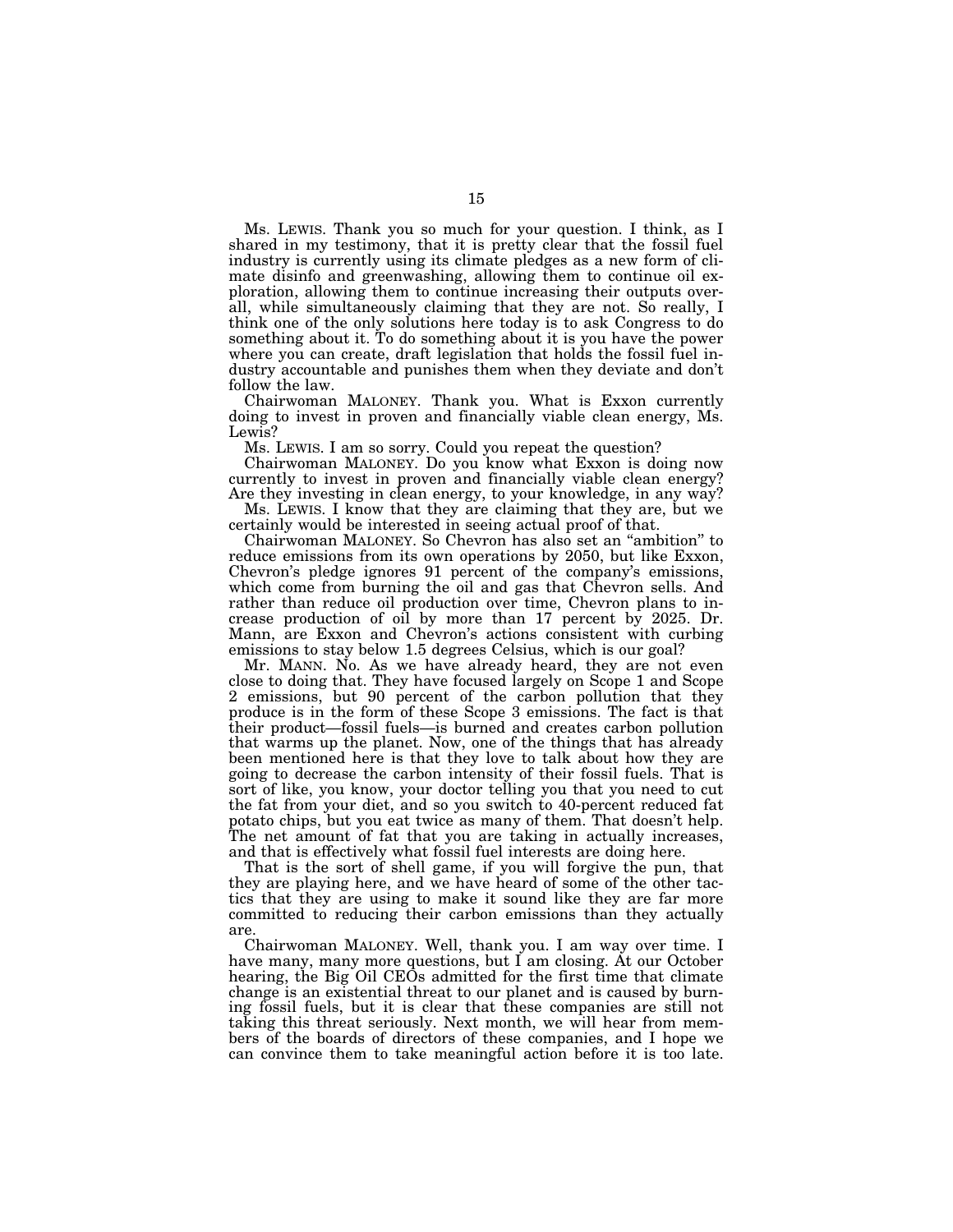I now recognize my good friend and colleague, Dr. Foxx. Representative Foxx.

Ms. FOXX. Thank you very much, Madam Chair. I appreciate your recognizing me. My question is for Ms. Tubb. What steps can be taken by the United States to achieve energy independence again?

Ms. TUBB. I think I would reframe it just a little bit to say energy freedom, and I say that because we have excellent partners in Canada, Mexico, and around the world, and I think that is an important part of a robust and resilient energy sector. I think the answer is simple but not easy. I think it is a total about-face on the Administration's posture toward energy and the regulatory onslaught that we have seen over the last year. And I think it also entails looking at legacy policies, like the Renewable Fuel Standard, which put an additional burden on refineries, them being a chokepoint for energy products. The Jones Act, I think, is another great example of a policy that should go that affects both conventional energy resources and renewables. So I think there is a lot we can do to have a more robust energy sector.

Ms. FOXX. Thank you. Another question, Ms. Tubb. President Biden canceled the Keystone XL pipeline but has allowed the Nord Stream 2 pipeline to proceed. These decisions favor our adversaries, especially Russia, while handicapping American energy production. And by the way, I love the word ''freedom.'' That is what we are losing in our country and what we have to focus on, so thank you for saying that. Can you discuss the impact of these decisions and how they undermine our security and energy freedom?

Ms. TUBB. Certainly. You know, I think it was very confusing for many Americans to see their President reject a pipeline that has passed all kinds of environmental tests and analysis, and it certainly confused our neighbors to the North, and then for the President to then tacitly support a problematic pipeline in Europe. So at a minimum, it caused a crisis of confidence, I think, amongst Americans. And I recently got back from a business trip to Eastern Europe, and I saw firsthand the implications of an unsecure energy sector. And I think that is what many Americans are fearing we are going toward as we narrow our options in the energy space to politically correct resources. And I think what we need to be striving for to both achieve affordability and reliability, but also political independence, is to have a diversity of routes and resources in our energy sector. I saw the converse of that in Eastern Europe, and I hope very much that that is not the direction the United States goes.

Ms. FOXX. Well, you know, I think high school students ought to understand the importance of energy freedom and how it impacts the United States' ability to compete against our adversaries, again, especially Russia and China. I think most Americans understand that. As I said, I think high school students would understand that, but do you have anything else that you would like to say about that?

Ms. TUBB. Yes. You know, I think in the United States, we are blessed to have abundant energy. Not many of us wonder if the lights will turn on when we come down to the kitchen, you know, and prepare breakfast. We don't think about the energy that is re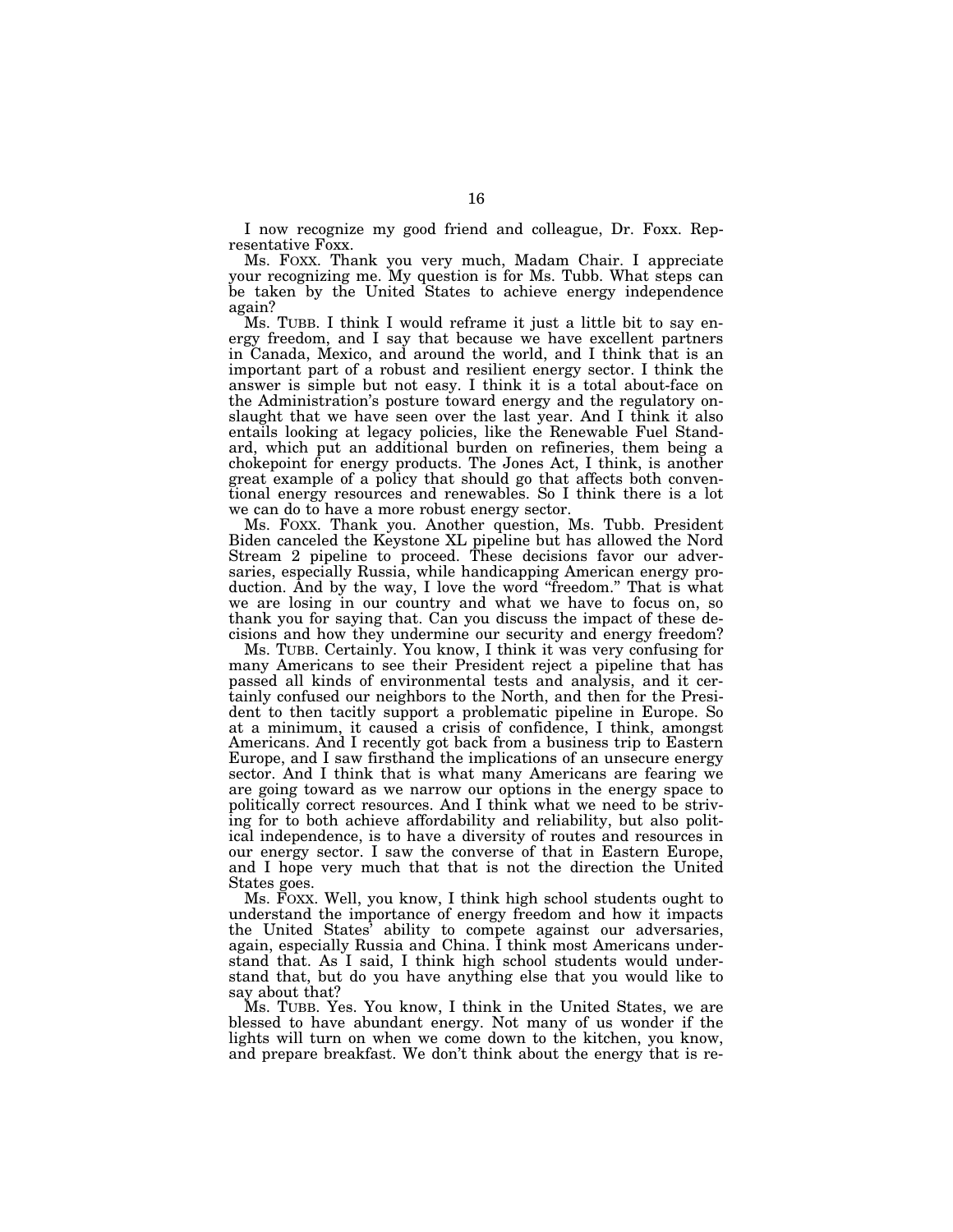quired to have meetings like this. I am currently wearing contact lenses that are made with fossil fuel products. I am very thankful for that. It has improved the well-being and, you know, productivity of my life. And I think the more we can understand the benefits of energy, I think the more realistic our energy policies will be.

Ms. FOXX. Well, I want to thank you for that. As someone who grew up in a house with no electricity or running water, let me tell you, I tell everybody when I get up in the morning and I am able to turn on a light in my house and go to a bathroom inside, I am extremely grateful for that. And I think most people in the world who don't have those would be very, very grateful for those. And growing up, again, we didn't own an automobile much of the time, and we walked everywhere we went. I would love to see these people who decry the use of fossil fuels and all these other wonderful conveniences that we have start to live like that, but of course they don't. We have the left, such hypocrites because they fly in private airplanes all over the country and they are very wasteful. Because I grew up without those things, I am extraordinary frugal about them, and I think what we have to learn to be is smart about how we use all the resources that God has given us, and I think in America, we have been.

With that, Madam Chair, I yield back.

Chairwoman MALONEY. The gentlelady yields back.

The gentlewoman the District of Columbia, Ms. Norton, is recognized.

Ms. NORTON. Thank you, Madam Chair, for this important hearing.

Dr. Mann, I was struck by something you included in your written testimony. You showed how accurate Exxon's climate projections from 1982 actually were and that, in turn, shows how much time we have lost.

I think you testified that Exxon calculated that the global temperature would increase by three degrees Celsius if we doubled the amount of fossil fuel we burn.

Now, that turned out to be accurate. Isn't that true?

Mr. MANN. Thanks, Congresswoman. In a sense. ExxonMobil's calculations predicted four decades of warming that actually align almost perfectly with the projections of standard climate models that are run by scientific groups around the world.

Those same models project more than three or, potentially, four degrees Celsius, 6, 7, 8, 9 degrees Fahrenheit warming of the planet relative to pre-industrial if we continue with business as usual through the end of this century.

And so, essentially, what ExxonMobil's calculations did was to validate the very climate models that their PRX—their PR folks were attacking. The same time they were attacking independent scientists, their own scientists were getting exactly the same answer.

Ms. NORTON. Oh, my.

[Laughter.]

Ms. NORTON. Everybody knew. They knew, and they could have helped us all.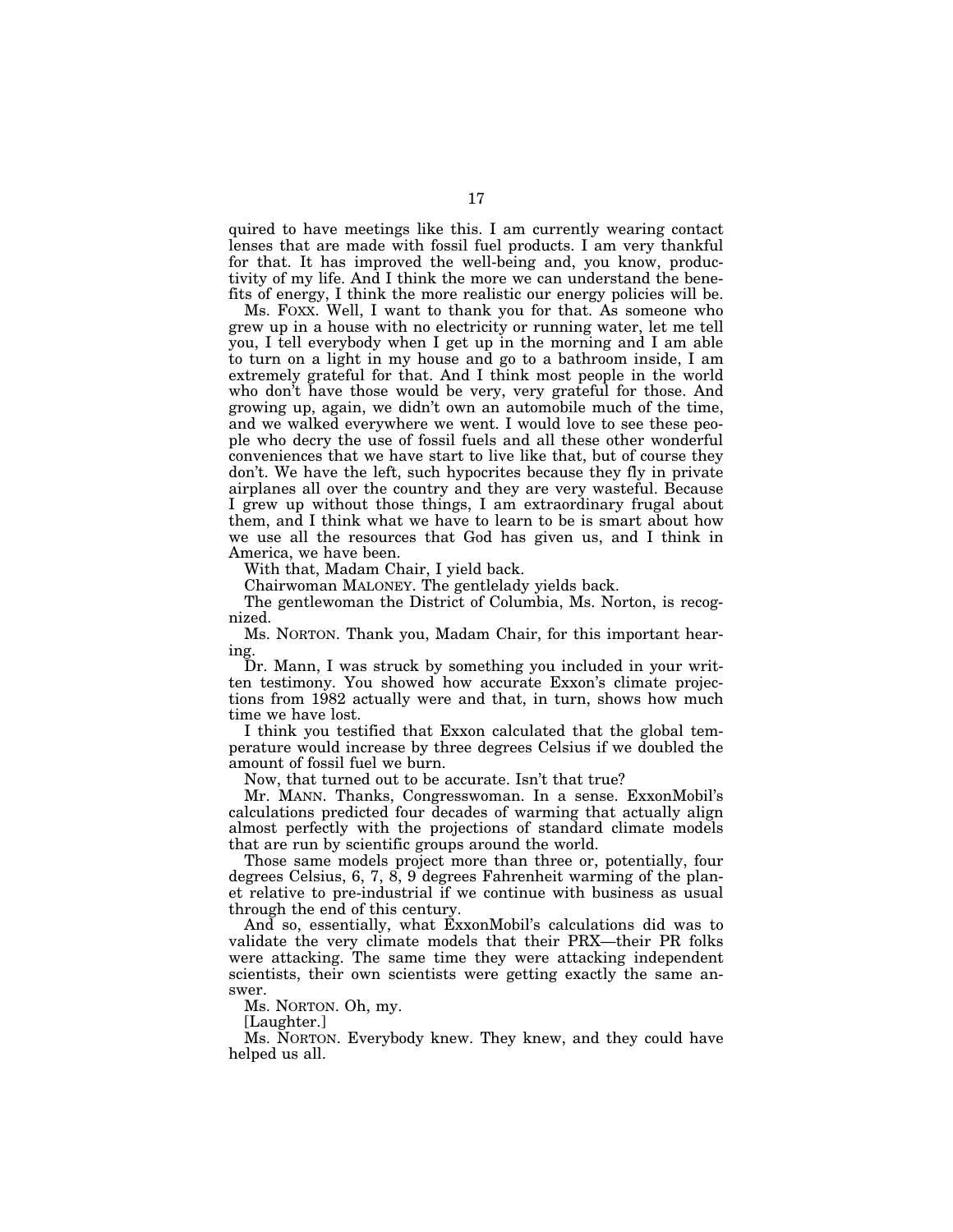Ms. Lewis, what do you think would have happened if fossil fuel companies had been required to be more transparent with their shareholders about what they knew?

Ms. Lewis?

Ms. LEWIS. Oh. Thank you so much for your question, Congresswoman.

I think it is pretty clear what would have happened. In the past year or so we have seen a really increased amount of shareholder activism toward adhering to science and pushing toward rejoining the Paris Climate Agreement, all those things.

So I, certainly, imagine that same level that we are seeing today, had people—investors—had the same information 40 years ago, they would have made similar pushes to a more sustainable economy—more sustainable energy sources.

So it is really troubling, obviously, to know that Exxon knew and all of the other fossil fuel companies had vast amounts of scientific information that has been borne true over the past four decades, yet they persisted in this time to try and mislead us at every point to make us think that the only way, for example, that we could affect this is through our own personal change.

Well, actually, the onus falls on the industry to make these great changes. Our individual contributions to this are substantial but nothing in comparison to what the industry has contributed to climate change.

Ms. NORTON. Dr. Mann, here we found ourselves, you know, where the United Nations Climate Assessment tells us that climate change is widespread, rapid, and intensifying. The report says that many of the changes already have been set in motion, such as continued sea level rise. These are irreversible over hundreds of thousands of years.

So, Dr. Mann—excuse me, Dr. Mann, from the vantage point of 40 years ago, was climate warming inevitable and what must be happen—what must happen to—no, was it inevitable and is a hotter future now, essentially, locked in?

Mr. MANN. Yes, thanks. Great questions. It wasn't inevitable, and I showed that animation earlier of what our emissions reductions would have looked like back in 2000 if we had acted then.

My good friend and colleague, Susan Joy Hassol, likens it to the difference between a bunny slope and a black double diamond slope, for those of you who are watching the Olympic skiing events right now.

If we had acted two decades ago we could have followed this gentle bunny slope down the hill in terms of bringing our carbon emissions down gradually. Now, because of decades of inaction, thanks in part to the disinformation promoted by ExxonMobil and other fossil fuel interest groups and those promoting their agenda—thanks to that inaction, we now have that black double diamond slope. We have got to come down half the way from the top of the mountain to the flat land in—you know, in 10 years—in less than 10 years.

The good news that I alluded to, climate modeling does have a bit of good news. As we sort of have become more elaborate in the way that we model the different components of the climate system including the ocean and its ability to absorb carbon, what we find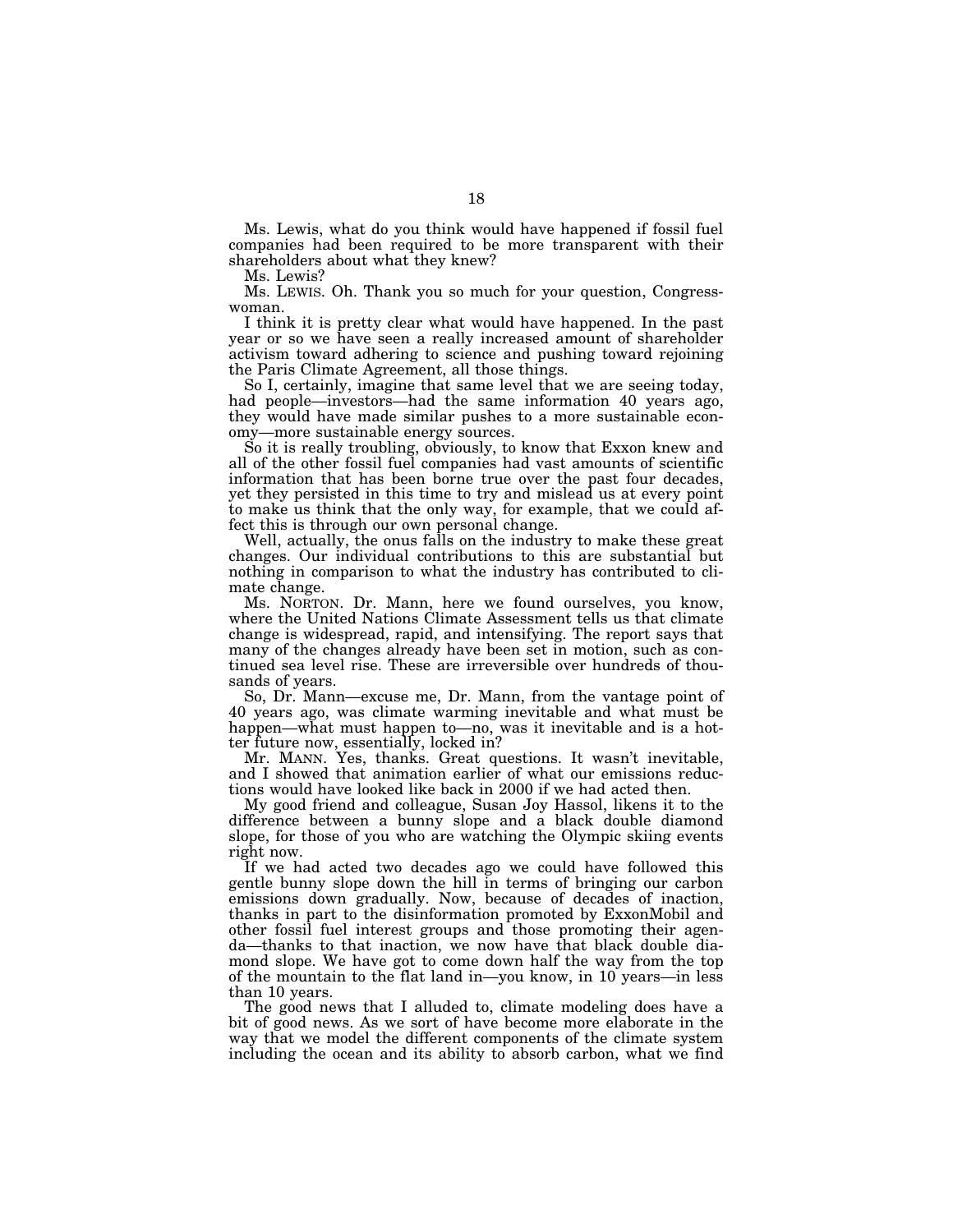is that the ocean will take some of that carbon out of the atmosphere and the net effect is that if we stop burning fossil fuels right now, if we bring those emissions to zero, the planet stops warming up.

So yes, we are stuck with some impacts that are now baked in and we need to—you know, we need to be more resilient and we need to provide resources to people and to—you know, to various nations to adapt to those changes that are now inevitable.

But we can prevent it from getting worse if we act now. That is why it is so important to have policies now that incentivize the you know, the fossil fuel energy to move in the direction of renewable energy.

And, you know, this isn't about individual behavior. As Dr. Lewis said before, this is an old tactic that has been used by the tobacco industry, it was used by the beverage industry, to distract us to make us think that we don't need policies. We just need individuals to change their behavior.

Mr. COMER. Madam Chair, we are long over time.

Chairwoman MALONEY. The gentleman's time has expired. The gentleman from Wisconsin, Mr. Grothman, is recognized for five minutes.

Mr. GROTHMAN. Thank you.

Ms. Tubb, I have a few questions for you. First, I want to followup on Ms. Foxx's question.

You know, she talked a little bit about pipelines and, of course, it is the clear goal of this administration to shut down pipelines in the United States. Obviously, the Nord Stream pipeline is going ahead.

Is there a difference in safety or possible pollution concerns between the American pipeline that the Biden administration wants to shut down and the European pipeline that they apparently are fine going ahead with?

Ms. TUBB. I am less familiar with the European or the Nord Stream 2 pipeline you are referring to as far as safety and environmental consequences there. I am very confident in the pipeline infrastructure in the United States and in our environmental standards and labor standards.

So I can, at least, speak to that, that I have confidence there.

Mr. GROTHMAN. OK. I will give you another question. As far as energy production in India and China, which, to a certain extent, will go up and down with their manufacturing, as I understand it, China is building a lot of new electrical plants. So is India.

Do you want to—would you be comfortable commenting on the difference in pollution as to whether or not electricity for future manufacturing is done in American plants as opposed to Chinese or Indian plants?

Ms. TUBB. Certainly. You know, I think history has shown us that China has not been honest about their pollution problems and I think that is something we need to keep in mind, going forward.

Just with traditional pollution, like particulate matter, but also greenhouse gas emissions—that there is some amount there, and I think it, again, is a great contrast point to what we have in the United States that, you know, over the last—I would say, 1980, our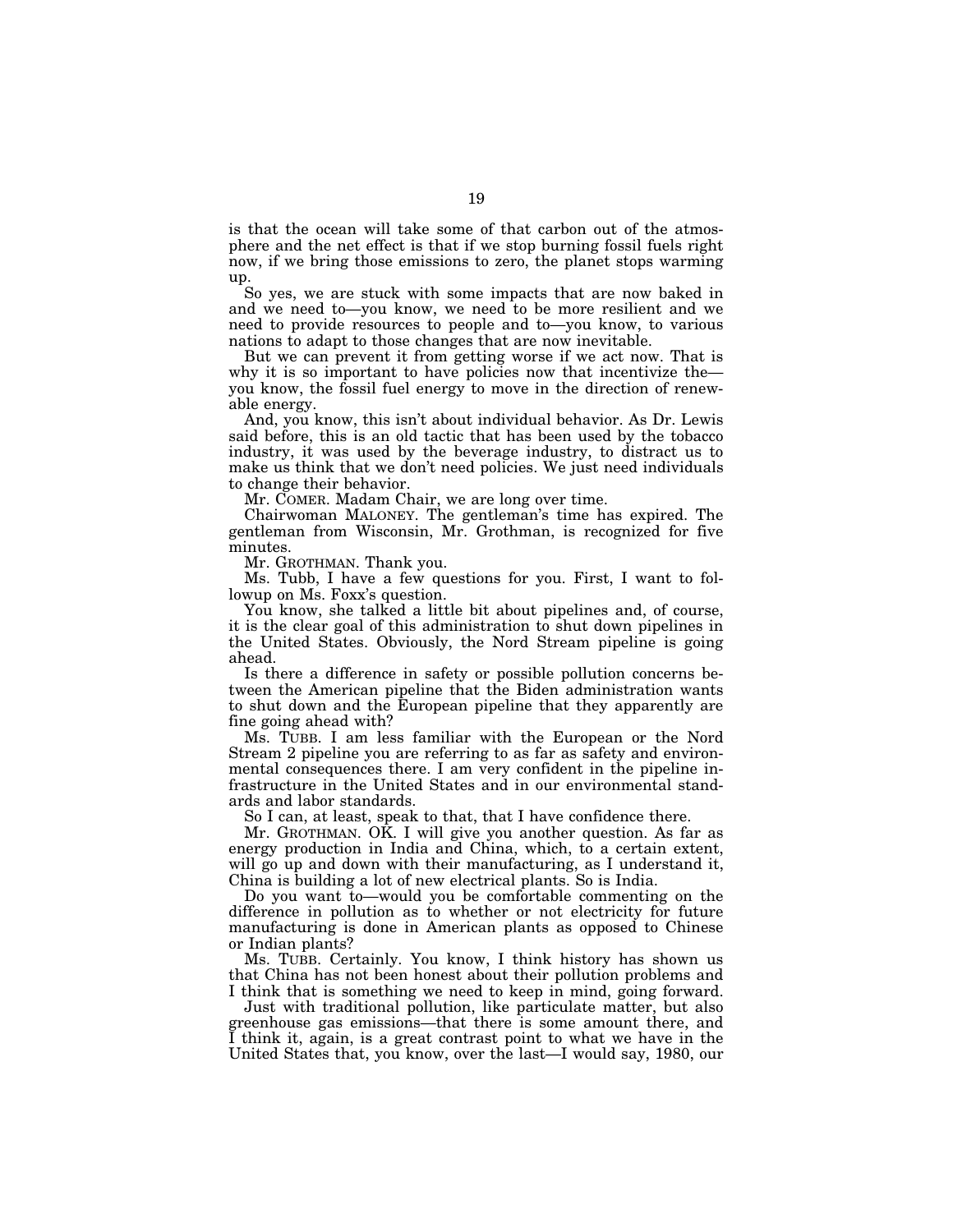air pollution has fallen over 70 percent and I think that is a record to be very proud of.

And I guess the last point is that the pollution problems in India and China speak all the more robustly for the United States to export affordable, reliable, clean energy to these countries because they desperately need it.

Mr. GROTHMAN. OK. Could you give us just a broad feeling? As I understand it, there are dozens of coal-fired plants being built in China right now. Could you elaborate on the effect of the environment as far as having future electricity for manufacturing come from coal-fired plants in China as opposed to the United States?

Ms. TUBB. I can say that their air quality is much, much worse than our own. China is building more coal. Their coal fleet grew by 30 gigawatts in 2020. They are commissioning another 30 to 70 gigawatts more. So I can at least speak to the trajectory of where they are going and I think the

Mr. GROTHMAN. Yes. I guess what I am looking for is insofar as we are going to have to produce more electricity in this world and our goal is or if we feel there is global warming going on because of what is happening in the environment, would it be better if that additional energy for manufacturing would be produced in China or the U.S.A.?

Ms. TUBB. I think what I would say is we need clean, affordable energy both in the United States and China.

Mr. GROTHMAN. Is that what we are going to get or is there a difference? Is one cleaner than the other, given the current policy of the governments?

Ms. TUBB. Certainly, the system in the United States is much cleaner.

Mr. GROTHMAN. Much cleaner. So if your number-one goal was to reduce pollutants you would want future energy built in American plants rather than Chinese or Indian plants?

Ms. TUBB. I think a realistic approach to both the energy growth that is projected to happen and whatever concerns people do or don't have about global warming is to get clean energy technologies around the world, and I think the United States is a leader in that category. So I think one very pragmatic climate policy is to have freer and more open trade to get these technologies around the world.

Mr. GROTHMAN. There is current climate alarmism that is being pushed on children, sometimes very young children, causing them to be very concerned, I think, about the future of the world.

Could you comment on what I will refer to as the climate alarmism being pushed at our young people today?

Ms. TUBB. Yes. I think the climate issue is very much about media literacy and understanding context.

Certainly, I am the outlier of the panel here, but I do think that the Earth has warmed but I don't think we are headed for catastrophe and I think when we talk about one minute to midnight type scenarios it really hampers both the scientific and policy discussion and, unfortunately, children have fewer resources to navigate that very complex conversation.

Chairwoman MALONEY. The gentleman yields back.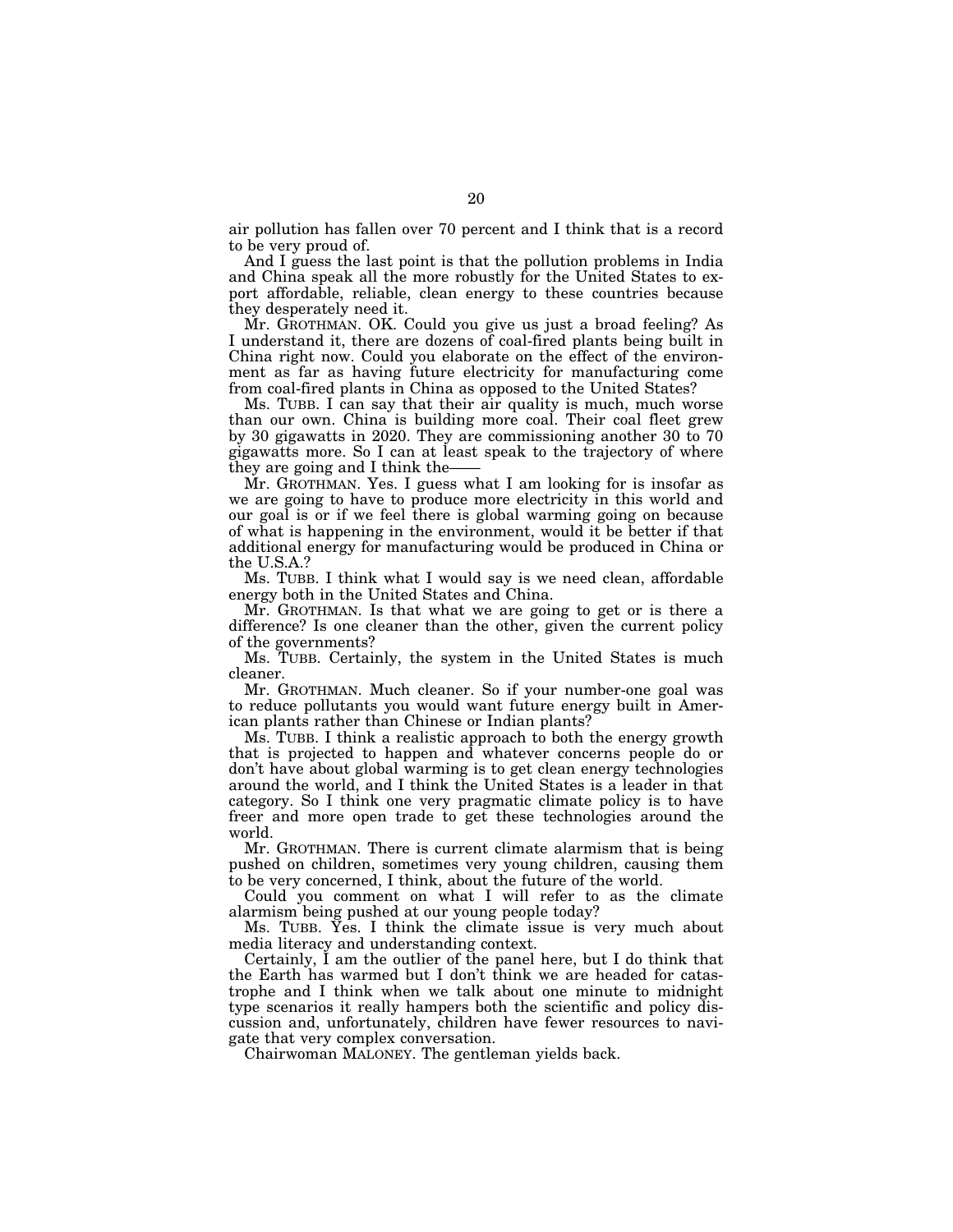The gentleman from Virginia, Mr. Connolly, is recognized for five minutes.

Mr. Connolly?

Mr. CONNOLLY. Thank you, Madam Chairwoman, and thank you for having this hearing.

Dr. Mann, I assume that BP, Chevron, ExxonMobil, are all cutting back on the development of new oil and gas fields, shifting from fossil fuel to more sustainable energies, right?

Mr. MANN. Thanks, Congressman. Unfortunately, you would be wrong.

My understanding is that they actually plan to continue to expand fossil fuel exploration in the years ahead and that is actually fundamentally inconsistent with what the International Energy Agency, a pretty conservative body, has said, that if we are to stabilize warming below catastrophic levels there can be no new fossil fuel infrastructure, and they are continuing with new fossil fuel infrastructure.

Mr. CONNOLLY. So in sort of the context of mixed messaging, if we look at the screen, BP's websites touts five different times that it intends to get to net zero by 2050 in terms of emissions. ExxonMobil's energy factor website states it commends President Biden's decision to rejoin the Paris Agreement. Chevron, similarly, has a public website supporting climate change policy.

Dr. Mann, is increasing the supply of new oil and gas through new development consistent with reaching those goals of the Paris Climate Agreement?

Mr. MANN. No, it isn't. Again, it is like, you know, with these promises of decreasing their carbon intensity that is really sort of a bait and switch, if you will, because we are not talking about carbon intensity. We are talking about decreasing carbon emissions.

It is like, you know, if you double the amount of potato chips you eat it doesn't matter if they are slightly reduced in their fat content. That is, essentially, what they are doing.

So it is a bait and switch, and no, they are going in the opposite direction of what we need to be doing under Paris. We need to bring those total carbon emissions down by 50 percent within the next decade.

They are not even touching the main source of their fossil fuel contributions, which is their scope three emissions. They are mostly just talking about scope one and scope two. And so they are nowhere near to meeting their obligations under Paris.

Mr. CONNOLLY. You know, I had a friend of mine who was a humorist and an author, and he had a wonderful expression—if you are going to be a phony at least be sincere about it, and that is what this reminds me of.

We are touting our commitment to the Paris Climate Accord and zero emissions by 2050 but, meanwhile, in fact, we are expanding exploration and development of new oil and gas fields and that is, clearly, inconsistent with what we are trying to achieve through the Paris Climate Accord.

Mr. MANN. Congressman, you know, there is another expression. They are talking the talk but they are not walking the walk.

Mr. CONNOLLY. Yes. I prefer my expression.

[Laughter.]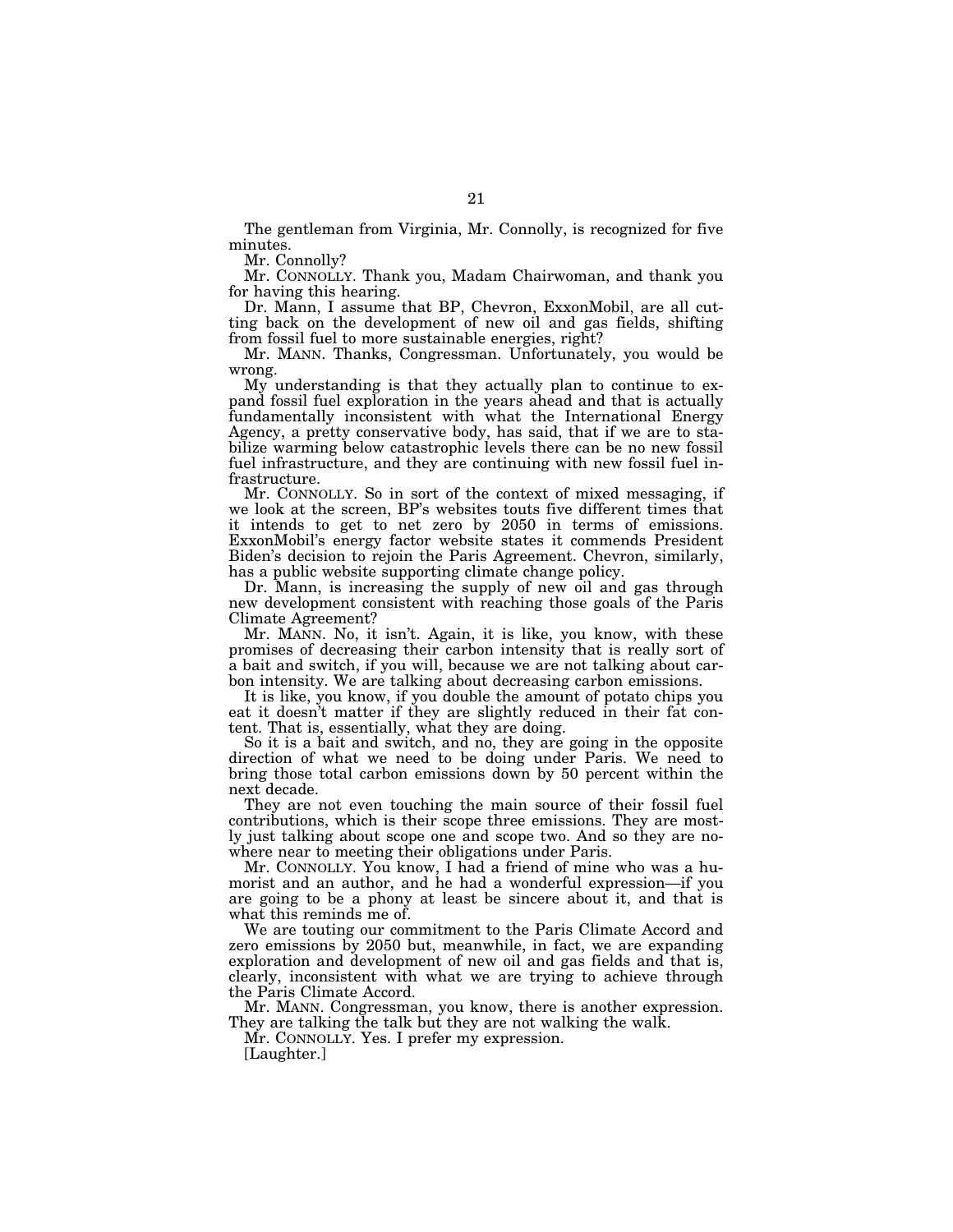Mr. CONNOLLY. Ms. Lewis, you work to push oil and gas companies to become more transparent and truthful about how the environment and climate friendly they really are. In your opinion, do any of these companies and public websites that paint rosy pictures of their work come close to being transparent about their actual efforts to curb warming?

Ms. LEWIS. Well, thank you so much for that question, Congressman.

Climate disinformation—what is it? We literally see it every day and the websites that you refer to are really a huge part of that disinformation process.

Because the average person wants to see our planet survive. We want to see—we want to see humanity exist.

So when you see those certain buzzwords—climate policy, Paris Agreement—it leads an average person to believe that is what they are now trying to do after over 40 years of promulgating dangerous misinformation.

But as, you know, has been pointed out earlier, it is the same as with big tobacco. The goal here is to cause people to believe one thing while the company is doing the exact opposite.

So we are all aware that all the major fossil fuel companies are increasing their exploration, increasing output while the IEA report said that by 2022 we need to cease additional exploration. That is not happening.

So you cannot say, on one hand, we are moving toward net zero—well, they won't say fossil-free future, but moving toward net zero while increasing output in every conceivable way. So it is really important to them to put that opaque face onto their very dangerous actions.

Mr. CONNOLLY. Thank you so much. My time is up. Thank you, Madam Chairwoman.

Chairwoman MALONEY. The gentleman yields back.

And the gentleman from Ohio, Mr. Gibbs, is now recognized for five minutes.

Mr. GIBBS. Thank you, Madam Chair.

It is amazing to me in just one year the Biden administration has done everything they can to shut down the American energy industry and raised gas prices by more than a dollar and home heating prices increasing significantly in all products and we see record inflation we haven't seen since the 1970's.

At the same time, President Biden has done everything to shut down the American energy industry. He is begging—basically, begging OPEC and Russia to produce more to help lower the prices because more production would lower the prices.

And the irony of that is, I believe, that their production over there is less clean than American production, and then by the time you ship it over—ship oil over to the United States you have more carbon emissions and so on. So it makes absolutely no sense.

And I would also argue that slowing down our economy by raising our energy prices, unlike China, who is increasing their production and their energy, it limits the resources we have available to do research and development, to develop new technologies, to be innovative, and help our energy producers come up with the new technologies to get to carbon-free energy.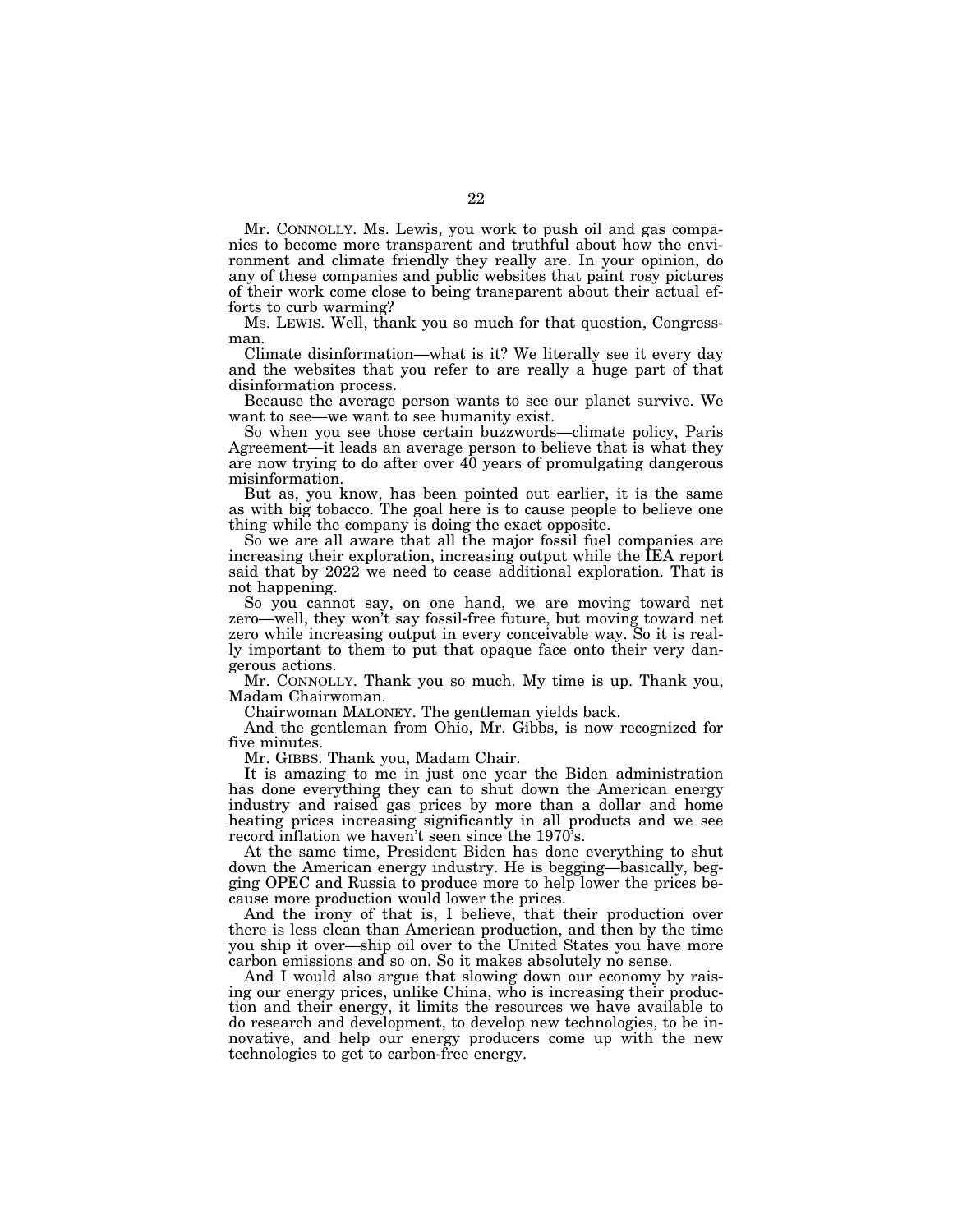Ms. Tubb, we saw in 2020 when the economy—world economy was pretty much locked down we are just seeing a slight impact in the amount of carbon dioxide in the atmosphere decrease. What does that tell us about the real effects that expensive climate change proposals will actually have?

Ms. TUBB. I would say minimal, and Special Climate Envoy John Kerry has said as much himself.

Mr. GIBBS. So we are not seeing China and India—that they are not reducing their emissions and, basically, China, even in the Paris Agreement, was, basically, given a waiver to not even start until 2030 and they set their own benchmarks.

You know, it is just unbelievable to me that, you know, if the United States was just to shut down—you know, just hypothetically speaking, if we just shut down completely, what would that do to global emissions?

Ms. TUBB. It would reduce global emissions but it would have no impact on global temperatures by the end of the century, again, because emissions growth is coming from the developing world.

Mr. GIBBS. OK. That is—I thought so. The irony here is just really just unbelievable.

I want to talk about natural gas. I think we have—the United States has decreased in the last decade or so our carbon emissions and I believe—tell me if I am wrong—I believe that all the rest of the developing world their emissions have actually gone up and ours has decreased. Is that true?

Ms. TUBB. Yes.

Mr. GIBBS. So we are touching on something right now. I think a lot of that can be attributed to natural gas. We are producing natural gas cleaner than we ever have before, and I think it is a good clean energy for this century to transition to new technologies that we probably don't even know about—new energy technologies that will come after my lifetime, probably, but a good way to get there.

So is natural gas abundant in this country?

Ms. TUBB. Absolutely.

Mr. GIBBS. And it is cheaper to produce than other forms of energy, overall?

Ms. TUBB. Currently, and I think that has a lot to do with the innovation you mentioned just a moment ago, that previously we looked at—we were looking at high energy prices and innovation, thanks to affordable hydraulic fracturing, opened up all kinds of energy resources, including natural gas.

Mr. GIBBS. I agree and so, you know

[inaudible] correct?

Ms. TUBB. Yes, that is right.

Mr. GIBBS. So shutting down our American natural gas industry, by making it harder to build pipelines to transport it, just adds to energy costs and we are seeing less investment in this country because this administration has been so, you know, attacking the industry and this—of course, this committee has done a pretty good job of that, too, instead of trying to help put policies in place to where they can produce clean natural gas at cleaner levels, produce less carbon, and transport it.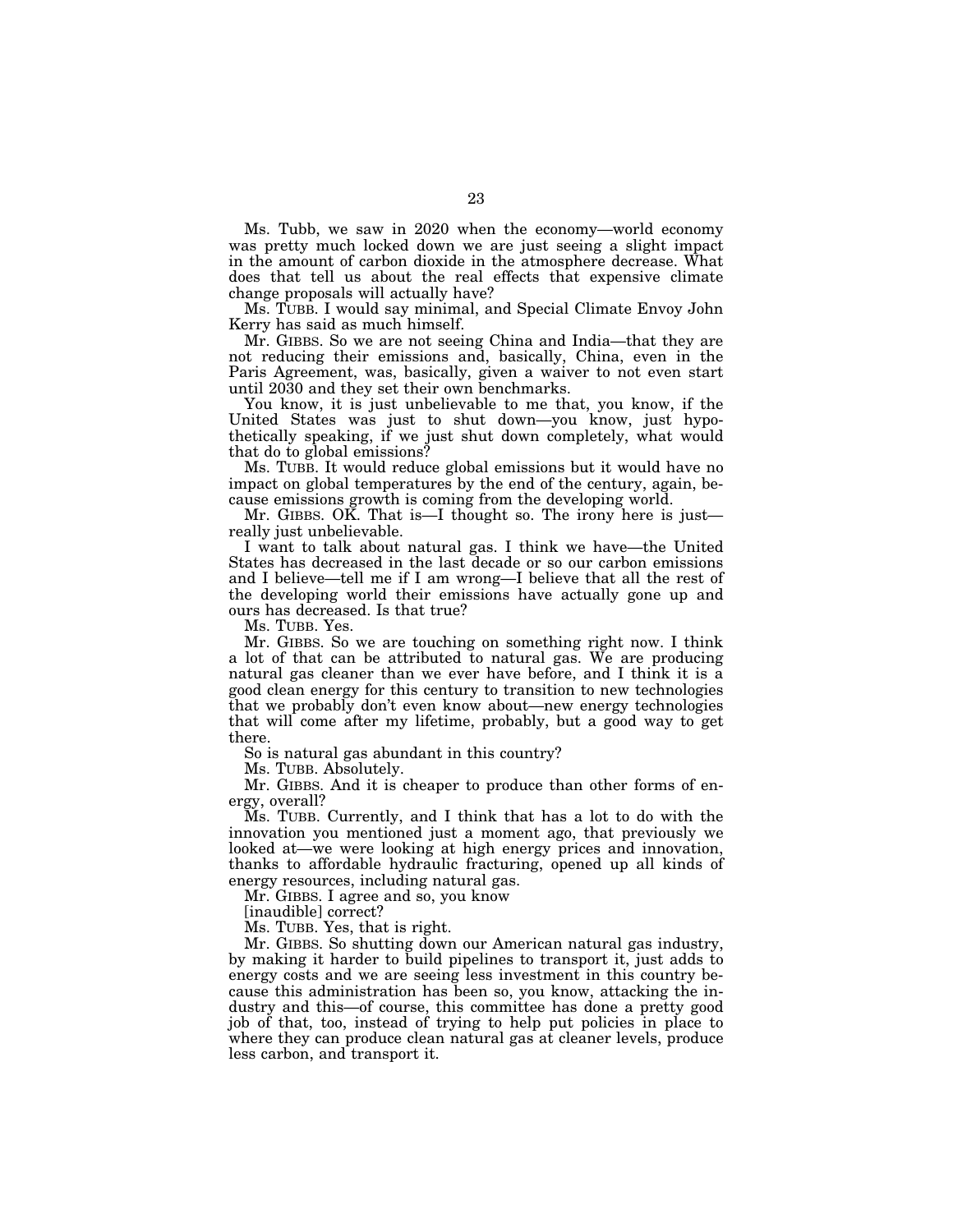You know, we have seen pipelines be shut down and that is the safest way to transport natural gas and moves us to—back to, as you like to say, energy freedom. And so I think it is good policy and it is too bad we are not going that way in this administration.

So if the United States, Ms. Tubb, went totally green tomorrow, let me—I guess I already kind of asked that question—the impact it would have on our economy, you know, cost of living, what would happen if we took—adopted the Green New Deal overnight?

Ms. TUBB. Well, I think we are seeing a bit of a taste of it now. But I think people need to remember that energy isn't just our household energy needs. It impacts all kinds of goods and services, whether we are talking about the cost of running a business, transporting goods, even food prices. So I think the impacts are throughout the economy.

One thing you mentioned about pipelines that I want to just highlight is the EIA has noted how pipeline infrastructure has given Americans in Texas and Appalachia access to more energy and more affordable energy and I think we are seeing the converse of that in California, where they have limited pipeline infrastructure and have to rely on Jones Act vessels to transmit energy and, again, in the Northeast, where capacity is not keeping up with demand, and they are paying higher energy prices because of it.

Mr. GIBBS. Thank you. I am out of time. I yield back.

Chairwoman MALONEY. The gentleman's time expires.

The gentleman from Maryland, Mr. Raskin, is recognized for five minutes.

Mr. RASKIN. Thank you, Madam Chair.

You know, denial is not just a river in Egypt. For some of our colleagues it is a way of life. The same people who deny that Joe Biden beat Donald Trump by more than 7 million votes and just censured Liz Cheney for telling the truth about the election, the same people who denied the reality of COVID–19 and attacked our scientists and sold quack medical cures as the disease killed hundreds of thousands of our people, the same people who called the deadly insurrection on January 6 legitimate political discourse, are now, again, denying the existence of climate change and this is their most dangerous lie of all.

Climate change is a global catastrophe that has come to our door. Across the country we have seen record forest fires in the West, record drought in the Midwest, record flooding in the East, hurricanes of record velocity in the South.

Last year, we had 20 severe climate events that killed 688 Americans and cost us more than \$145 billion. But all our colleagues can think about is the profits of their buddies in big oil. Made nearly \$9 billion in profits last quarter. Chevron made more than \$5 billion.

But they can't imagine a renewable energy future as something that would benefit everyone in America. They see it only as a threat to the power of the carbon kings.

Joe Biden and his administration have created more jobs than any Presidential administration in our lifetimes, while their dubious hero destroyed more jobs than any president in our lifetime.

So I would like to ask the question of Mr. van Baal. In your view, is the ideological denial of climate change by a major political party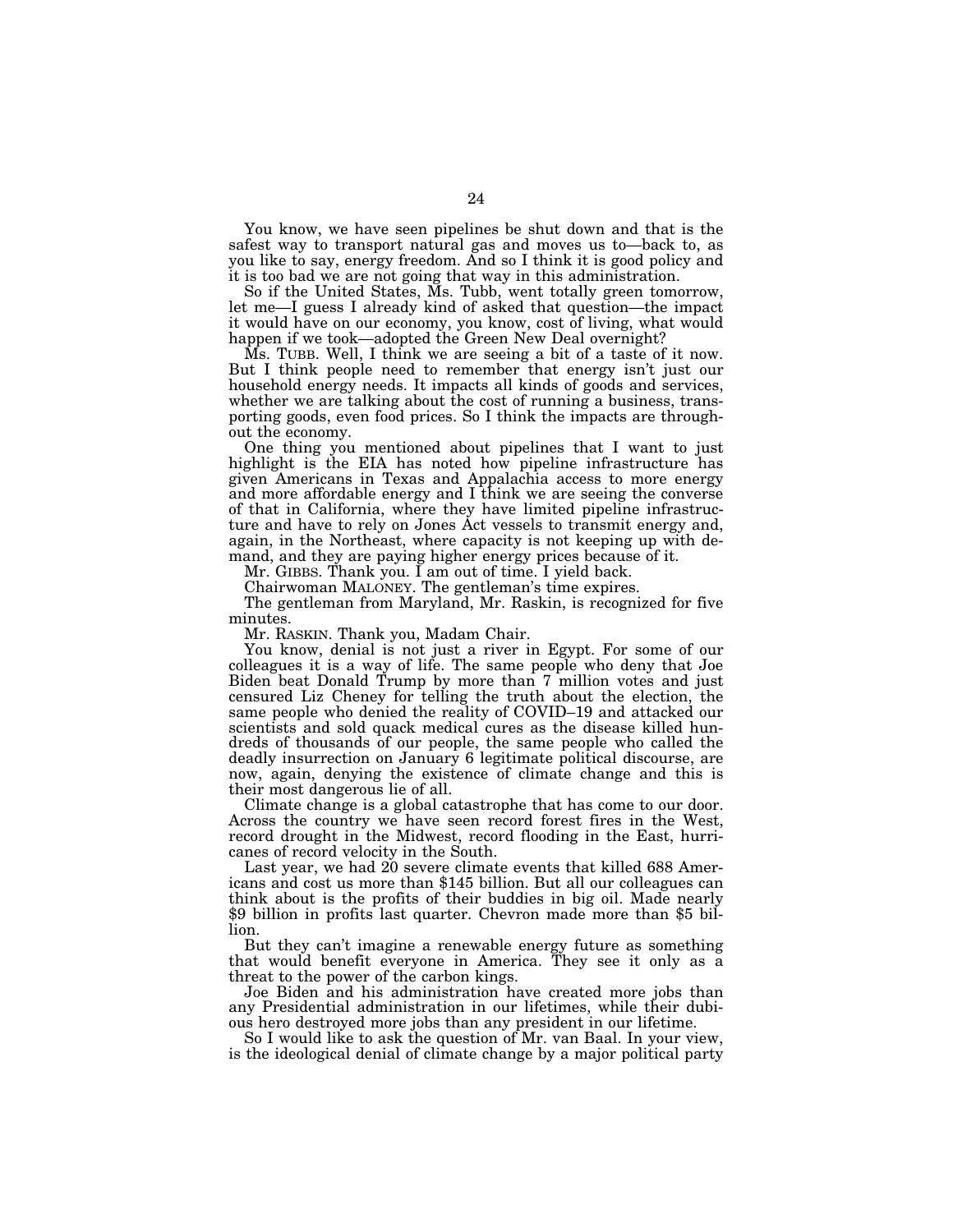a global phenomenon? Do we see it in every country or is it something that is distinctively American?

Mr. VAN BAAL. I think it is—these are global companies so this is a global issue and the denial also has been global. Here in Europe, the denial has been as strong as in the U.S.

I think that has almost ended. The risk is that these companies now moved directly from denial to delay, which they are doing right now.

Mr. RASKIN. Dr. Mann, can you please explain why the goal of limiting global warming to 1.5 degrees Celsius is so important?

Mr. MANN. Yes. Thanks, Congressman. Thanks, by the way, for all you do, including your efforts to preserve our democracy. I just wanted to say that.

You know, we, you know, are already experiencing the—you know, people ask, what is dangerous climate change? Is it one and a half degrees Celsius? Three degrees Fahrenheit? Is it four degrees Fahrenheit?

Dangerous climate change is here. If you are Puerto Rico, if you are California, if you are Australia, if you are my home state of Pennsylvania that saw that record flooding with Hurricane Ida, we are already seeing devastating consequences of climate change and it will simply get worse and worse.

The real danger is that we start to cross certain tipping points where the damage that we do is irreversible on human timescales, on historical timescales. We are starting to see the warming of the ocean.

And by the way, my colleagues and I published an article just weeks ago showing that the oceans were at record levels of warmth this last year. That warmth is eroding the ice shelves that help prop up the west Antarctic Ice Sheet. If that ice sheet collapses, we don't get feet—we get meters of sea level rising.

Historically, our projections have always been conservative. Some scientists say that could take a century or more to happen. Others say it could happen more rapidly than that.

So all of this underscores the importance of acting now. The cost of inaction is so far greater than the cost of taking action.

Mr. RASKIN. Thank you.

Ms. Lewis, can we make the changes we need to make to address the calamitous consequences of climate change while still allowing Exxon and Mobil and other big energy companies to thrive and survive?

Or, as our colleagues suggest, does it mean putting them out of business?

Ms. LEWIS. Congressman Raskin, thank you so much for your question, and as a resident of your district, I, too, thank you for all that you do.

Your question, of course, indicates that we all know the answer. We simply cannot maintain the status quo and expect to have change. Those two ideas cannot be held simultaneously.

So the cognitive dissonance within that, which is what the fossil fuel industry wants us to believe is possible and as our scientific research shows over and over again, it cannot be. We must make these changes. Congress has power. It can exercise it, and I am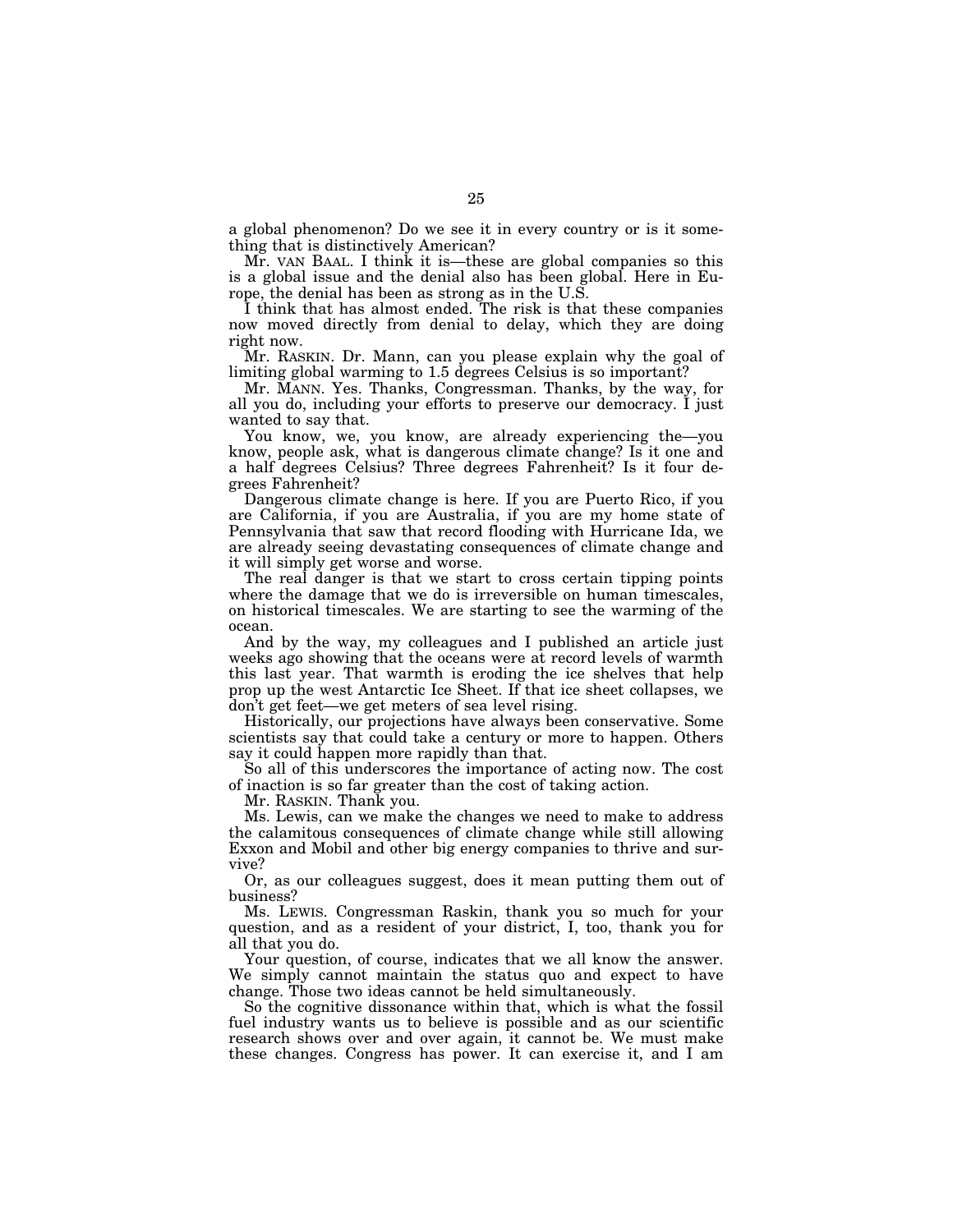hopeful that you are able to continue to convince them to do the right thing.

Mr. RASKIN. Well, thank you.

Madam Chair, I know my time is up. I would like to seek unanimous consent to enter into the record a great op-ed by former Republican House Science Committee Chairman Sherwood Boehlert, who wrote a powerful column in the *Washington Post* challenging his fellow Republicans in Congress to open their minds and to accept and embrace the science of climate change.

He also defended against the climate deniers many scientists, including today's witness, Dr. Mann. Former Chairman Boehlert, alas, passed away in September of last year. But we all remember him fondly for being willing to buck ideological discipline and tell the truth based on science.

Chairwoman MALONEY. Without objection.

Chairwoman MALONEY. The gentleman's time has expired. The gentleman from Arizona, Mr. Biggs, is recognized for five minutes.

Mr. BIGGS. I thank the chair. Thank you for recognizing me and appreciate the opportunity. I appreciate the witnesses being here.

This hearing is another example of Democrats attacking American workers and the private sector to further their socialist agenda while advocating for policies that will lead to higher energy policy—higher energy costs and will harm working Americans.

This hearing is meant to advance the Democrats' radical agenda to destroy the oil and gas industry. According to reports, the oil and gas industry supports nearly 10 million jobs.

Yet, Democrats in Congress want to eliminate these jobs in the name of green energy. The Green New Deal would radically alter America's economy and do little to fight climate change.

Our chairwoman said today that while we see rising gas prices the Biden Administration released oil from the Strategic Oil Reserve. Indeed, he did. He released 50 million barrels and just a week or so ago he released an additional 13.5 million barrels.

That is about two days' worth of consumption. So that didn't do much, and the first 50 million had 18 million of it going to China and India.

My friend from California said we must force them, meaning the oil companies, to live up to their own public statements.

That is not Congress' job. That is not our role to make sure that people live up to statements they make publicly. If that were the case, we would take away the private airplanes that flood Davos every year from people who profess to be global environmentalists.

Scarcity and demand—that is what is driving oil prices higher. What we saw was an immediate cancellation of the Keystone pipeline by this administration, coupled with draconian regulations that curb exploration, development, production, refinement, and distribution, and that has resulted in places like in southern Arizona where natural gas now is up over, in some cases, 125 percent just over a year ago.

And this committee is so out of touch even with the Biden administration. The Biden administration's Secretary Blinken said just yesterday, ''We are working together right now to protect Europe's energy supply against supply shocks, including those that could result from further Russia aggression against Ukraine. En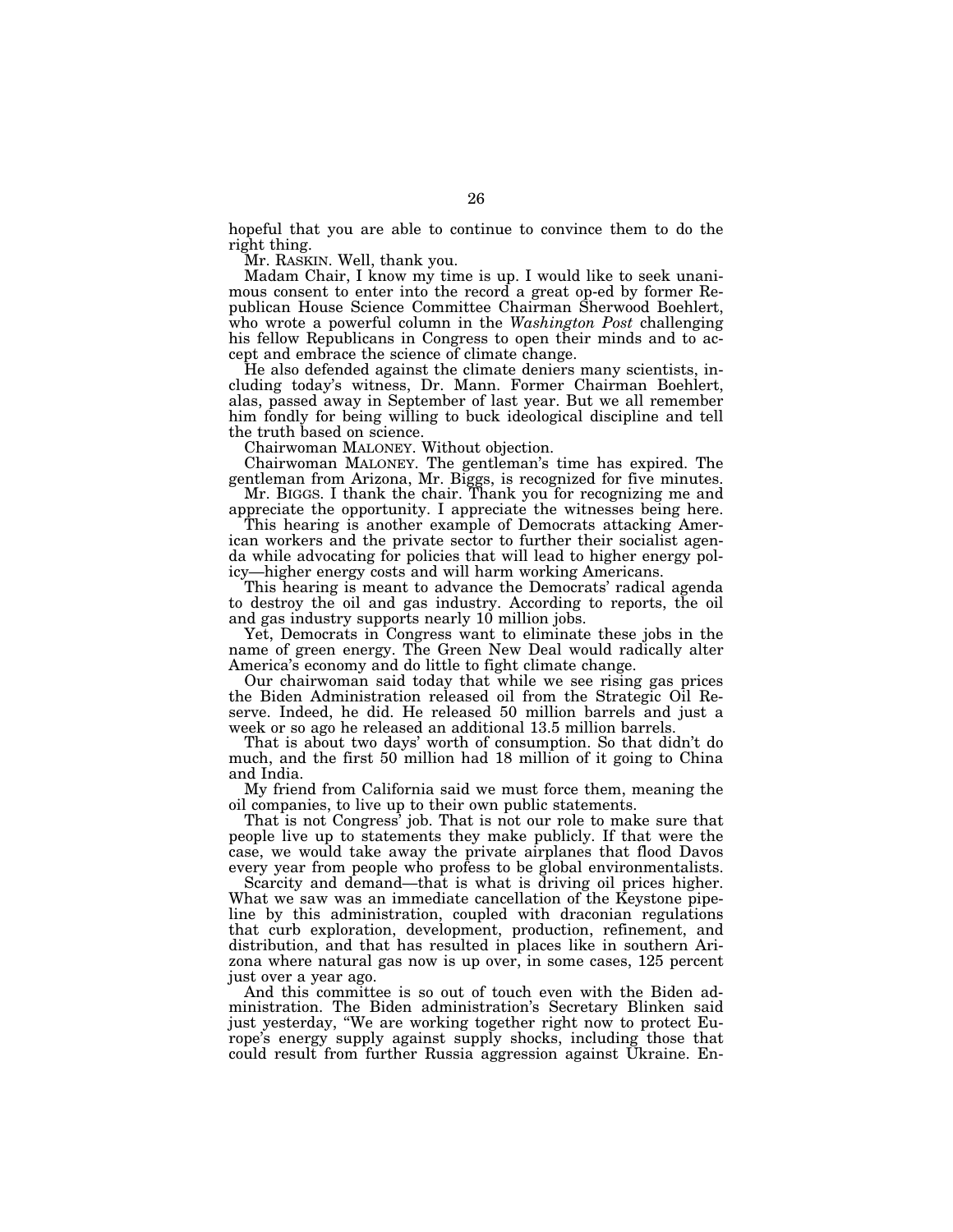ergy security is tied directly to national security, regional security, and global security. Europe needs reliable and affordable energy, especially in the winter months.''

By the way, we average over 600,000 barrels a day of oil imported from Russia. So when Secretary Blinken said what he is talking about is working with governments and major producers around the world about surging their production and distribution capacity.

Secretary Blinken was not saying, hey, let us increase solar, let us increase wind or even nuclear. No, he is talking about fossil fuel production that he wants surging. And that reminds me that it was not too long ago that our own president was asking OPEC and its allies to increase their oil production.

That is how out of step and out of whack this committee is and this hearing with even the Biden administration and with what Secretary Blinken said as recently as yesterday.

Ms. Tubb, if the Green New Deal was enacted would it be able to replace the jobs that are lost in the oil and gas industry, and how long would it take to do so?

Ms. TUBB. I don't believe it would and I think we have experience of that with the American Recovery Act and how the green jobs program was a general failure in reemploying people.

Mr. BIGGS. The constant assault on the oil and gas industry has been led by this administration and his allies in Congress. Democrats in Congress claim that the Green New Deal would reduce energy prices and would help working class Americans.

However, we have seen skyrocketing energy prices over the last year—as I mentioned, natural gas prices in southern Arizona as well as the price of a gallon gas at the pump more than a dollar.

Ms. Tubb, what effect do policies like the Green New Deal have on the U.S. economy and energy prices?

Ms. TUBB. Well, I think you alluded to it in that when you artificially eliminate resources you are going to increase costs. There is no way around that.

But, again, as you increase the cost of energy you increase costs throughout the economy. The Heritage Foundation has modeled this before and, again, we came out with trillions of dollars in costs and lost millions of—millions of jobs lost. So I don't think it is promising future, in part because I think it is unrealistic.

Mr. BIGGS. Thank you.

Madam Chair, I have a number of articles I would like to submit to the record.

I have—and I would like to comment on mine just like Mr. Raskin commented on his and you indulged him.

Chairwoman MALONEY. Without objection.

Mr. BIGGS. Thank you.

So, first of all, from the *Washington Examiner* a piece entitled ''Greenpeace co-founder joins climate change skeptics,'' where he says that, as a philosophical level, Greenpeace had started with a strong humanitarian orientation to save human civilization from nuclear war and then it gradually turned left, and that is from Patrick Moore, one of the founders of Greenpeace.

I also want to submit his testimony from February 25, 2014, that—when he testified before the U.S. Senate.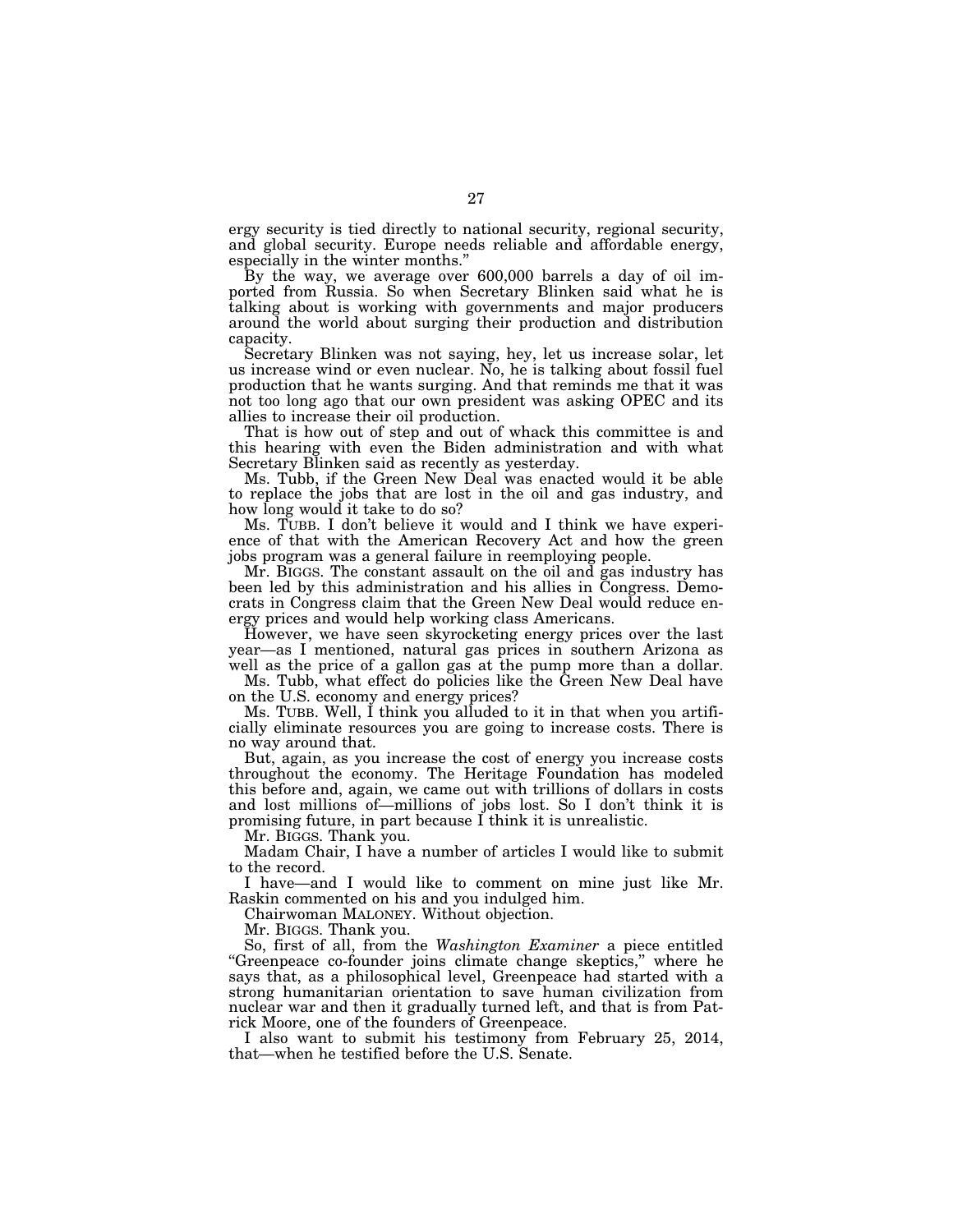Also, Patrick Moore debunking climate and other varieties of alarmism from the Financial Post.

Also, former Greenpeace insider Patrick Moore who questions climate change, says he can stand the heat—from the *Washington Times*.

Also, ''Biden demands OPEC boost oil production amid rising gas prices'' from *New York Post*. Also, the petroleum and—U.S. Energy Information Administration's tracking of the import of Russian oil by the United States as well, as a piece entitled, ''Oil reserves released by Biden expected to primarily go to China and India.''

And I thank the madam chair.

Chairwoman MALONEY. Without objection.

Chairwoman MALONEY. The gentleman yields back.

The gentleman from California, Mr. Ro Khanna, is recognized for five minutes.

Mr. KHANNA. Thank you, Madam Chair.

What is impressive to me is that a 1977 Exxon report said there is, quote, ''general scientific agreement that the most likely manner in which mankind is influencing the global climate is through carbon dioxide released from the burning of fossil fuels.''

That was in 1977. That means that as early as the 1970's Exxon knew not only that climate change is real but that its products— Exxon's products—were contributing to the climate crisis.

In 2002, former Exxon CEO Lee Raymond said he does not believe, and I quote, ''that the science establishes the linkage between fossil fuels and warming.''

Dr. Mann, you are a distinguished climate scientist at Pennsylvania State University in our heartland. Do you think that Lee Raymond's statement that science had not established a link between fossil fuels and climate change in 2002 was accurate?

Mr. MANN. No, it was thoroughly inaccurate. Even ExxonMobil at that point knew how inaccurate that statement would be.

Mr. KHANNA. Do you think it is fair to say that his statement was not consistent with the science as Exxon understood it at the time?

Mr. MANN. That is right, and I would just add that the subsequent CEO of ExxonMobil, Rex Tillerson, who went on to become Donald Trump's Secretary of State, has evolved from denial of the science to insistence that we can just use technology like geo-engineering to solve the problem.

So there is an evolution there. But even now, we still have a CEO of ExxonMobil denying the importance of meaningful climate action.

Mr. KHANNA. Well, I guess, you know, in front of this hearing, Darren Woods—and, you know, my interest is actually not to embarrass him—he told us that, quote, ''I think Mr. Raymond's statement was consistent with the science at the time.''

Do you think at the very least he should retract that or correct the record? I mean, is there any plausibility for that statement?

Mr. MANN. The statement is inconsistent with internal reports from ExxonMobil's own scientists in 1977 and 1982.

Mr. KHANNA. I will just say that I really urge Mr. Woods to clarify the record or to explain why Dr. Mann is incorrect.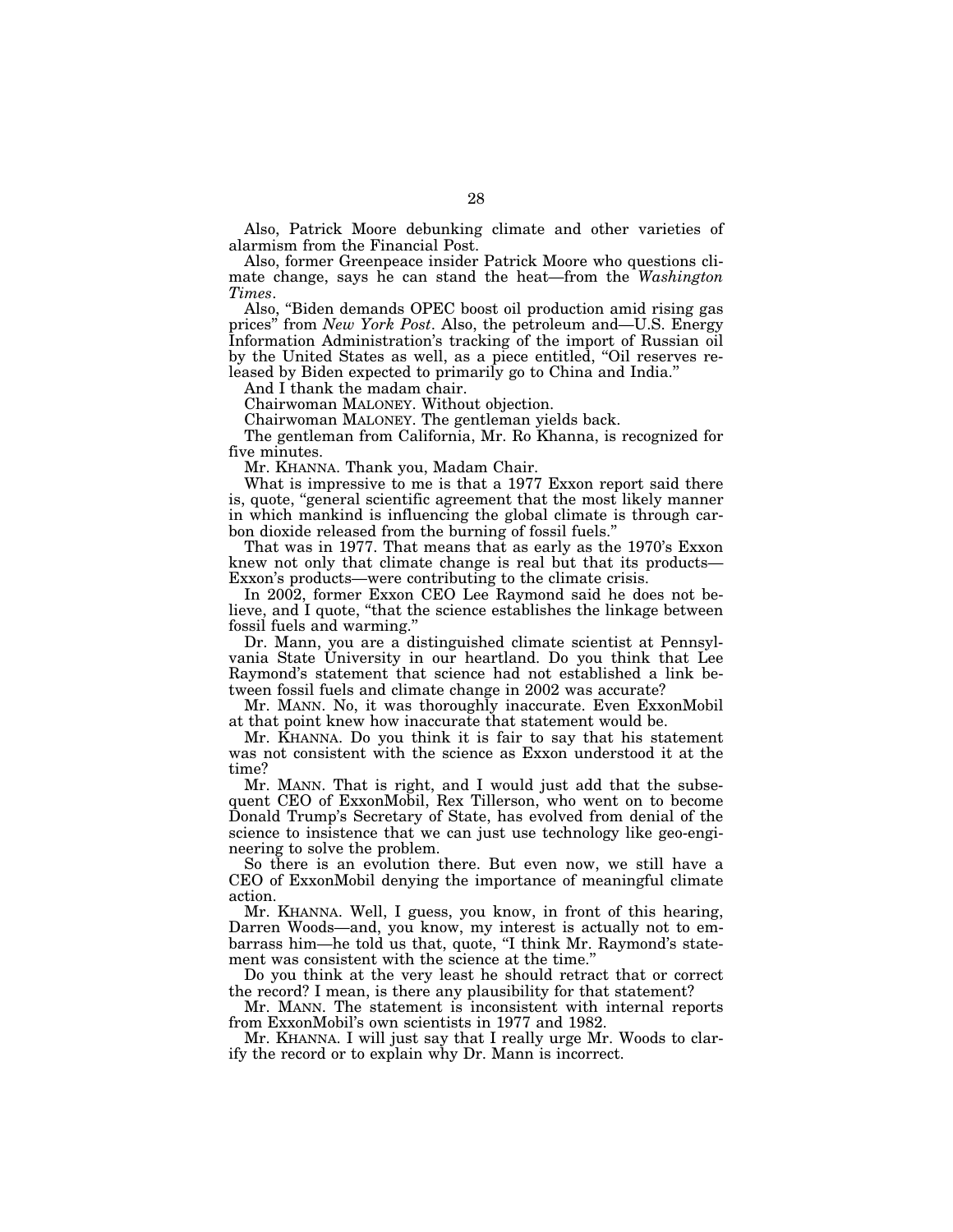But I just—you see no way that Exxon today could maintain that the statements by Lee Raymond were consistent with Exxon's understanding at the time that Lee Raymond made those statements. Is that correct?

Mr. MANN. Yes, not in good faith.

Mr. KHANNA. The other thing that Mr. Woods said and, you know, he said that increased gas—greenhouse gases can contribute to the effects of climate change.

You know, I would have thought he would have said that they do contribute. The word "can" tells me that it is possible that it won't. It is pretty apparent today, right, that increased greenhouse gases will contribute to climate change, that there should not be any ambiguity on this point?

Mr. MANN. Yes. His statement is sort of like saying gravity can contribute to an object falling. It is basic physics that has been known for the better part of two centuries that greenhouse gases warm the atmosphere, they warm up the planet, and carbon dioxide being a principle one.

Mr. KHANNA. Dr. Mann, also in Exxon's pledges where they say, OK, scope one and scope two, we are going to cut emissions or get to net zero but we are not going to do it for scope three for the actual oil we sell, what do you think of that?

Mr. MANN. Well, I would use the analogy it is like rearranging deck chairs on the Titanic. It is not addressing the gorilla in the room. Ninety percent of the carbon emissions are from scope three—the fact that their business model involves the extraction and sale of fossil fuels, which, when burned, warm up the planet and create climate change.

Mr. KHANNA. Dr. Mann, when the chairwoman and I and many of the members conceived of having these hearings, our purpose, really, was not to stick it to big oil. It was, really, to have them come clean and say how they are going to make changes, going forward.

If you were talking to Mr. Woods, what would your advice be that they can do in terms of the past misstatements and in terms of future action?

Mr. MANN. Yes. I mean, we believe in redemption in this country, and I would encourage them to become part of the solution. It is not too late for them to embrace the need to address the climate crisis and to become heroes by helping us steer quickly away from fossil fuels. There is still time for them to have that be their legacy.

Chairwoman MALONEY. The gentleman yields back.

And the gentleman from Texas, Mr. Cloud, is recognized for five minutes.

Mr. Cloud?

Mr. CLOUD. Thank you, Chairwoman. I wanted to take some time and bring a little context to this discussion. Last week, Russia and China announced a strategic partnership against the United States.

Ms. Tubb, is the world a better place with the United States as a premier influence, or China or Russia?

Ms. TUBB. I think the United States stands for ideals of freedom for everyone, and so I would definitely prefer the United States in that leadership role.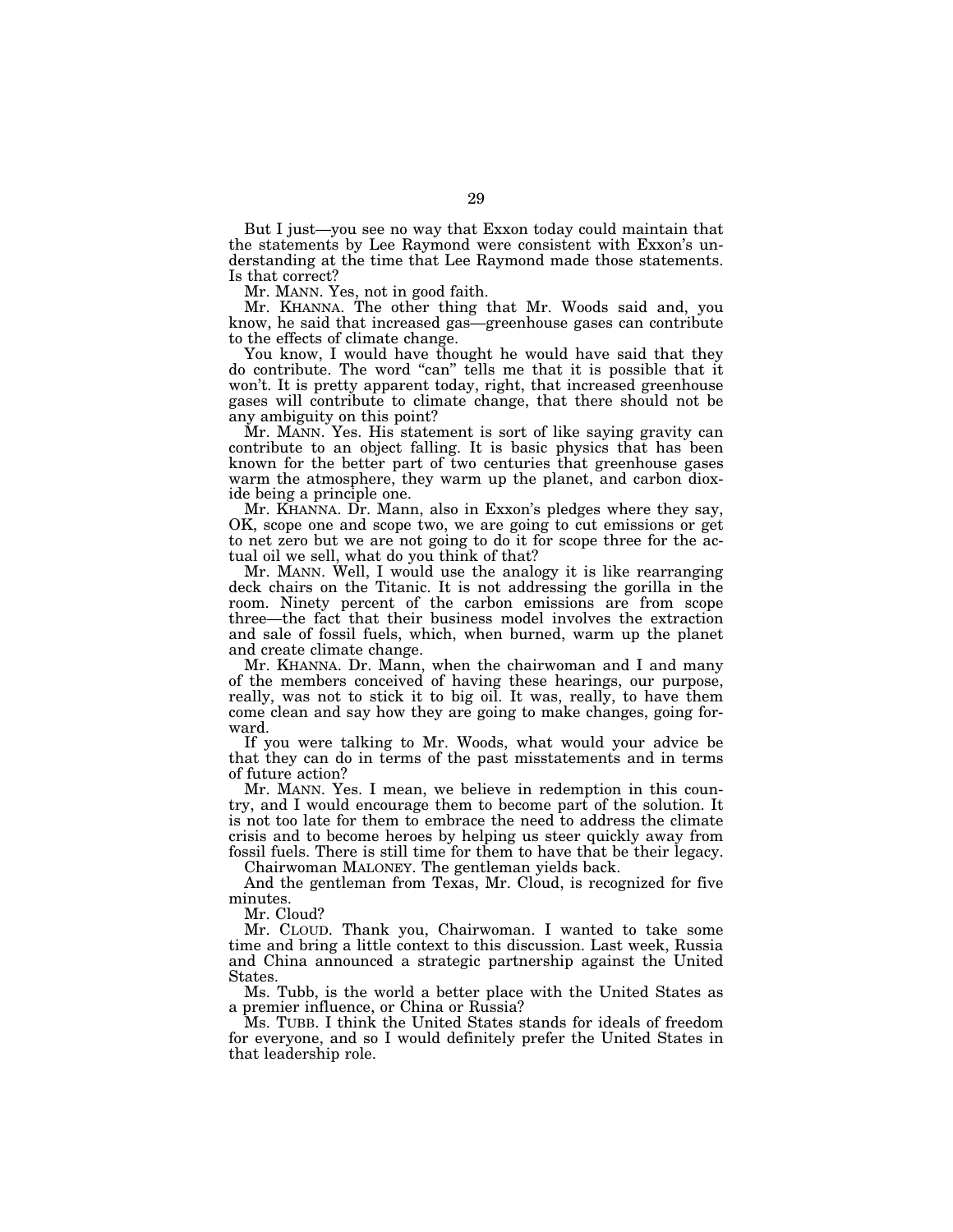Mr. CLOUD. Of the top oil and gas nations in the world—Russia, Saudi Arabia, Iraq, Iran, Qatar, China, United States—which nation produces energy more responsibly?

Ms. TUBB. Well, the United States is the number-one producer of both oil and natural gas and I believe we are the second in the world for coal, and I think our environmental record stands as a sterling example to the rest of the world.

Mr. CLOUD. So we are leading in the world. So the greater portion of the world's supply that the U.S. production takes up the better it is for the world environment. Is that a fair statement to say?

Ms. TUBB. Yes, and I think it is better for freedom as well. I think when countries import American energy they are working with private companies. They are not working with an outgrowth of a government.

And so there is political freedom there to engage in free market exchange of energy. That is not true for, I think, other major energy-producing countries.

Mr. CLOUD. And so right now what we see happening on the world stage with Qatar, Russia, Saudi Arabia, when the U.S. reduces production, do we see them going green or do we see them looking for other production in other parts of the world?

Ms. TUBB. Other production. You know, as I mentioned in my testimony, world demand for energy is not decreasing. And so if the U.S. pulls out of the game that space will be filled by other players.

Mr. CLOUD. Indeed, we have actually seen this happen, for example, with Qatar recently striking up a new relationship with China for China to buy energy from them and for them to buy ships from China. That was new.

Is a pipeline built in Russia inherently greener for the global environment than one built in the United States?

Ms. TUBB. I don't believe so. I would have to get some numbers on that for you to be confident in that answer. But I am very confident in the environmental standards in the United States.

Mr. CLOUD. Right. OK. Is war good for the environment?

Ms. TUBB. No.

Mr. CLOUD. OK.

Ms. TUBB. Not good for the environment or for people.

Mr. CLOUD. OK. So in the last administration we saw the American energy dominance lead to historic peace deals in the Middle East. We saw stability around the world. With the Biden administration, we saw the waiving of sanctions on Nord Stream 2. We saw restrictions placed on production here in the United States, and now we find ourselves on the brink of war, where, literally, thousands of lives hang in the balance because of climate hysteria of what is going on

Meanwhile, at the same time, tens of thousands of people are dying in the United States because of fentanyl and this committee continues to not focus on these issues.

Last term we had I don't know how many hearings on the border and we haven't had any this time. We have all these issues that Americans are facing on a daily basis and still this committee will not address them, and we keep coming back to these issues time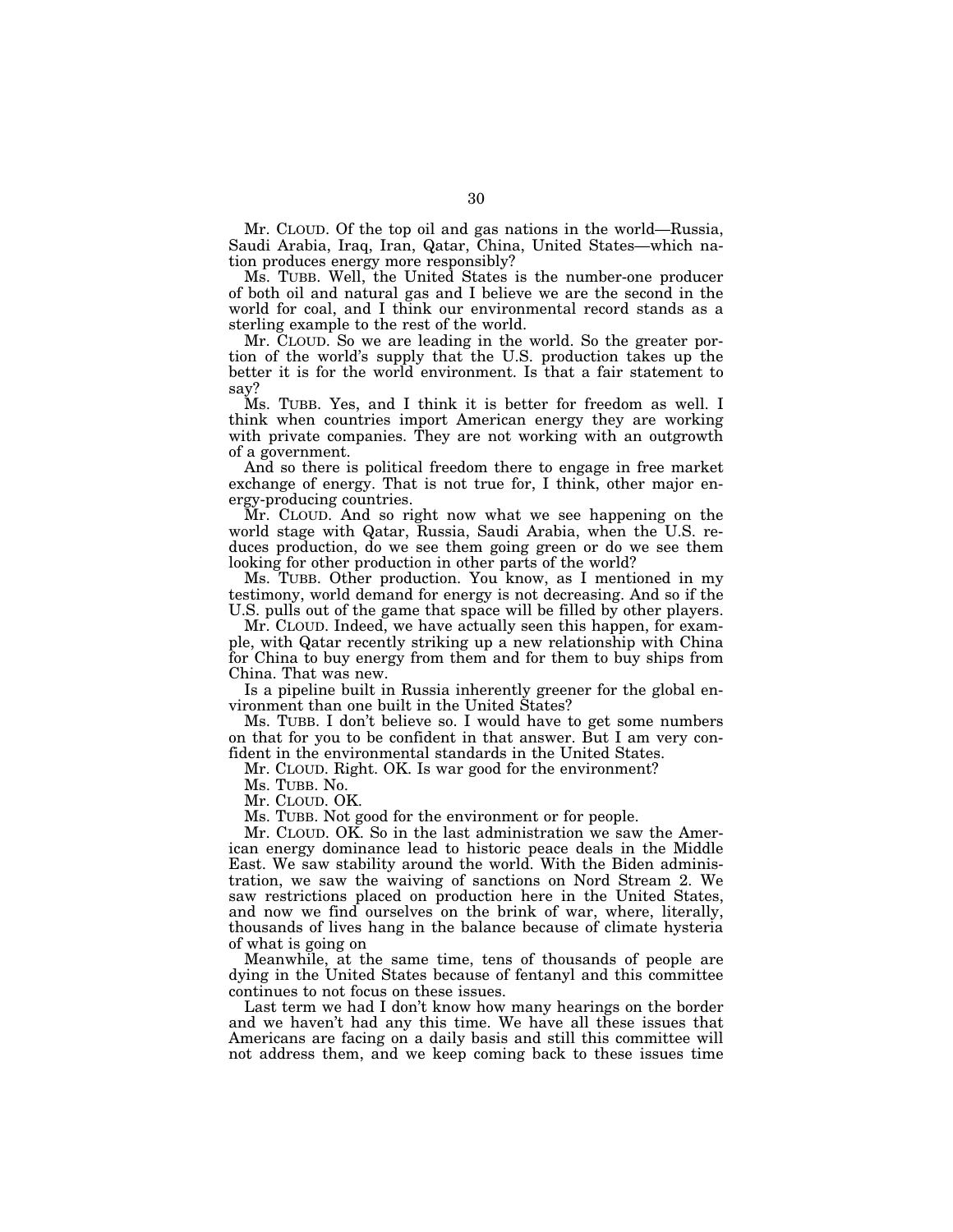and time. We should have had this hearing last week on Ground Hog Day.

Ms. Tubb, I also serve on the Agriculture Committee. Right now, when Americans go to the grocery store, we see empty—we see empty shelves. We are seeing higher food prices.

On the Ag Committee, I can tell you farmers and ranchers are really concerned, farmers especially, who are seeing fertilizer prices go up. We are seeing pesticides go down. Both of those are byproducts of the oil and gas industry.

And if we think that food prices are higher now, a year from now when we have reduced yields because of the reduction or the restrictions placed on oil and gas production we will have a troubling time a year from now when it comes to high prices.

But this is on top of gas prices already that the American consumer is seeing. Can you speak to the burden that the American family is seeing with high oil and gas production?

Ms. TUBB. Sure. You know, I think there is a reason that energy is one of the major-

Mr. CLOUD. I should say high cost. My apologies.

Ms. TUBB. No worries.

Mr. CLOUD. Reduce production, higher costs.

Ms. TUBB. Yes. I think there is a reason that energy is one of the major drivers of inflation and it is because it impacts so many sectors of our economy.

Agriculture is a very good example where—energy prices both in the production but also in byproducts or secondary products of energy—you mentioned fertilizer as a good example—are impacted by high energy prices.

I think another thing that you highlighted that is important to the conversation is these longer-term effects, that when we scale back production or when we make production of energy difficult there are long-term impacts throughout the economy of that posture.

Mr. CLOUD. Thank you. My time is up. I yield back.

Chairwoman MALONEY. The gentleman yields back.

The gentlelady from Ohio, Ms. Brown, is now recognized for her questions for five minutes.

Ms. Brown?

Ms. BROWN. Thank you, Chairwoman Maloney, for putting forth to this hearing this morning, and I also want to thank the witnesses for joining us.

Fossil fuel companies such as Exxon, Chevron, and BP and Shell all have publicly supported the Paris Climate Agreement and have pledges that they would be consistent with this agreement.

I would like to focus on another aspect of the questions that have been addressed. Natural gas is a fossil fuel that emits greenhouse gases at all phases of its lifecycle and it is primarily composed of methane, a potent greenhouse gas that can warm the planet more than 80 times as much as the amounts of carbon dioxide.

Yet, fossil fuel companies are touting natural gas as the clean solution to climate change and they publicly support the Paris Climate Agreement.

Dr. Mann, why is natural gas not a viable alternative for the future?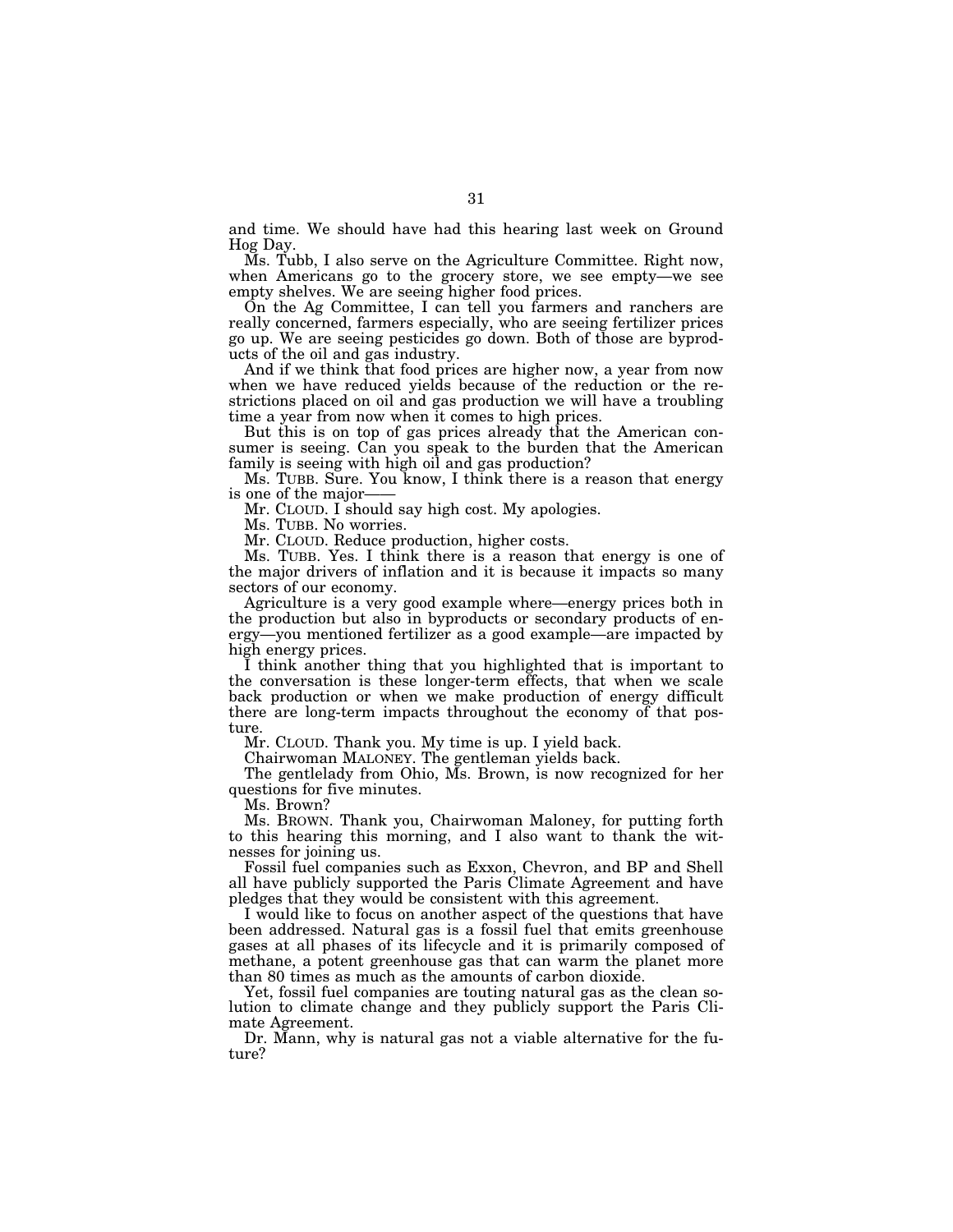Mr. MANN. For two reasons. Natural gas is a fossil fuel. When you burn it, it generates carbon pollution. Maybe somewhat less than when you burn coal, but at the same time, the process of extracting natural gas from the ground, fracking—hydraulic fracturing or fracking—releases what we call fugitive methane. Natural gas is mostly methane. Releases that into the atmosphere, and methane is an even more potent greenhouse gas than carbon dioxide on the relevant timescales of, you know, one or two decades.

And so there is no reason to believe that natural gas is any more climate friendly than other fossil fuels, and investing in natural gas is crowding out investment in true clean renewable energy that can help us decarbonize our economy and address the climate crisis.

Ms. BROWN. Thank you. So when Chevron and Exxon say they are working to reach the Paris Agreement, they are not being straight with their shareholders, their investors, and the American public.

So, Ms. Lewis, what do these misleading pledges mean for the communities that live near dirty refineries and power plants?

Ms. LEWIS. Thank you so much, Congresswoman, for your question. Simply what it means is having these fossil fuel facilities in frontline communities, low wealth communities, and communities of color, which often intersect, it means increased death.

It means poor health outcomes. It means cancer. It means all types of diseases. It means people who are unable to work. It means that they are more likely to have to rely on external moneys to—just to survive. And, of course, you know, we can get into all the issues around access to medical care, which we know that communities of color are often not able to.

So what we are talking about is increased death and morbidity, and if that is what we want for our fellow humans then we should continue on the path that the fossil fuel industry is laying out.

Ms. BROWN. Thank you so much.

Dr. Mann, do you have anything you would like to add?

Mr. MANN. Yes, I just wanted to address—there have been some myths that we have heard, for example, you know, that investing in renewable energy is going to destroy the economy, it is going to, you know, hurt efforts to create jobs.

It is just the opposite. If you look at Lazar Investment Firm, their analysis of the levelized cost of different energy sources, renewable energy outcompetes fossil fuel energy in the market today.

The problem is we have all these subsidies for the fossil fuel industry that make them artificially more competitive than they should be. And so we are providing incentives for energy that is actually hurting the planet rather than for energy that can help save it.

Ms. BROWN. Thank you so much. So, basically, the poor and marginalized communities are bearing the brunt of the pollution and health hazards and it is unacceptable. Everyone in America should have the right to clean air and clean water.

So thank you, Madam Chairwoman. I yield back.

Chairwoman MALONEY. And the gentleman from Louisiana, Mr. Higgins, is now recognized for five minutes.

Mr. Higgins?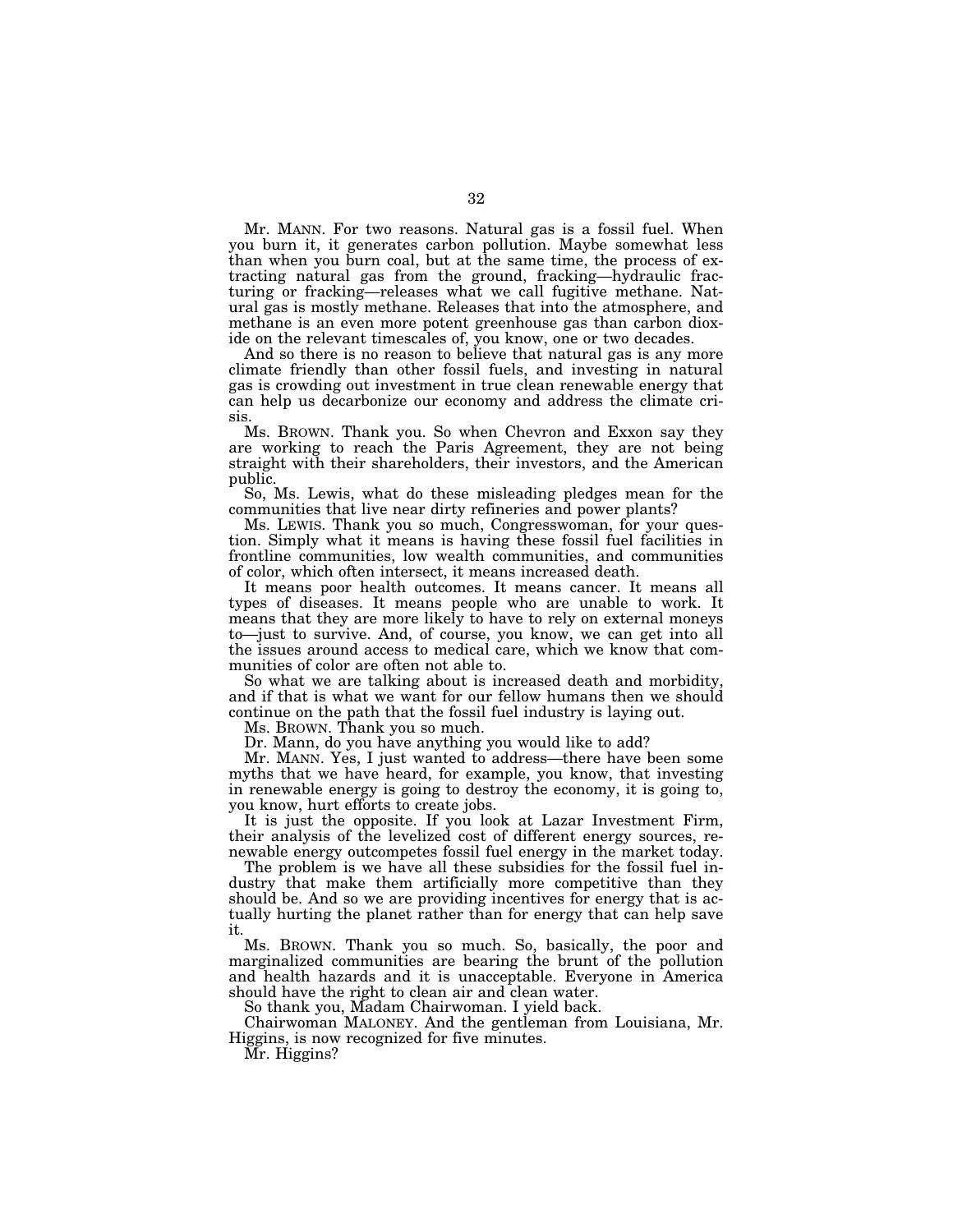Mr. HIGGINS. Thank you, Madam Chair. I hope that America is paying close attention here because we are going to—we are going to drill down pretty hard.

Leftist elites in America don't really care about global pollution and ecology because if they did they would support the American energy industry. It is very clear.

We are a representative republic. Every colleague sitting in this committee has been elected by American citizens to represent America's interest. And yet, we have hearing after hearing after hearing just smashing American industry and placing the burden of the world's climate upon the American conscience, although it is the American energy industry that is driving the reduction of carbon emissions worldwide.

The Paris Climate Accords have been referred to by my colleagues several times today. It is a terrible deal for America. It is a big gift to Russia and China. Every reasonable man supports an all-of-the-above energy policy. All of us support a gradual increase in technological processes for the research and development, extraction, refining, and delivery, transport, of fossil fuels and gradually growing greener and cleaner.

This is industry driven, not government driven. Industry has learned great lessons across the span of the 20th century that cleaner, more efficient production is good business.

We have an American energy industry that is leading the world in reducing carbon emissions and, yet, we have American representatives here in the people's House allegedly representing the best interests of American citizens—is smashing that very American industry, pushing the industry overseas into nation states that have horrible ecological records, and employs slavery, by the way, to produce dirty energy.

The Democrats' agenda could be summarized in two words, government control, is a quote, one of hundreds, from left-leaning writ over the last couple of decades—nationalization is the best shot the world has got to decommission a recalcitrant industry in time to stave off climate disaster and it is an opportunity to build something better in its place. The nationalization of America's oil and gas—that is what the left really wants. They want us to join the ranks of Venezuela, Iran, Iraq, Saudi Arabia, China, Nigeria, Libya, Kuwait. The list goes on.

So I am going to ask our panelists, everyone yes or no. You have an opportunity to participate in something called truth.

Yes or no, Dr. Mann?

Mr. MANN. Sorry. What is the question?

Mr. HIGGINS. Do you believe that America's energy industry should be nationalized?

Mr. MANN. That is not a matter for me to decide. That is a matter for Congress to decide.

Mr. HIGGINS. I will take that as a yes.

Mr. MANN. No. No, that is not a yes.

Mr. HIGGINS. Mr. Mark van Baal?

Mr. MANN. That is not a yes. It is an irrelevant comment. It is an irrelevant question for me.

Mr. HIGGINS. You see—you see, Mr. Mann, you are referred to as a distinguished. I would say that if it were up to you, because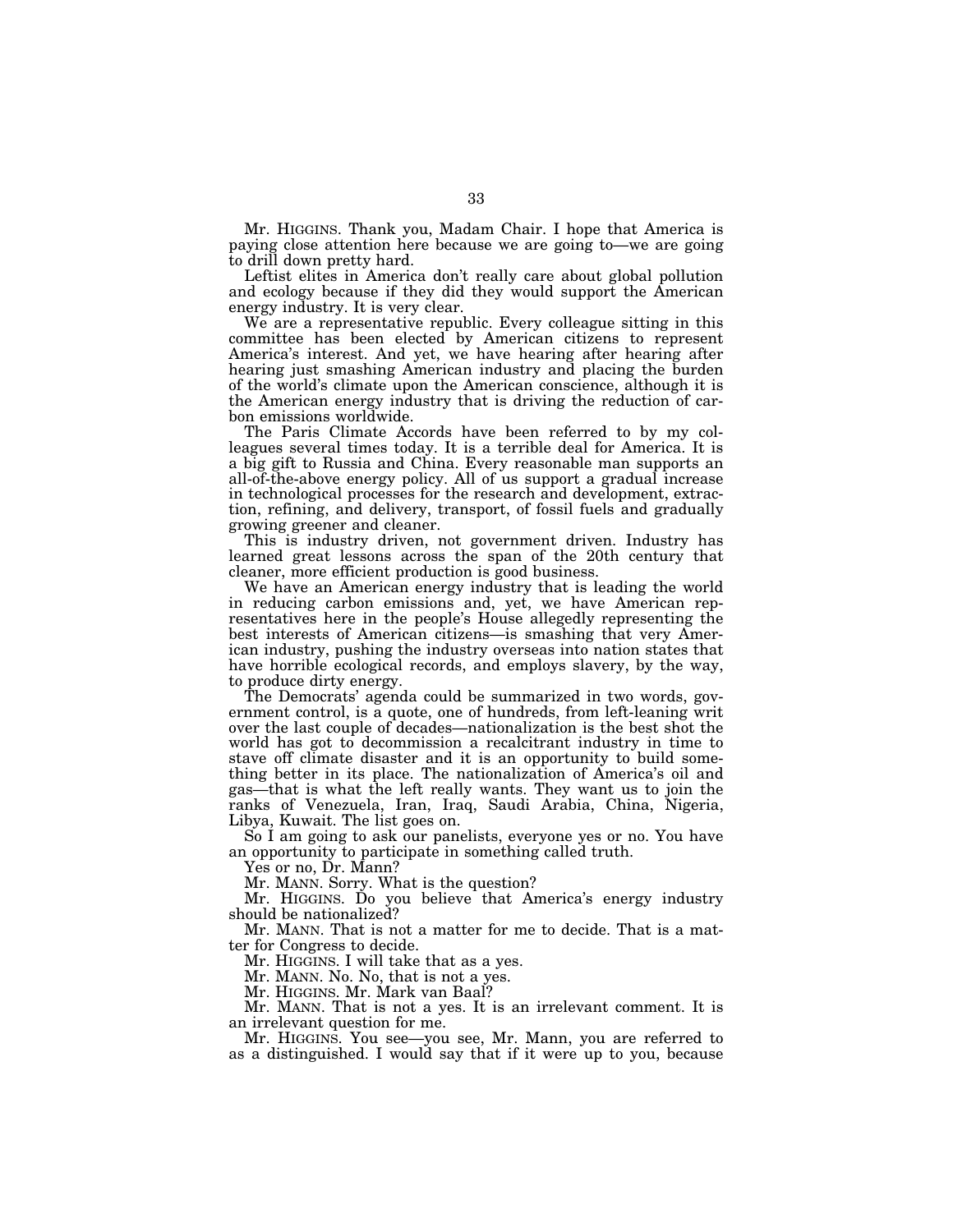you are quite an arrogant fellow, in my opinion, you would add revered and heralded to your title. You know you support the nationalization of American oil.

I will move to Mr. Mark van Baal. Do you have the courage to answer that question, sir?

Mr. VAN BAAL. Yes, Congressman. Thank you for your question.

Of course, the American industry doesn't need to be nationalized. We need them to thrive in the energy transition. We need them to provide America with clean energy, replace fossil fuels by renewables.

Mr. HIGGINS. It is the cleanest—it is the cleanest in the world. And yet-

Mr. VAN BAAL. It is not clean enough.

Mr. HIGGINS [continuing]. And yet they are being smashed today. Mr. VAN BAAL. Sorry to interrupt you. It is not clean enough to fight the climate crisis.

Mr. HIGGINS. Is it the cleanest in the world?

Mr. VAN BAAL. No, it is not the cleanest in the world.

Mr. HIGGINS. It is not the cleanest in the world. That is what you are saying. Where? Give us the example.

Mr. VAN BAAL. Solar panels, wind turbines, you name it.

Mr. HIGGINS. No. No. No. You are talking—we are talking about actual energy in the really real world, sir. The clothing that you wear, everything in your office there, your television, your iPhone everything you have got is petroleum based. We are talking about the really real world. Does the American energy industry deliver-

Chairwoman MALONEY. The gentleman's time has expired but the gentleman may answer his question.

The gentleman's time has expired but the gentleman my answer his question.

Mr. VAN BAAL. Do you allow me to answer?

Mr. HIGGINS. Thank you, Madam.

Chairwoman MALONEY. OK.

Mr. HIGGINS. Madam Chair, I yield. Thank you very much.

Chairwoman MALONEY. Thank you.

The gentleman from Georgia, Mr. Johnson, is now recognized for five minutes.

Mr. JOHNSON. Thank you, Madam Chair. Thank you for holding this very important and timely hearing and also thank you to the witnesses for their testimony.

Climate change denial is live and in living color today and so is deception. Deception is not uncharacteristic of big oil, which has downplayed and denied the imminent climate crisis for decades.

One of their newer methods of dishonesty is publicly touting goals of, quote, ''net zero emissions'', end quote, and clean energy while privately continuing, if not increasing, fossil fuel production.

As habitats crumble from warming oceans and communities suffer from unpredictable weather, big oil continues to mislead and profit at the world's expense.

Ms. Lewis, a disclaimer in Shell's 2020 sustainability report states precisely that, quote, ''Shell's operating plans, outlooks budgets, and pricing assumptions do not reflect our net zero emissions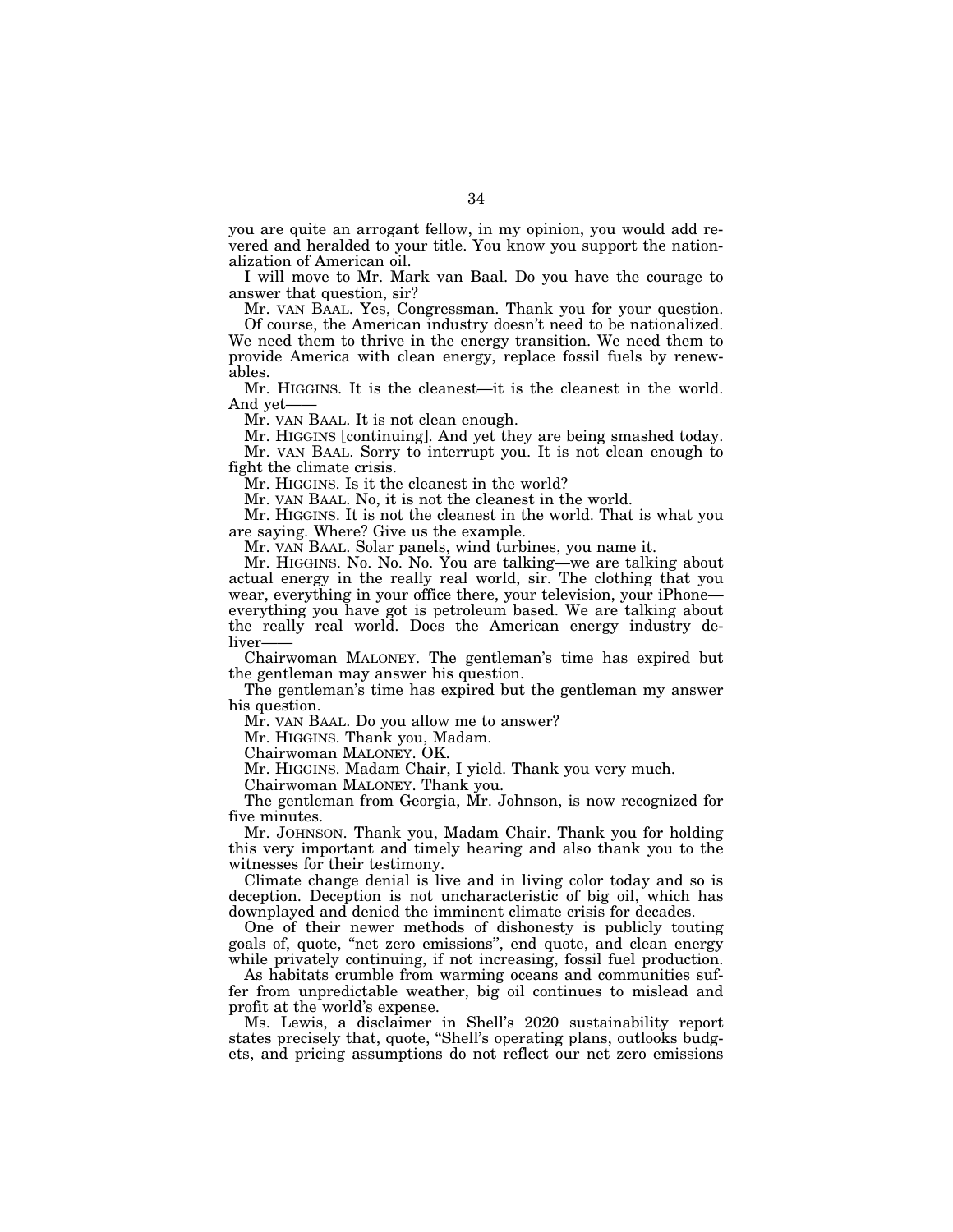target,'' end quote, and that they expect Shell's operating plans to move toward net zero emissions as society moves toward it.

How can we take Shell's climate mitigation goals seriously when they do not even consider these goals in their current budgets, outlooks, and prices?

Ms. LEWIS. Congressman, thank you for your most excellent question.

It is pretty clear that we can't take that seriously. Once again, we see the cognitive dissonance between stating the goal to move toward net zero while within its own prospectus, its websites, that it is not even incorporating that.

So, you know, there is, certainly, power within Congress to hold companies like Shell accountable for that—those misleading statements.

Mr. JOHNSON. In what ways can Congress mitigate insidious maneuvers such as this one to ensure that big oil, in fact, implements the changes that it purports to support?

Ms. LEWIS. Oh. Thank you again.

Well, most certainly, Congress has the power through a variety of means. Actually, for example, last year you took a great step with passing the Fossil Free Fuel Act. That was one method focusing on the Federal Reserve and its mandate.

Another method, obviously, would be to simply state, you can no longer falsely advertise your net zero goals, and if you do that you are misleading the public, the same way that Congress did with tobacco, held Big Tobacco accountable for telling the public that it was safe to smoke and there was no connection between that and cancer and other diseases.

Mr. JOHNSON. Dr. Mann, net zero pledges are baseless and riddled with contradictions. For example, Shell recently began drilling off the coast of Namibia and plans to continue to search for new drill sites in that area until 2025, thus continuing the exploitation of resources from Africa.

In addition to the impacts of carbon emissions, can you speak on how new drill sites can destabilize ocean habitats and also destabilize the lives of the people who live in under-and undeveloped nations that are exploited for oil?

Mr. MANN. Sure. You know, it is not my area of expertise but certainly extraction of fossil fuels has this hidden cost in terms of the damage it does to our environment, whether those are marine environments, whether those are mountain environments here in the United States, where mountaintop coal removal does tremendous damage to streams, to those forests.

So there is this additional cost that we don't often even talk about, which is the damage done to the environment by extracting dirty sources of energy.

Mr. JOHNSON. Thank you. My time is about to expire so I will yield the balance.

Chairwoman MALONEY. Thank you. The gentleman yields. The gentleman from Georgia, Mr. Hice, is recognized for five minutes.

Mr. HICE. Again, here we are, instead of conducting real oversight, this committee continues to attack American businesses. And, you know, I mean, we are dealing with issues that the American businesses are already addressing, but we are having this type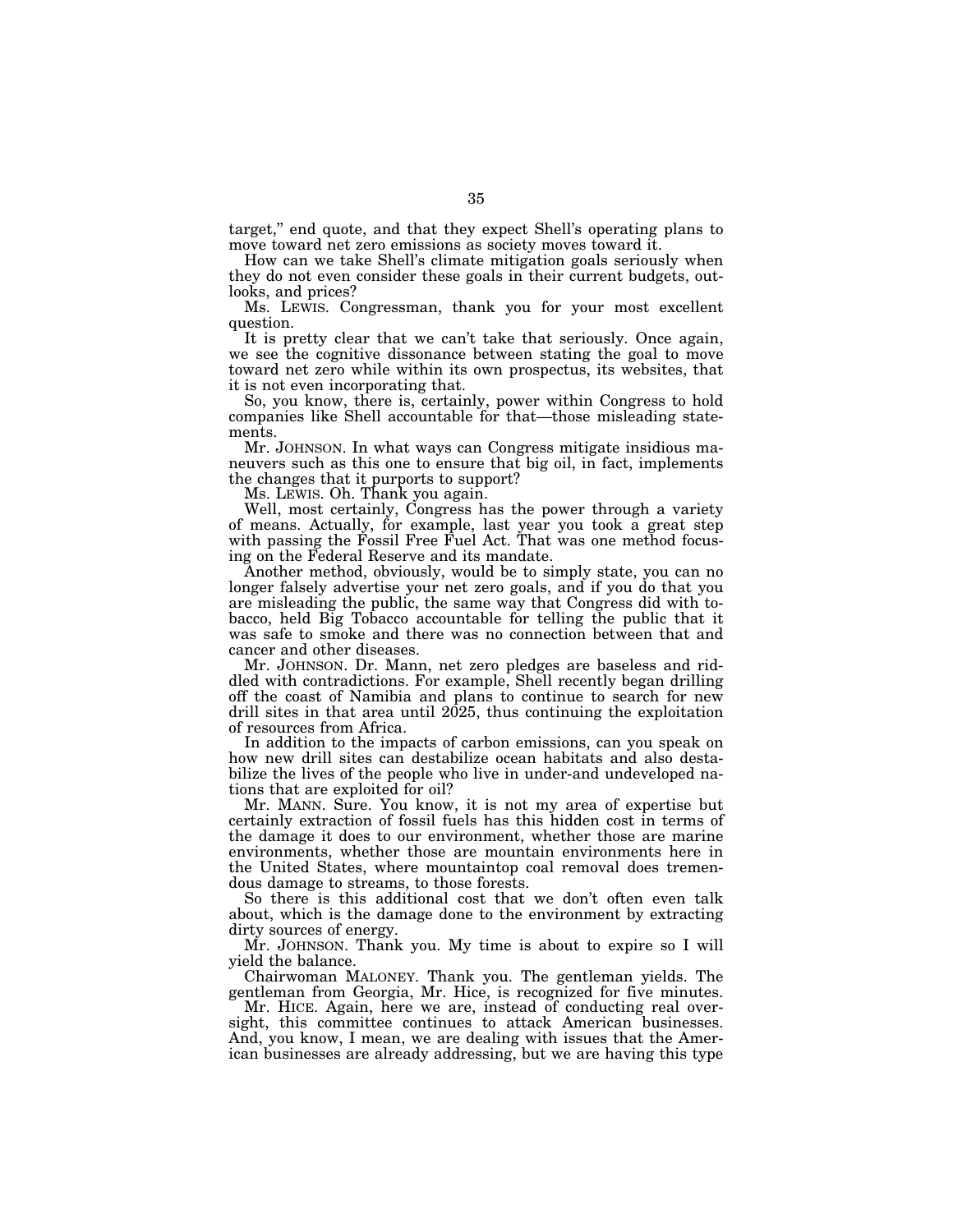hearing yet again. October of last year we had a committee hearing with CEO participation, from ExxonMobil, BP, Chevron, Shell, American Petroleum Institute. And how did that hearing end? Well, it concluded with a subpoena.

Let's get the fact straight yet again. And here are the facts. From 2005 to 2019, U.S. greenhouse gas emissions decreased by 12 percent. From 1990 to 2019, methane emissions from coal mines, natural gas production, et cetera, decreased 15 percent. All the while, Russia's territorial carbon dioxide emissions per capita grew by 14.5 percent between 2000 and 2018.

China produced 27 percent of the world's greenhouses gases in 2019. That is according to research by the Rhodium Group. And by the way, the issues, the figures I mentioned of the U.S. decrease of greenhouse gas emissions and methane are from the EPA, their report of April of last year. China's emissions exceed all developed nations combined. China's emissions more than tripled over the previous three decades. China has vowed now to reach zero emissions by 2060. How nice is that? They vow to have a peak no later than 2030.

From 2006 to 2019, ExxonMobil's global gas greenhouse emissions had decreased 13 percent.

So those are some of the facts, and yet what has been the response, the current state of affairs if you will, with our current Administration? Well, the Biden administration cancels Keystone Pipeline in January of last year. The Biden administration shut down oil and gas lease cells from the Nation's vast public lands and waters in the first days of his office, stopping drilling on about 23 million acres previously that were being leased to energy companies.

And what was the result of all of that? Well now we have energy prices going through the roof. The national average of gasoline now nearing \$3.50, up \$1-plus from this time last year. Energy costs, like heating your home, which is pretty essential at this time of the year, it has risen 29 percent.

And yet the reaction of the Biden administration is now, let's solve the problem by pushing OPEC to increase their oil production, dirty oil, while the U.S. is leading the way in much, much, much cleaner oil, and yet the Biden administration now is pushing, calling, begging OPEC to increase their oil production instead of domestic oil production right here in the U.S. And we all remember the Biden administration approving Russia's Nord Stream 2 pipeline. I still scratch my head over that decision. The pipeline alone is projected to emit over 100 million metric tons of  $\overline{C}O2$  per year. And now the world is watching. We are all watching Putin make his move, because we have given him such an incredible gift.

Now, now, now is the time to encourage the sale of domestically produced gas—freedom gas, as it has been called—freedom gas, to the world. But again, the Biden administration is looking overseas to OPEC and other countries to address this looming crisis of Russia and their invasion of Ukraine.

These policies are ridiculous. They are hurting America. They are hurting our constituents. They are hurting their wallets.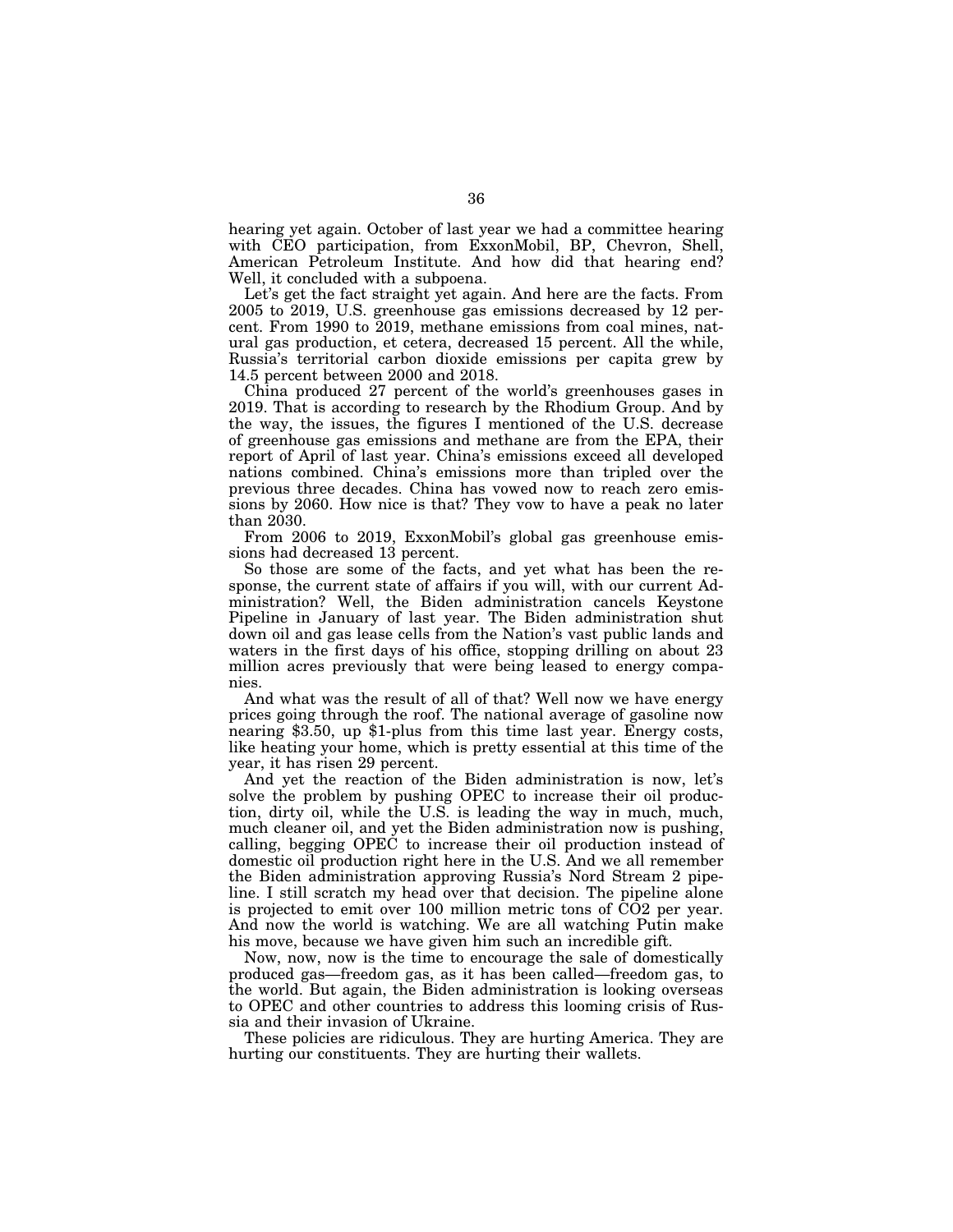Ms. Tubb, do you believe that the U.S. is making great strides toward lowering emissions compared to the world's largest emitters of pollutions, specifically China?

 $\overline{M}$ s. TUBB. Yes, and  $\overline{I}$  think data bears out that freer economies are environmentally cleaner, in the past, and I expect that to be in the future.

Mr. HICE. Thank you very much. I see my time has expired. I yield back.

Chairwoman MALONEY. The gentleman yields. The gentlewoman from Illinois, Ms. Kelly, is recognized for five minutes. Ms. Kelly.

Ms. KELLY. Thank you, Madam Chair.

At the last hearing, I asked the president of Shell about their energy transition strategy. Now that we have climate experts I would like to examine Shell's plan to become a net zero energy company by 2050. At first glance, Shell's plan seem more ambitious than some of the other companies we are discussing today. For example, Shell is one of the only companies that plans to reduce its scope for the emissions, which include those that come from the supply chain or from consumers using a product as intended.

To offset its goal through emissions Shell proposes something it describes as nature-based solutions, which include purchasing credits to offset its emissions.

Dr. Mann, are you familiar with Shell's nature-based solutions plan, and if you are, what is it?

Mr. MANN. Yes. So this is a common sort of pledge that you hear from fossil fuel producers, and again it is a bit of a shell game because the idea is that we can offset these fossil fuels that are carbon that has been buried beneath the surface of the planet for millions of years, that we can somehow offset that by planting trees, whose lifetime may be decades or at most centuries.

And if you actually look at the residence time of that carbon, it is not equivalent. You can't make up for the carbon pollution we are extracting from the earth by just simply expanding forests. And, in fact, in recent years, we have seen that it can work in just the opposite direction, because we are seeing worse drought and worse wildfires. And so we are seeing much of that carbon that is stored in forests increasingly burning and putting that carbon back into the atmosphere.

So it is not a viable, you know, strategy for really reducing carbon emissions, but it does give fossil fuel interests a convenient talking point.

Ms. KELLY. And I understand the company's plans to reforest land, equal in size to the entire state of Wyoming. In your view, how feasible are Shell's reforestation plans?

Mr. MANN. It is not feasible, right. I mean, there is no, you know, proof of concept. There is no indication that this sort of project can occur at the scale that would be necessary to substantially offset emissions, and even if it did we have already talked about the problems, that carbon isn't locked up for the long term and it can easily escape back into the atmosphere.

Ms. KELLY. Thank you. Shell also plans to offer consumers the opportunity to pay more at the gas pump to purchase reforestation credit to offset emissions. Shell estimates that this will offset about 120 million tons per year of emissions from using its oil and gas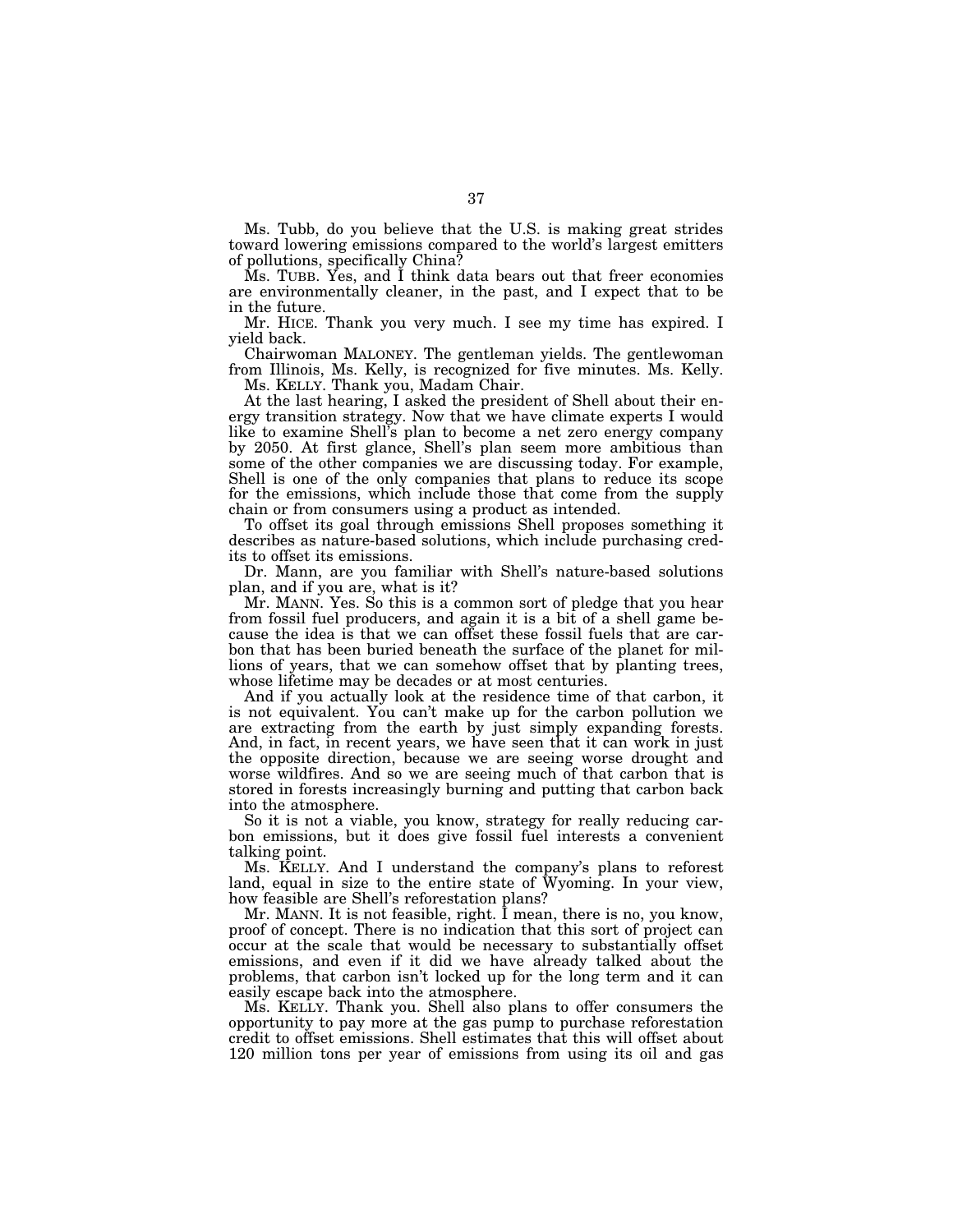products by 2030. That is equal to taking 25 million cars off the road. Shell plans to pass these costs directly onto their customers.

Ms. Lewis, how likely is it that consumers would choose to pay more at the pump to support Shell's reforestation plans?

Ms. LEWIS. Excellent question, Congresswoman. And it is incredibly saddening to hear that a multi-billion-dollar, global corporation is going to pass on the cost of what they have incurred, the damages that they are imposing on American people and people worldwide when they could easily do that themselves, No. 1.

And No. 2, you know what? American people are giving and thoughtful, and probably, you know, might say, ''Oh, well let me do something for the good of our country," when the reality is this is a corporation that has no business passing on the costs of decarbonizing to the American people when they can afford it themselves.

Ms. KELLY. Dr. Mann, do you think offsets should be a part of a fossil fuel company's plan to achieve net zero?

Mr. MANN. No. Again, you know, there is no evidence that these sorts of projects can be viable at the scale that is necessary to reduce net carbon into the atmosphere. What does work is moving away from fossil fuels toward renewable energy.

And by the way, just to address this comment that was made earlier about nationalizing, nobody is talking about doing that. What we are talking about is market-driven approaches, which would include subsidies, carbon pricing, to move us, to move industry in the direction that we know they need to go.

Ms. KELLY. Thank you so much to the witnesses. It is clear the fossil fuel industry has more work ahead to clean up its business, and I hope they will achieve these goals with practical, realistic steps and realistic timelines instead of what seems to be marketing gimmicks.

Thank you so much, and I yield back.

Chairwoman MALONEY. The gentleman from Texas, Mr. Fallon, is recognized for five minutes.

Mr. FALLON. Thank you, Madam Chair. So I am a bit confused and I want to see if some folks can straighten this out for me. Mr. Mann, this is an easy question. Is the United States a planet?

Mr. MANN. Sorry?

Mr. FALLON. Is the United States a planet?

Mr. MANN. The United States is on a planet.

Mr. FALLON. Yes, exactly, and we share that planet with somewhere in the neighborhood of 200 other countries.

Would you describe, say—I have got limited time here—Russia, China, Iran, and Venezuela, OK, these four countries—would you describe them as a rule-of-law society?

Mr. MANN. No. What I would say is that the United States is on this planet and has contributed more carbon——

Mr. FALLON. OK. I just-

Mr. MANN [continuing]. Any other country.

Mr. FALLON. OK. Sir, sir, I just asked you a simple question. Do you believe that Russia, China, Iran, and Venezuela are rule-of-law societies?

Mr. MANN. Rule of what?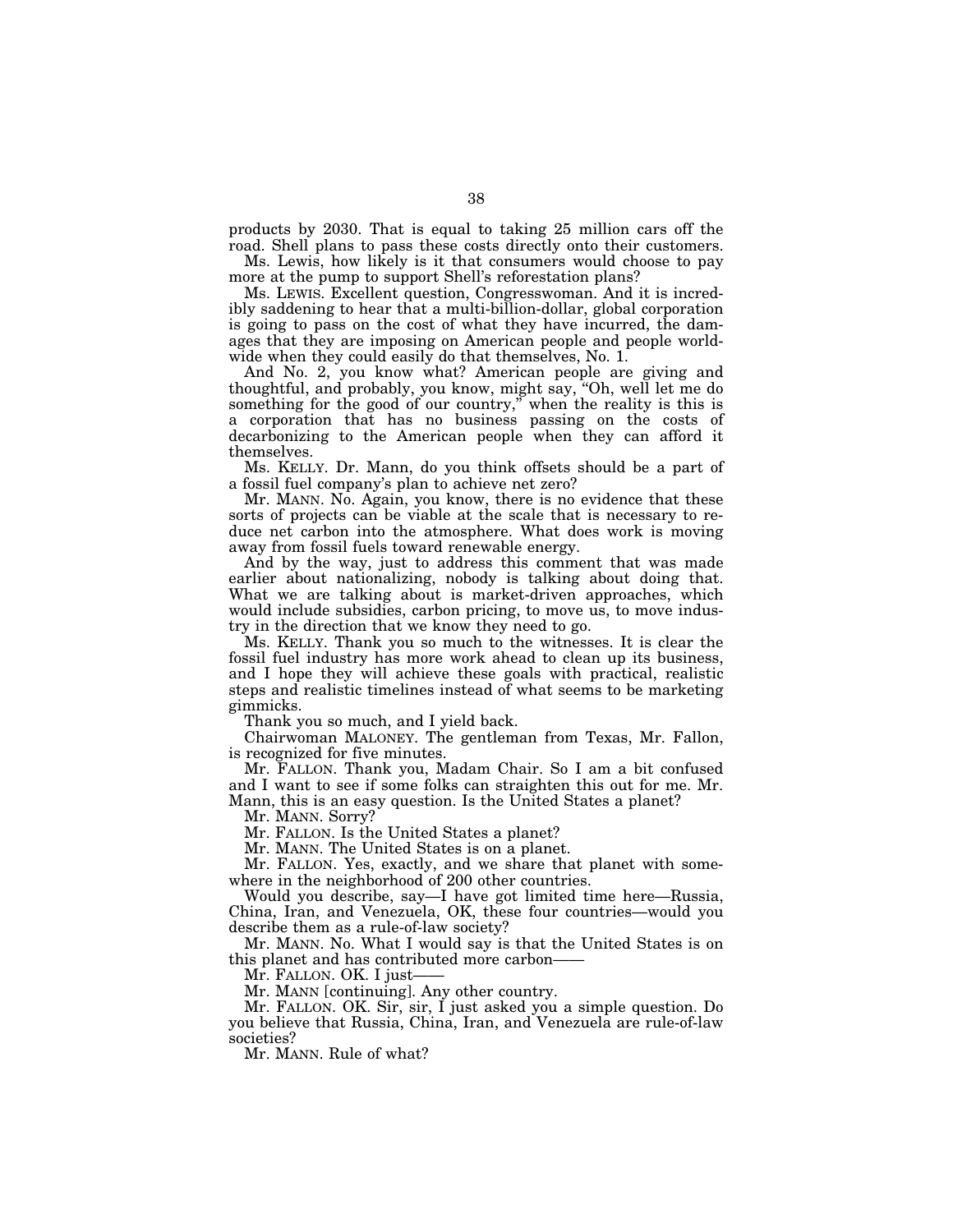Mr. FALLON. Rule of law, l-a-w. Rule of law. Can you not hear me?

Mr. MANN. I couldn't hear you very clearly, no.

Mr. FALLON. OK. Can you hear me now?

Mr. MANN. I don't even know what you mean by that.

Mr. FALLON. You don't know what rule of law? OK.

Mr. MANN. I don't know what you mean in this case.

Mr. FALLON. OK. Do you think they have a healthy, environmental lobby in those four nations?

Mr. MANN. A healthy environmental lobby? You are including Russia.

Mr. FALLON. Wow. OK. Do you speak English, sir?

Mr. MANN. Did you include Russia in that question?

Mr. FALLON. Yes, I did. Russia, China, Iran, and Venezuela.

Mr. MANN. Is there a healthy environmental lobby in Russia?

Mr. FALLON. Do you think they do?

Mr. MANN. It is an authoritarian government that suppresses——

Mr. FALLON. They all are. Right? They all are.

Mr. MANN [continuing]. Any such activities.

Mr. FALLON. None of those countries have an independent judiciary either, which means, do you think that when they extract their energy that they are doing it in the most efficient way with stringent regulation?

Mr. MANN. They are not extracting energy. They are extracting resources do produce energy. And nobody right now, including the United States, is doing so as efficiently as we could with respect to carbon pollution.

Mr. FALLON. OK. So you are saying we are on par with those dictators, if reducing emissions in China is the greatest polluter on the planet.

Mr. MANN. I didn't say that at all.

Mr. FALLON. Thank you. Thank you. OK. I reclaim my time.

So here we go again. We have got—it is like, I think Yogi Berra said, de javu all over again.″ I don't know how many times we have had hearings where we are going to demonize this industry. I don't know if this is Outrage 3.0 or 4.0 or 5.0, because, quite frankly, I have lost track.

But it is interesting that the people on this panel, the people that serve in Congress, we all enjoy the benefits of this industry, and those that criticize it and demonize it and say it was some person that actually said that she was going to have to be forced to live in a future that they are setting on fire, well, that is having your cake and eating it too. I don't see many folks driving from their district and back in Priuses and never getting on an aircraft. I don't see them rowboating to Europe. They are enjoying these benefits as well, and then ignoring the fact that human existence, human life, has never been longer, life expectancy, from 1900—and we are just going to use that as a measuring stick—to 2022, life expectancy in this country has almost doubled, and for some demographics it has doubled. And the quality of that life has improved dramatically.

And sometimes there are issues that we need to deal with, and problems, but when the solutions are unrealistic that is not going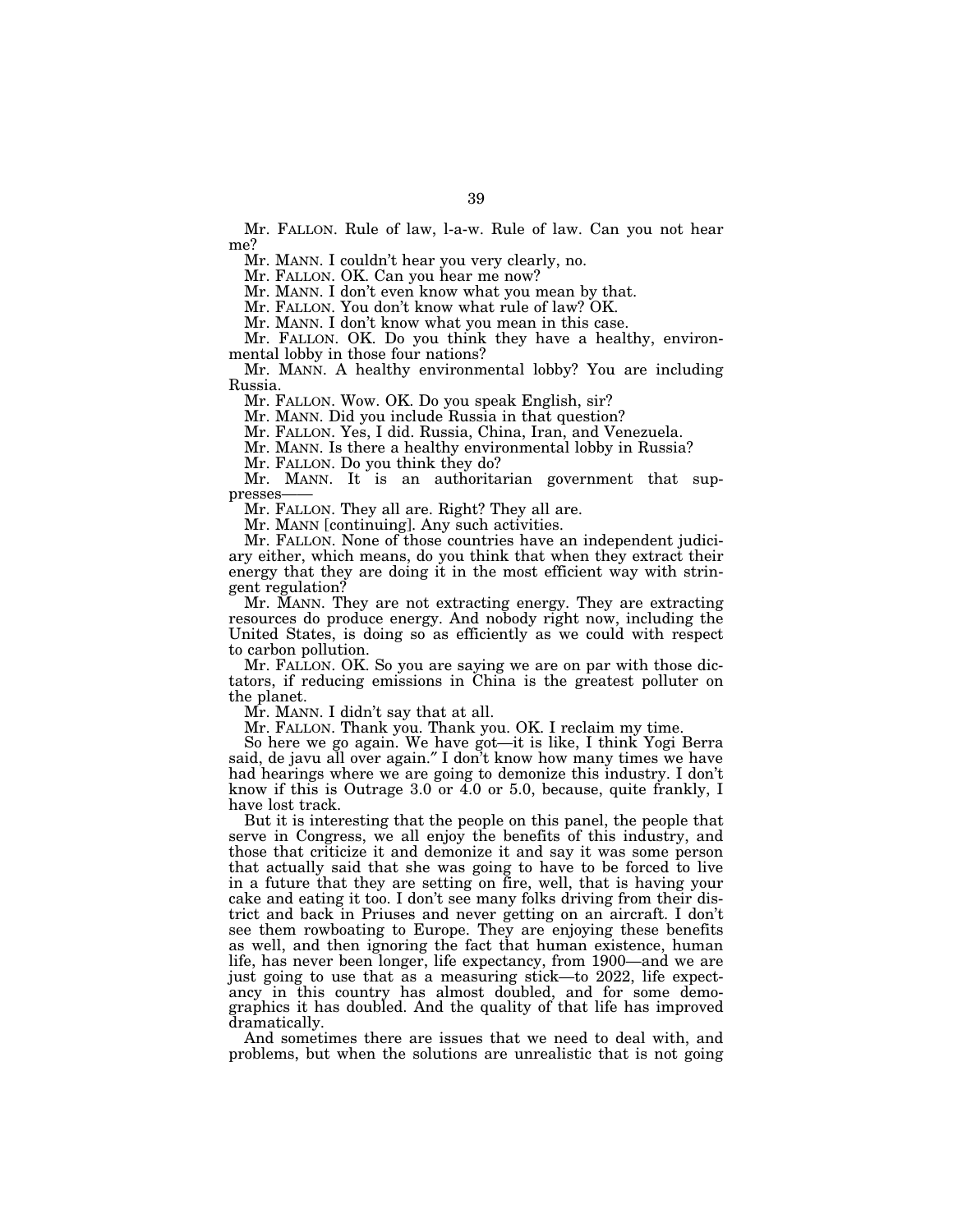to get us anywhere, and that is where we are again. In fact, one of our colleagues said that by 2020, in these hyperbolic claims that we all hear, there are issues to be addressed. But when you make hyperbolic claims, to just scare people, and it is just about fear, that there are going to be major crop failures by, I believe it was 2026 or 2028, and that large swaths of the United States will be uninhabitable in 2036, these remind me of Thomas Malthus, these crazy claims. But then when 2026 comes and 2038 comes, and none of these things has happened, the goalposts are just simply moved again.

And I hope that we don't have another 15 of these hearings that get nothing accomplished. They simply demonize an industry to cater to a very narrow political base.

Madam Chair, I yield back.

Ms. TLAIB. [Presiding.] The gentleman yields. I recognize the gentlewoman from Florida, Debbie Wasserman Schultz, for five minutes.

Ms. WASSERMAN SCHULTZ. Thank you, Madam Chair, and I am little bit astonished at how rude the previous questioner was, but not surprised, I guess.

So last month, Exxon announced its aspiration to reach net zero operational emissions by 2050, and that sounds great in a press release but it takes only a minimal amount of investing to see that it is just more corporate greenwashing. Exxon's pledge includes Scope 1 and Scope 2 type emissions, which are those produced directly by Exxon or from the generated power it buys. Scope 3 emissions, which account for 90 percent of the company's carbon emissions, are entirely excluded from that pledge. These emissions are created by consumers using Exxon's product exactly as intended. In other words, Exxon doesn't take any responsibility for the emissions created by the millions of barrels of oil it sells every single day.

Dr. Mann, what is the true value of Exxon's net zero emissions pledge if it does not address emissions from the products they sell?

Mr. MANN. It is minimal, and, you know, at the same time ExxonMobil and these other fossil fuel companies are funding organizations and outfits and dark money groups that are trying to prevent passage of legislation that would actually move us in the direction we need to go. So they claim that they are in support while undermining the very policies that would be necessary for the United States to make good on its commitment under the Paris Agreement.

Ms. WASSERMAN SCHULTZ. OK. Thank you.

Carbon intensity, for example, has become a go-to phrase for Big Oil companies that often amounts to empty promises. Oil companies have promised to lower their carbon intensity, which is the amount of carbon emitted per unit of energy consumed, and that is a crafty way, from what I understand, for fossil fuel companies and the banks that finance them to continue to find alternatives to promising outright emissions reductions.

Mr. van Baal, is a promise to lower carbon intensity compatible with increased emissions overall?

Mr. VAN BAAL. If it would lead to a decrease of absolute emissions it would be a credible claim, but all these companies are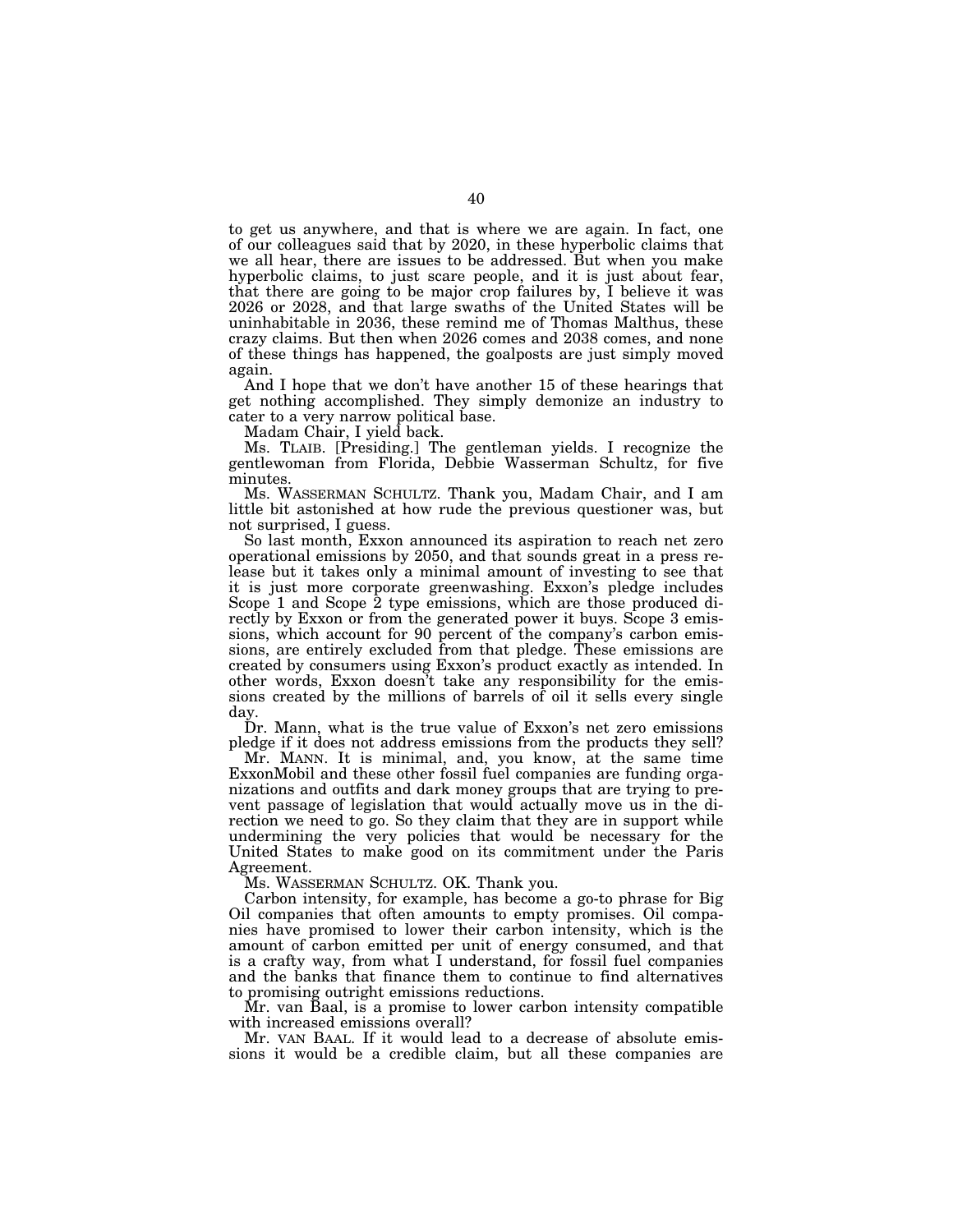promising to lower their intensity and they still will increase their absolute emissions.

Ms. WASSERMAN SCHULTZ. OK. And then last I really want to ask a question based on Shell's court case. Last year Shell was ordered by a Dutch court to slash its emissions footprint by 45 percent within 10 years. Despite that order, we learned last week that Shell struck a major oil deposit in Namibia. Shell is drilling, and not just drilling but doing it in a frontier region without well-developed infrastructure or oil industry.

Oil demand is still strong for the near future and we will continue to see oil exploration, despite our transition to clean energy. This is why we must maintain a Federal moratorium on offshore drilling on the coast of my home state of Florida, and we also have to find ways outside of market forces to reduce total emissions. For example, we have debated implementing a clean energy performance program which would reward utility companies that switch from burning fossil fuels through renewable energy sources and penalizing those that do not.

My last question is, Ms. Lewis, you are our policy expert here. What policies should Congress consider to achieve a total reduction in emissions in line with the Paris Agreement?

Ms. LEWIS. Congresswoman, thank you so much for your question. I think you just spoke to those. It is incentivizing better behavior, creating opportunities for the fossil fuel industry to step up, and making it really plain also that there will be costs and punishment for not doing that. Yes, I could go on and on, but think-

Ms. WASSERMAN SCHULTZ. You have a little time, so feel free.

Ms. LEWIS. Oh yes, I do. OK. Thank you. That timer is a-

Ms. WASSERMAN SCHULTZ. Please answer the question.

Ms. LEWIS. So just very shortly, absolutely Congress has the power to incentivize and increase subsidies. It also can end certain subsidies like 45Q that has been given to companies that have not even created any carbon capture infrastructure, \$1 billion given away. That could have been given to more sustainable things.

Ms. WASSERMAN SCHULTZ. Thank you. Mr. Mann, you look like you are chomping at the bit. Perhaps you could answer that question as well.

Mr. MANN. No, sorry. I agree with everything that Dr. Lewis just said there. I mean, we need incentives. We are not talking about nationalizing the energy industry. We are talking about marketdriven solutions like Ronald Reagan and George H. W. Bush supported, market-driven solutions for dealing with these environmental externalities, for solving environmental problems like climate change.

Ms. WASSERMAN SCHULTZ. Thank you. And Madam Chair, I just have to say, it is one thing to be a member who forcefully advocates their position. It is another thing to be totally rude and insulting to our witnesses. And so I just would hope that we would be admonishing our colleagues not to be rude and nasty to our witnesses even when we disagree with them.

Thank you. I yield back.

Ms. TLAIB. The gentlewoman yields. Without objection, Mr. Graves is authorized to participate in today's hearing. Mr. Graves, you are now recognized for five minutes.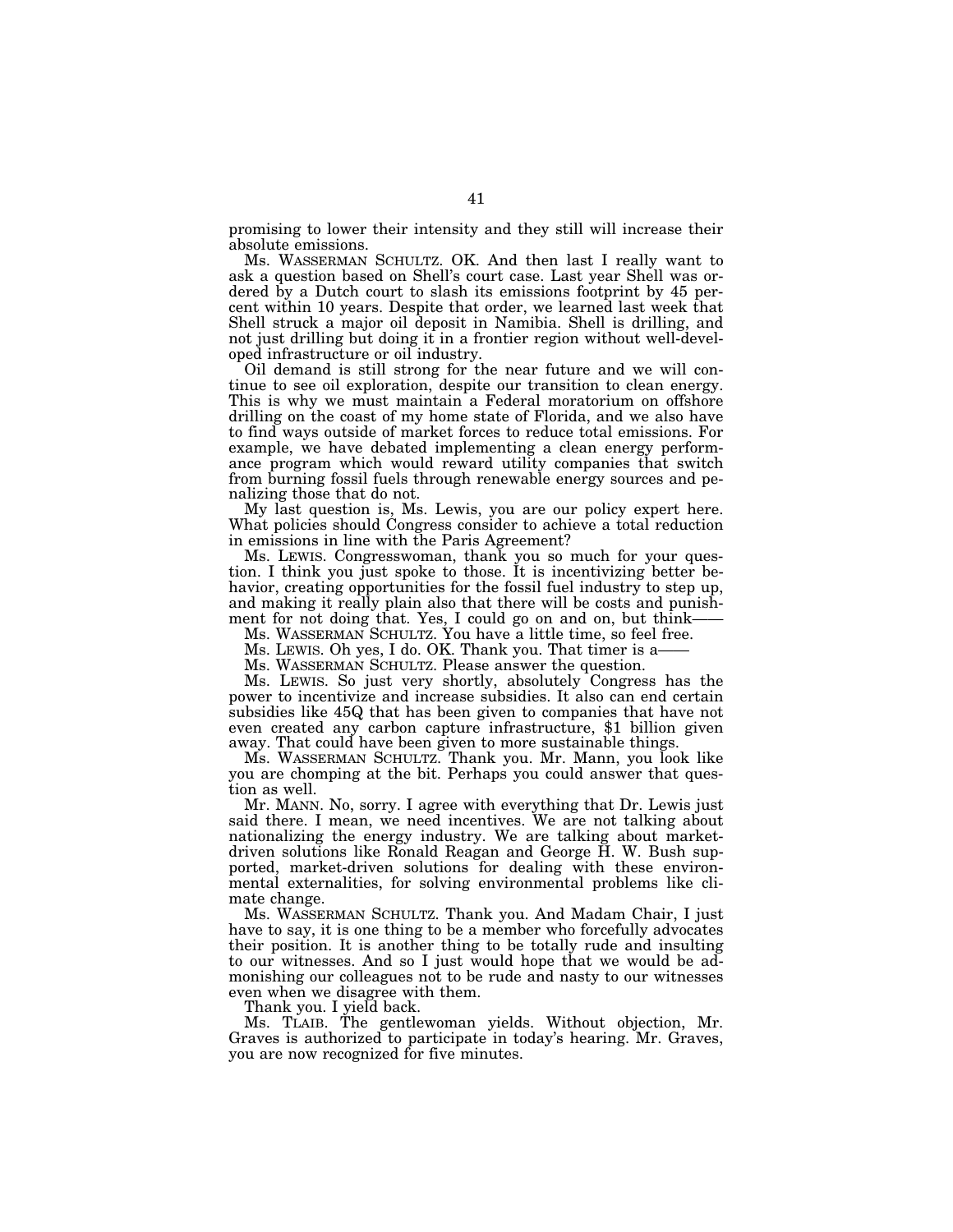Mr. GRAVES. Thank you, Madam Chair. I want to thank the witnesses for being here today. I am from south Louisiana, where we have lost about 2,000 square miles of our coast as a result of many factors including subsidence and sea rise. And these are the people that we represent. I have very strong concerns about ensuring that my children—we have three kids—that my children and the children we represent have the same opportunity that we have had in our lifetime, and I do have some strong concerns about the direction we are going.

Ms. Lewis, do you believe that the United States should follow more of sort of a California model toward energy and climate?

Ms. LEWIS. Congressman, thank you for your question. Well, certainly I believe that California has been at the forefront of addressing the issues of climate change that have impacted their state and the residents, and I certainly think there are many aspects that can be used elsewhere.

Mr. GRAVES. OK. OK. Thank you.

Dr. Mann, have the performance of emissions reduction, has it worked better on an average basis under President Trump or under President Biden?

Mr. MANN. Clearly we are seeing inroads now with the policies that the Biden administration-

Mr. GRAVES. I am sorry. I am sorry. Trump or Biden—which one was that?

Mr. MANN. Biden is doing better. No question about it.

Mr. GRAVES. OK. Thank you. OK. So there we go. There we go. Let's get back to reality here. This is fascinating. California has resulted in higher prices having a disproportionate impact on the poor. They are eighth-worse emissions growth in America, the most dependent state on foreign energy, the least reliable grid in the Nation, and, according to the latest analysis, the most dependent state upon oil coming out of the Amazon rainforest. Are these really the statistics we want to follow?

Dr. Mann, I have been watching you. I have been working with your data for decades now, and it is amazing to me to think that you would come before this Congress. You have crossed so far over from science into political theater, it really undermines your credibility.

Here are the facts. Under President Trump, emissions were reduced, on average, 2.5 percent per year. Under President Biden, emissions have gone up 6.3 percent. I think you know better. I think you do, and I am incredibly disappointed.

Let's go on and talk more about some of the facts out there. I heard talk about the IEA earlier. The IEA said, in a February 2020 report, the United States recorded the largest emissions decline on a country basis with a reduction of 140 million tons, down by almost 1 gigaton from their peak. Natural gas, at that point, had surpassed coal in terms of producing more electricity. Emissions from the energy sector decline. In fact, this is—I am sorry, from the energy sector decline to levels last seen in the 1980's, when electricity demand was one-third of which it was at the time. There has been an 80 percent growth in emissions during the same period of time from Asia and China. Emissions in the United States are down 25 percent while energy production has increased 29 percent.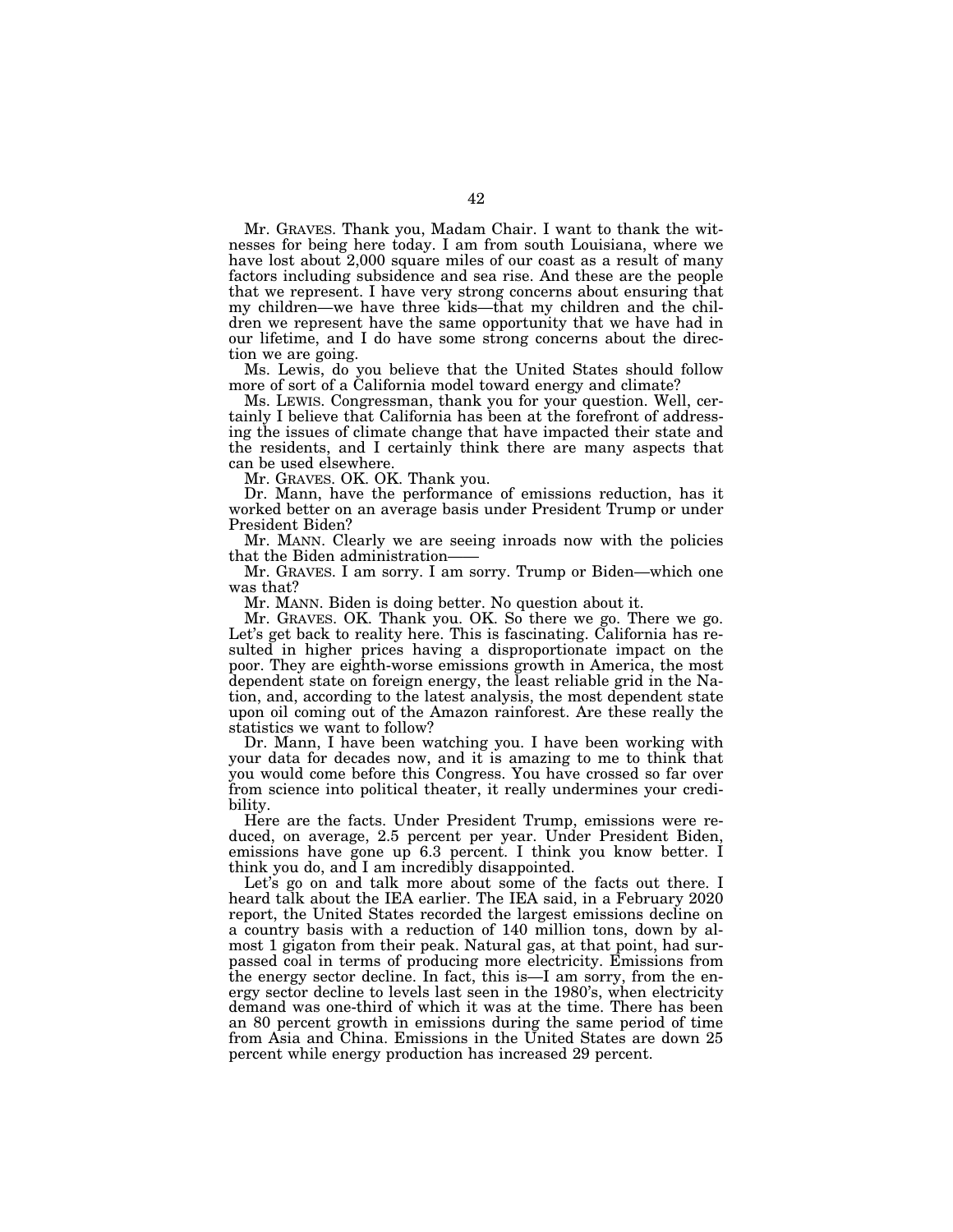Here is a quote. We are going to talk about the IEA. Here is a quote from the executive director: "In the last 10 years, the emissions reduction in the United States has been the largest in the history of energy"—in the history of energy—"coming out of the United States.''

So all of you are sitting here talking about this. This entire hearing has been talking about demonizing the energy industry, demonizing the energy industry, when the reality is that we have seen, under this Administration's policies, higher emissions. We have seen higher prices, disproportionately affecting those that can least afford it, the pool. We have seen less energy security. We went from energy independence in November 2020 to now becoming more dependent upon other countries. As a matter of fact, under this Administration, we are now paying the Russian government approximately \$22 million a day for additional oil coming from Russia, \$22 million a day more we are sending to Russia to use on their aggression in Ukraine and other countries. These policies do not make sense.

So you are there saying, oh, we just need to invest more. We need to make more taxpayer investment, which interestingly, Ms. Lewis said earlier, that wasn't an obligation for people to pay, which I am not sure I understand.

Let me give you a few facts. In 1983, the American Wind Industry Association said that solar and wind would be competitive and self-supporting on a national level by the end of the decade if assisted by tax credits and augmented by federally sponsored R&D. Thirty-eight years ago these comments were made. Forty years ago these comments were made, nearly. And as a matter of fact, since that point in time, according to Stephen Moore, we have invested in excess of \$150 billion—billion dollars—in these sectors, and they are only asking for additional renewals, as a matter of fact, in Build Back Better, an additional \$100 billion in subsidies going. And if you add everything up, all of the tax credits that are included, the number, according to Stephen Moore, could reach half a trillion dollars, and he said, ''No other industry in American history has ever received this lucrative of a paycheck.''

Madam Chair, I am absolutely on board for discussing rational strategies, but to listen to people come before this committee, suggesting that they are experts in this field, focusing myopically on the energy industry that has resulted in the greatest reductions in world history is completely flawed, and it is disingenuous, and I urge that we stick to the science, Dr. Mann.

I yield back.

Mr. GOMEZ. [Presiding.] Thank you so much. The gentleman from Maryland, Mr. Sarbanes, is now recognized for five minutes.

Mr. SARBANES. Thanks very much, Mr. Chairman. I am not here to demonize the industry. I am just getting really tired of the head fake. Oil and gas companies have spent millions of dollars on advertising to promote the false message that they are already an integral part of the solution to the climate crisis, while they are simultaneously spending billions of dollars lobbying against meaningful regulation of the pollution that causes climate change. That is just the reality of what is happening.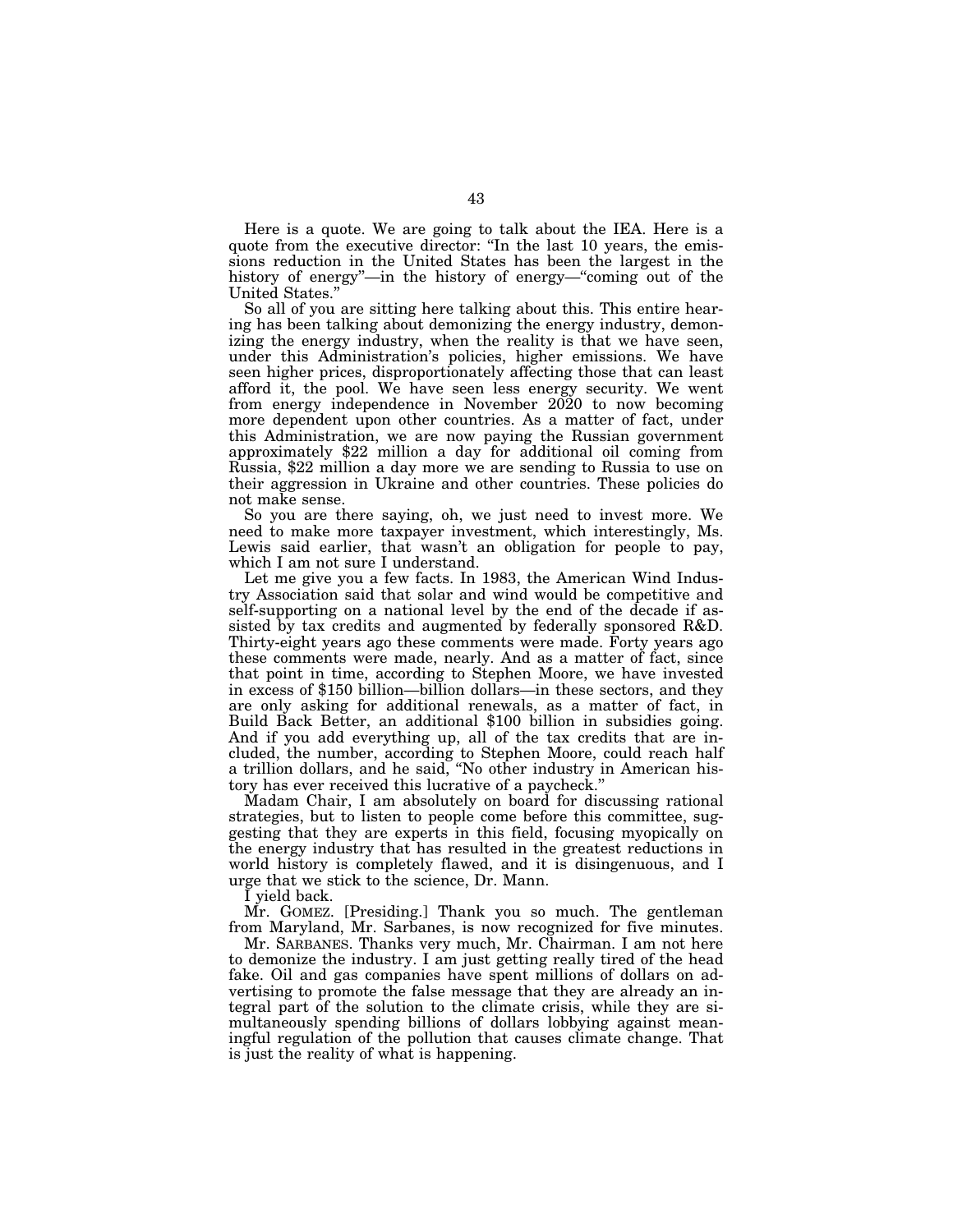Much of the lobbying has been indirectly done, cleverly, skillfully, cynically done by industry trade groups that have been formed by these companies, rather by the companies themselves. They keep it at arm's length. For example, between 2003 and 2010, Exxon, Koch Industries, DonorsTrust, and other industry groups funded 91 think tanks and advocacy organizations designed to downplay the risks of global warming. These organizations held themselves out as neutral while working to identify, recruit, and pay scientists to publish fringe research closely aligned with industry. That is just the reality of what has been happening.

Here is an example. Recently, the American Petroleum Institute publicly stated it supports methane regulation. Meanwhile, its front group, Energy Citizens—sounds great—Energy Citizens carried out a seven-figure TV and internet ad campaign against the methane fee provisions in the Build Back Better act.

One insidious thing about the work of fossil fuel front groups is that it is often very hard to disentangle the web of relationships and the sources of funding.

Mr. van Baal, would average Americans paying into pension funds or mutual funds know that their investments in public companies are often going to fund these shadow groups' efforts to block meaningful climate change?

Mr. VAN BAAL. No. I don't think everybody is aware that his pension money and his savings money is invested in the fossil fuel industry, and at the same time the fossil industry is threatening all their assets, also their investments in whatever other industries that are all going to suffer from devastating climate change, if we don't change fast enough.

So I think the general public should be aware that their savings and pensions are in fossil fuel companies and that the fossil fuel companies can make or break the Paris Accord, and therefore make and break their savings and pensions, in the long term.

Mr. SARBANES. I think many in the public would be outraged if they had any clear understanding that this is where their investments are being directed.

Throughout our process to fortify American democracy and ensure that public policy is made for the public, not for hidden private interest, we have developed a number of proposed to counter the influence of dark money in our elections and public life, which includes shining a light on dark money by preventing big money contributors and special interest from hiding the true sources of their funding and requiring all organizations engaged in political activity to disclose their large donors.

Further, we must reaffirm Congress' authority to regulate money and politics after the disastrous decision by the Supreme Court in Citizens United.

Ms. Lewis, do you agree that there should be greater transparency and disclosure requirements for public companies that work with front groups so that, again, the average investor understands what they are in, in fact, supporting?

Ms. LEWIS. Absolutely, Congressman. It is of the utmost importance.

Mr. SARBANES. I appreciate that. And we are going to continue our efforts, and I want to thank the chairwoman for convening this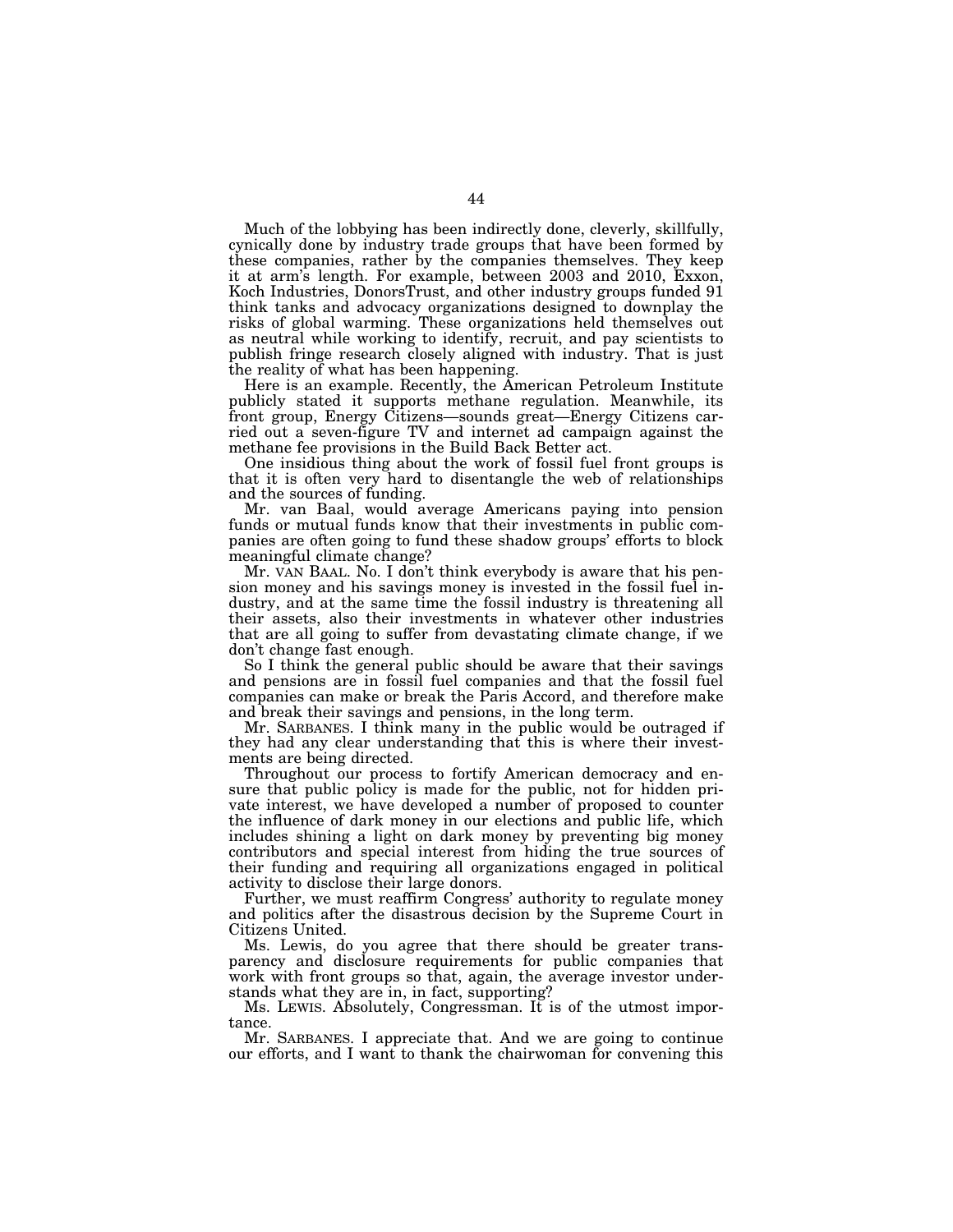hearing today, to get to the bottom of all of this. Because as I said at the outset, there is a giant head fake, a collective head fake going on by the fossil fuel industry. Hopefully we can get more representatives from that industry and those companies to come before this committee and play it straight.

But on the one hand they are acting like they are going along with these important climate change objectives that we have set forth and that most Americans support in a significant way. On the other hand, they are standing up these front groups to basically message in a way that is completely counter to that. And that disconnect has to be exposed. So bringing more transparency to this campaign I think is critical, and I appreciate, Madam Chair, your efforts to do that.

With that I yield back.

Mr. GOMEZ. The gentleman from Ohio, Mr. Jordan, is recognized for five minutes.

Mr. JORDAN. Thank you, Mr. Chairman. The Democrats talk about climate crisis. My guess is most Americans are more concerned right now about the inflation crisis.

Ms. Tubbs, is the price of gas higher today than it was a year ago?

Ms. TUBB. Yes.

Mr. JORDAN. How about the price of everything? Is the price of everything higher today than it was a year ago?

Ms. TUBB. Generally, yes.

Mr. JORDAN. And when you shut down a pipeline, is that probably one of the factors that contributed to the higher cost of gas today?

Ms. TUBB. You know, it is hard for me to make a connection from A to B, but it certainly doesn't help. The way to decrease prices is to increase supply, and pipelines are an incredibly important part of that.

Mr. JORDAN. Is the overall cost of energy higher today than it was a little over a year ago?

Ms. TUBB. Yes, significantly.

Mr. JORDAN. And when the price of energy goes up, that drives the cost of everything else, because you have got to ship it, you have got to make it, it takes energy to make things, it takes energy to transport things, it takes energy to ship things.

So when the price of energy goes up it contributes greatly to the price of everything else increasing. Is that accurate?

Ms. TUBB. Yes, that is correct. I think you could call energy the master resource because of its influence throughout the economy.

Mr. JORDAN. So it sort of begs the obvious question. Would it help if the United States produced more oil and gas and more energy here? Would that be helpful?

Ms. TUBB. Absolutely. Yes, that is basic economics. To solve for high prices and high demand you increase supply.

Mr. JORDAN. So basic economics would help with the fundamental fact we are dealing with today, which is we have a 40-year high inflation. It would help if we would increase oil and gas production here, right?

Ms. TUBB. Yes. Absolutely. And I think the resources, the policies to be able to do that.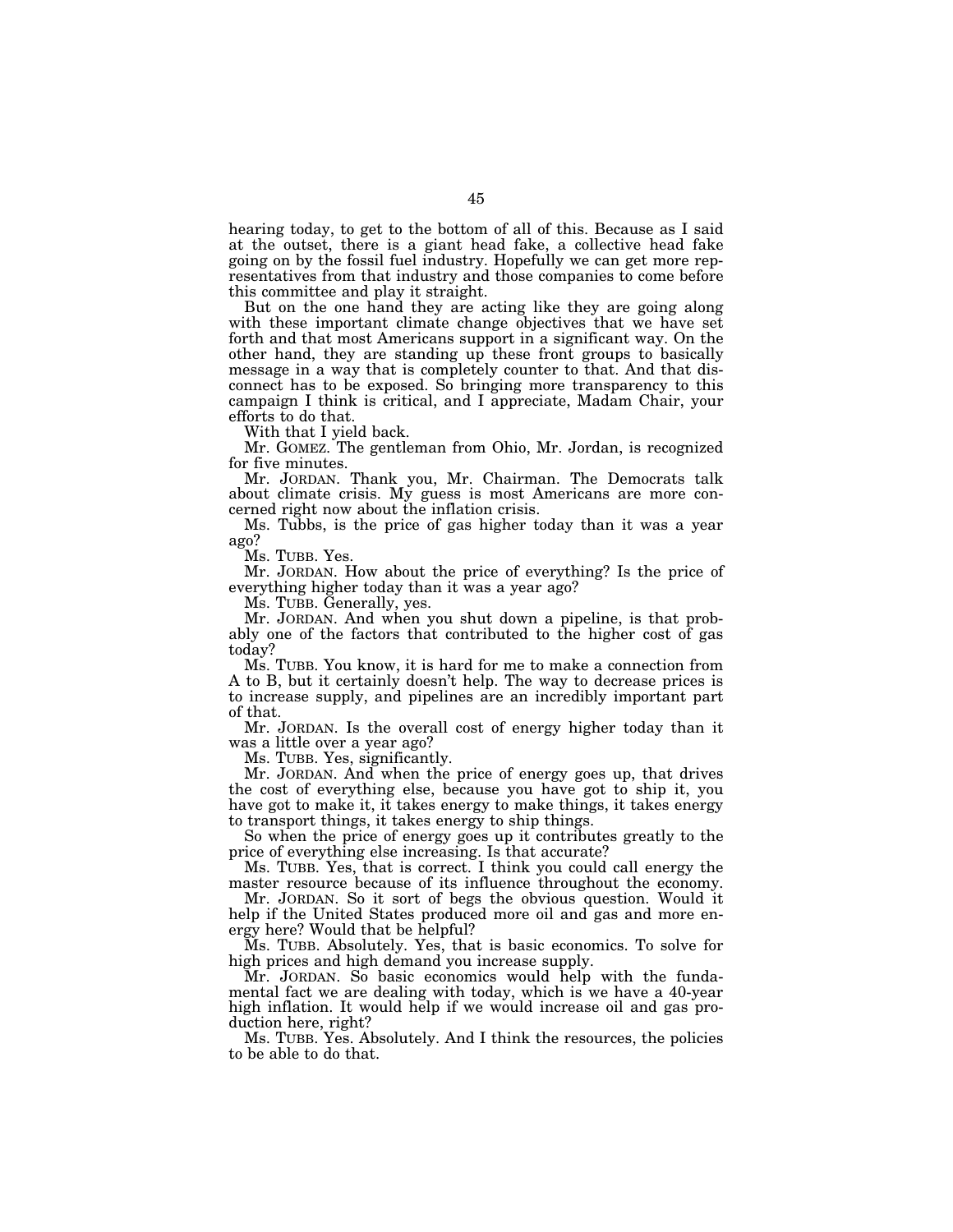Mr. JORDAN. Well then why would the Democrats want to decrease production? I mean, we had a hearing in this very room well, you are not in this room; you are virtual—but we are in the room, and we had a hearing in this room a few months ago where one of our Democratic colleagues said to the CEO of Exxon, ''Mr. Woods, would you commit to reducing the production of oil?'' Is that going to help with the 40-year high inflation rate and the price of gas and the price of energy, Ms. Tubbs?

Ms. TUBB. No, and I don't want to guess at people's intentions. I think we all strive for the well-being of our country. But I think there is a disconnect between aspirations and reality, in some cases.

Mr. JORDAN. Well, you don't have to question anyone's intentions. His intentions were clear because he said to the CEO of Chevron, he said, ''Are you embarrassed, as an American company, that your production is going up?'' I mean, to me that is one of the craziest questions I have ever heard. You ask the CEO of a company, ''Are you embarrassed that you are making more of your product and selling more of your product?'' I thought that is what you are supposed to do.

So I do not think it is a question of intention. Their intentions are clear. They want to destroy the oil and gas industry in this country, and they want to continue to drive up the cost of energy, drive up the cost of goods and services. And they must like this 40year high inflation. Is there any other conclusion that a rational person could reach, Ms. Tubbs?

Ms. TUBB. I don't think so, and sir, to your point just now, I think one of the more troubling things about this conversation is that policymakers should not be telling a company what they ought to produce and what kind of company they ought to be.

Mr. JORDAN. Well, someone needs to tell that to the Democrats because that is all they want to do.

Is it better to produce energy in the United States of America to help our economy or would it be better to bring it in from overseas?

Ms. TUBB. I think we have a lot of resources here in the United States to provide affordable, reliable energy. I think the goal is to have free flow of energy and free trade of energy, because there are efficiencies to be gained there that help consumers.

Mr. JORDAN. OK. And let me just ask you this too, because, you know, we now have the spectacle of the President of the United States begging OPEC to increase production. Does the President of the United States asking and begging OPEC to increase production, will that help with climate change and the climate crisis that the Democrats talk about so much?

Ms. TUBB. No, and I think the reason I am struggling with some of this conversation is, you know, President Biden's administration has admitted that the U.S. could shut off their emissions, if that were possible, tomorrow, and it would have no impact on global temperatures by the end of the century. So what this amounts to is wanting to release the political pressure for high energy prices, pursue a political agenda for certain energy technologies, and I think in some cases

Mr. JORDAN. So, Ms. Tubb, if I could just interject. You said something important there. So the position of this Administration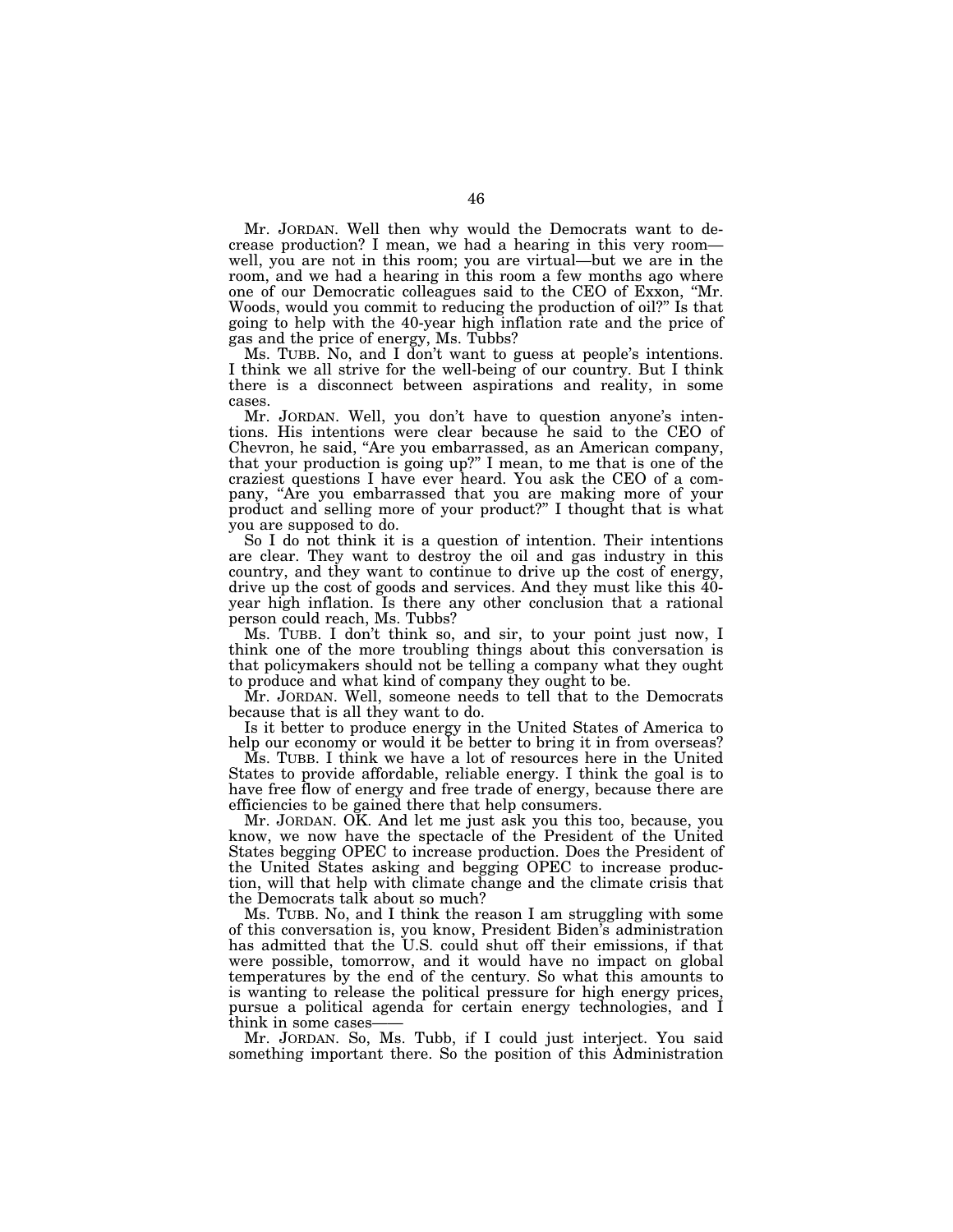is they want America to go to zero emissions, which will not change what is happening relative to the climate around the world because all these other countries pollute so badly. But at the same time they are doing that they are actually beginning foreigners, OPEC, to increase production and send it in, which will exacerbate the very problem you just cited. Is that accurate?

Ms. TUBB. Yes, and I think it is a disconnect between wanting to release short-term political pressure and understanding that the energy resources we need take time and investments. And so you can't solve these problems by looking for short-term fixes or easy ways out. You have to have an open market that allows people to invest in this country.

Mr. GOMEZ. Time has expired.

Mr. JORDAN. Thank you.

Mr. GOMEZ. Thank you. I recognize myself for five minutes.

I actually served on both Oversight and Natural Resources when I first got to Congress, and everybody said that Oversight was the more rough-and-tumble committee. And what I learned quickly is the more rough-and-tumble committee was Natural Resources because there seems to be any kind of commonality when it comes to an overlap, when it comes to dealing with climate change, the climate crisis, recognizing that climate change is real between the parties. And it is very common that we have the gentleman from Illinois come and speak here, because his attacks have always been the same attacks, which is attack California, attack California, attack California.

But I always like to remind my Republican colleagues that California is one of the economic engines of this country. Without California's GDP, where I am from, this country would be worse off. I am not saying that we do not want other parts of this country within our country. We do. But to always bash on California as a cheap political stunt is just that. It doesn't solve the problem.

We have offered the gentleman from Louisiana help. Let us help with what you need, because we recognize Louisiana as being devastated by climate change. The coast is eroding, the hurricanes batter it, and there are not enough resources to adapt to that changing environment.

And, at the same time, people like to bash California when it comes to the electrical grid. But people forget, on the Republican side, about Texas that just suffered some of the worst power shortages and shutdowns, where people died and froze to death, devastating their homes because the grid hasn't been updated. And they are going to say it is because wind turbines and so forth, but 60 percent of the energy loss that occurred, occurred from gas-and coal-fired plants.

So if we are going to make real progress we have to have some common understanding of this problem. And I know that talking about climate change for Republicans is like talking about January 6. You know, deny, deny, deny. But we are not going to resolve the issue that way.

And who hurts? Who suffers? Low-income communities suffer. Low-income communities in California, Texas, Illinois, Louisiana, no matter where you are from it is always the working class that suffers, because the rich have the resources. And we need to figure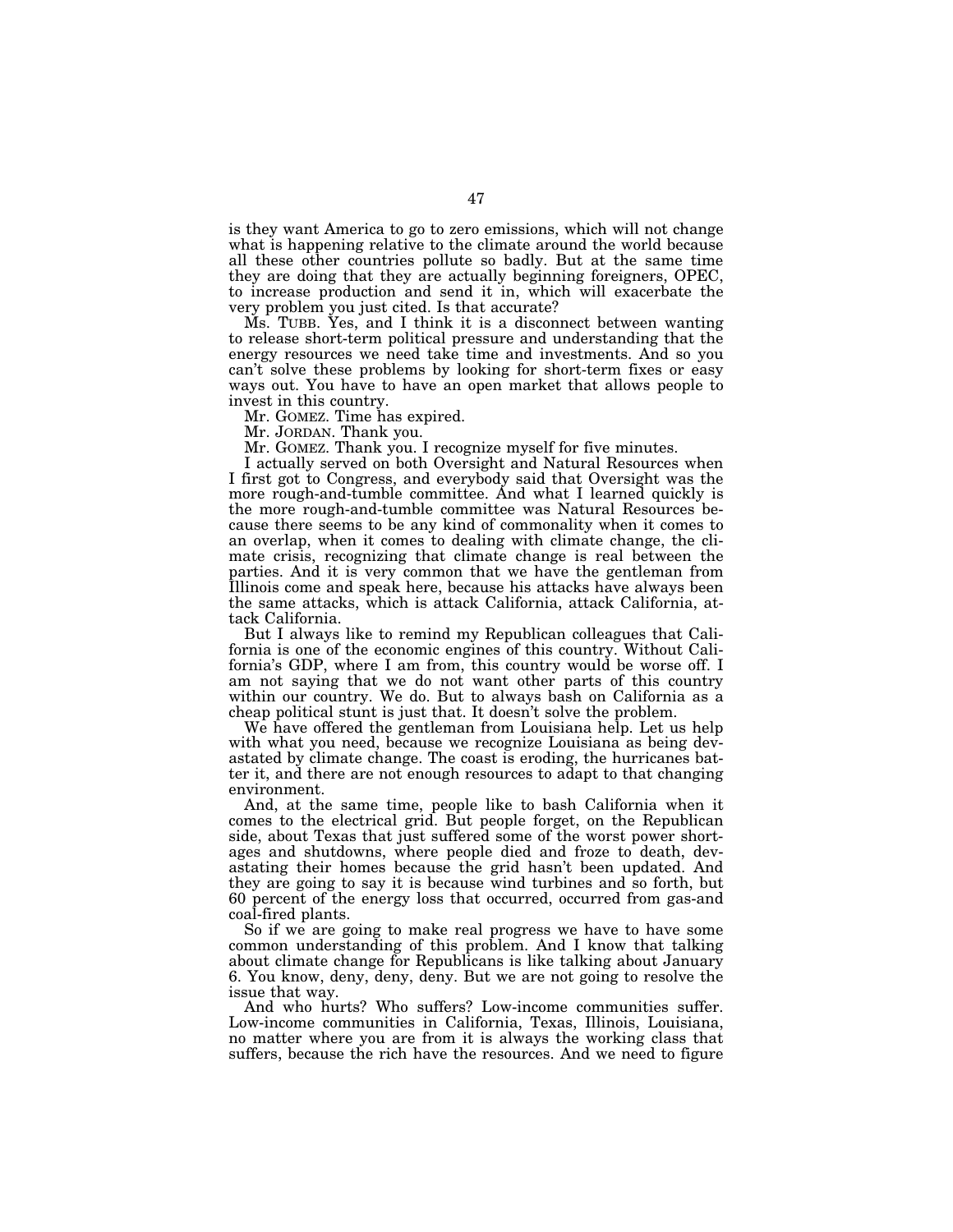out how to get beyond that and work on real solutions for working people.

I know that we have had disinformation campaigns going on. We still see it. You know, one of the things, you can say all sorts of stuff on the fly in a committee, and I can almost tell you 60 percent of all statistics quoted in a committee are probably made up on the spot. So we should always take what people say with a little bit of a grain of salt.

Mr. Mann, in your prepared testimony you described net zero pledges and other such promises as a continuation of the energy industry's effort to delay action on climate change. Can you elaborate on why these climate promises cannot be taken at face value, or should be taken with a grain of salt?

Mr. MANN. Yes, because they are kicking the can down the road. What we need right now is a reduction of carbon emissions by 50 percent this decade. So that means we need incentives right now. And also I found it ironic that the Congressman from Louisiana, whose people are facing the brunt of the impacts of climate change, would be so dismissive of that and would try to point blame at California, which is actually growing their economy and reducing carbon emissions at the same time. It is a model for what the rest of the states, including Louisiana, should try to do.

So it just doesn't make sense. There is no way to understand this irrational, you know, unwillingness to confront the climate crisis.

Mr. GOMEZ. Thank you so much. And being from California, having worked on cap in trade, also greenhouse gas reduction target bill that said 35 percent of the resources to combat climate change must go to disadvantaged communities, we can do it at the Federal level. And most of that money won't necessarily go to blue states. It will go to the areas that are disproportionately impacted by climate change. Louisiana, Texas, Florida, states that are Republican states. And we care about them as much as we care about any other state.

So with that I will end my testimony and I will recognize the gentleman from Pennsylvania, Mr. Keller, for five minutes.

Mr. KELLER. Thank you, and I also thank the witnesses for taking time to be here today with us.

While today's hearing seemingly attempts to hold the American energy industry accountable to carbon emission standards, with timelines expiring 30 years in the future, it would be nice to see the Democrats hold the Biden administration accountable for the energy crisis happening right now.

In October 2021, committee Republicans joined me in sending a letter to Energy Secretary Granholm expressing concerns that President Biden's policies would exacerbate the skyrocketing price of fuel and ultimately hit fixed-and low-income Americans the hardest, making America more reliant on nations that don't produce energy as cleanly as we do here in the United States.

Now is not the time to penalize American energy producers who have the capability to provide the entire world with cleaner energy in the midst of an energy crisis.

A recent report by the Joint Economic Committee confirmed committee Republicans' fears, reporting that American households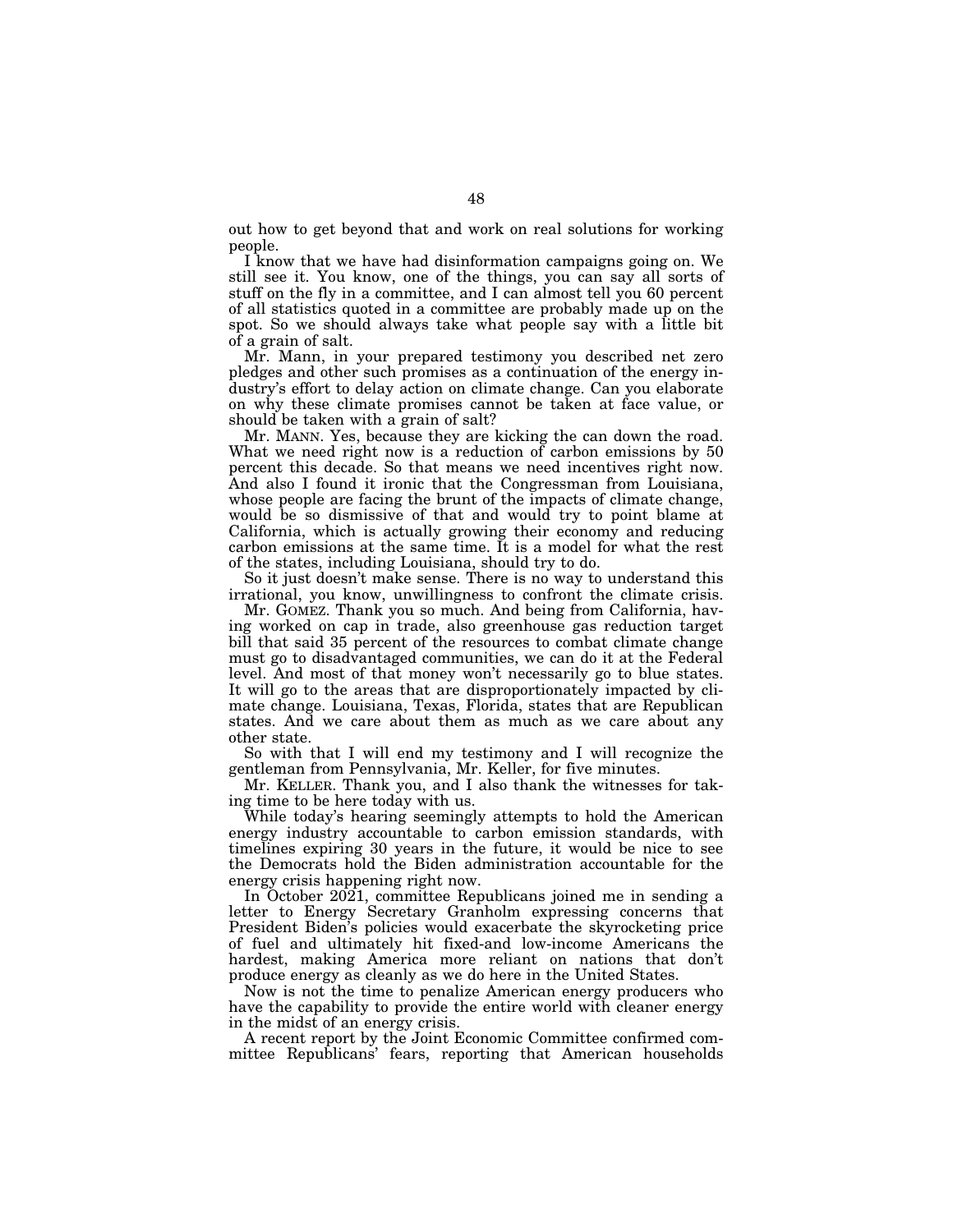spent \$1,200 more on energy costs in 2021, and I ask unanimous consent to submit the report for the record.

Mr. GOMEZ. Without objection.

Mr. KELLER. So when we look at what we are seeing happen here, Ms. Tubb, it is good to see you again. In 2019, the U.S. was energy independent, and we heard references to that. I believe we can all agree on that. How much energy is the U.S. importing currently?

Ms. TUBB. I don't know offhand and I can give you those numbers. I think what is distinctly different between then and now is that America's energy costs saw a five percent reduction between 2018 and 2019, and in 2021, as you just referenced, they are seeing increases.

Mr. KELLER. OK.

Ms. TUBB. The lowest quintile saw increases of 11 percent. I am sorry. Energy consumed 11 percent of their budget this year, as opposed to eight percent, and I think that is where the conversation is quite important to be talking about now.

Mr. KELLER. So how much of the energy that we are importing, or maybe you don't know, but we are importing energy from Russia?

Ms. TUBB. Absolutely. Particularly in the Northeast. But energy imports, generally speaking, are part of a healthy system, because of the flow of energy between refineries and ways to make energy a usable product. Where it is problematic is when we have abundant resources here in the United States and we shut down access to them, and therefore offshore our political independence.

Mr. KELLER. Well, I guess I would just ask a question. The President recently said that if Russia invaded in Ukraine that we would supply Europe with energy. Did the President make that statement? Do you recall that?

Ms. TUBB. I know he has been speaking with companies in the U.S. and abroad for how to deal with the energy supply problems there.

Mr. KELLER. I just wondered what the Administration's plan is. If we are not energy independent where are we going to get the energy to send to Europe?

Ms. TUBB. I think that is a great question.

Mr. KELLER. Well, I mean, I have been reading the stuff. The *Washington Post*, the *Washington Times* have articles about the President talking tough, but I am just wondering what their plan is, and if they have one I hope it is a lot better than the one that they had with Afghanistan.

What is happening is, while supporting our European allies and preventing Russia from weaponizing its natural gas supply is a worthy goal. I mean, we should do that. But that effort must go hand-in-hand with strengthening American energy and supporting domestic oil and gas production.

Ms. Tubb, what has the Biden administration done to prepare these two essential goals together?

Ms. TUBB. You know, the Administration, I think, has done everything to communicate both informally and through action by way of regulation, but it does not see a future for coal, oil, and nat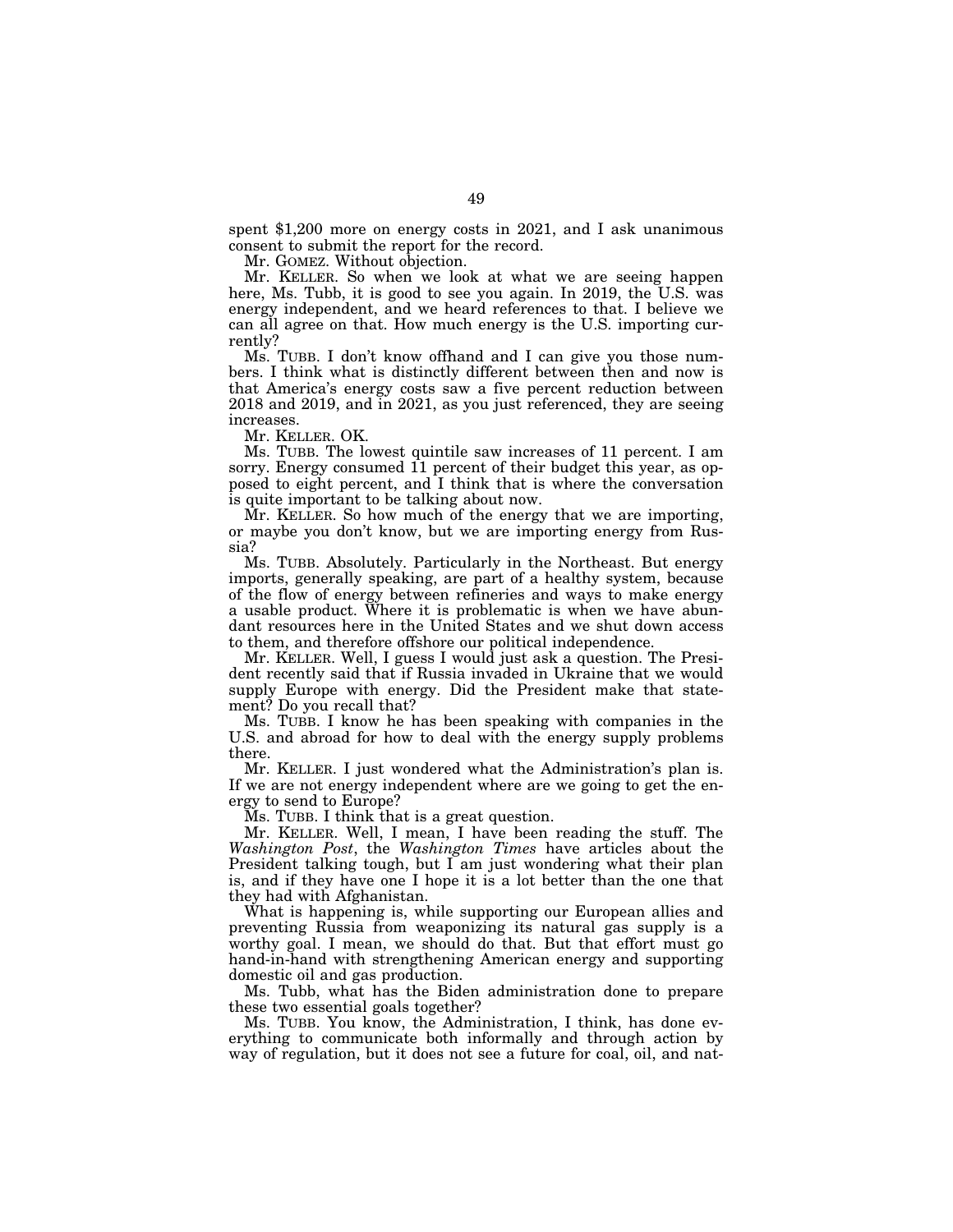ural gas in the United States. And I think our allies are noticing that and are quite concerned.

I recently returned from a trip to Eastern Europe and they are particularly concerned about the Administration's posture toward natural gas and providing technical expertise on natural gas infrastructure, but I think the same could be said about oil and coal. And when the Administration is telling Americans there is no future for these resources in the United States, it certainly has implications abroad.

Mr. KELLER. Well, how did we anticipate to generate electricity to energize all these electric vehicles that the Administration is proposing the Federal Government buy in the legislation they passed, if we don't have fuel to generate the electricity?

Ms. TUBB. I think that is a very important question. There is no perfect energy resource, renewables amongst them. They bring interesting things to the table but they also bring liabilities. And I think throughout the country grid monitors have been shooting off warning shots at this point about grid reliability, whether we are talking about California, Texas, New England, or-

Mr. KELLER. Well, I would just say that—I thank you for that— I would just say that I think the Administration should rethink what it has been doing and start putting America first with strong energy policy.

Thank you, and I yield back.

Mr. GOMEZ. Thank you so much. The gentleman from Illinois, Mr. Krishnamoorthi, is recognized for five minutes.

Mr. KRISHNAMOORTHI. Thank you, Mr. Chair, and thank you to the witnesses for coming in today.

Ms. Tubb, you are a Senior Policy Analyst for Energy and Environmental Issues at The Heritage Foundation. Correct?

Ms. TUBB. That is correct.

Mr. KRISHNAMOORTHI. And you frequently write about climate science, interpreting and translating dense scientific reports for non-experts. In fact, you frequently criticize politicians, media, and others for misinterpreting these reports. And I suppose you must be highly qualified to make those assertions. In fact, The Heritage Foundation proudly lists your qualifications on their website. It says here you were, quote, ''previously an intern in the office of then Representative Mike Pence'' and you, quote/unquote, ''hold a bachelor's degree in history.''

Ma'am, you don't have an advanced degree in physics or geophysics. Correct?

Ms. TUBB. No, and I don't pretend to.

Mr. KRISHNAMOORTHI. And you don't have a degree in atmospheric science or meteorology. Correct?

Ms. TUBB. No, sir.

Mr. KRISHNAMOORTHI. Engineering?

Ms. TUBB. No.

Mr. KRISHNAMOORTHI. Math?

Ms. TUBB. No.

Mr. KRISHNAMOORTHI. Complexity science or systems modeling? Ms. TUBB. History, sir.

Mr. KRISHNAMOORTHI. In fact, you do not have an advanced degree in anything. Correct?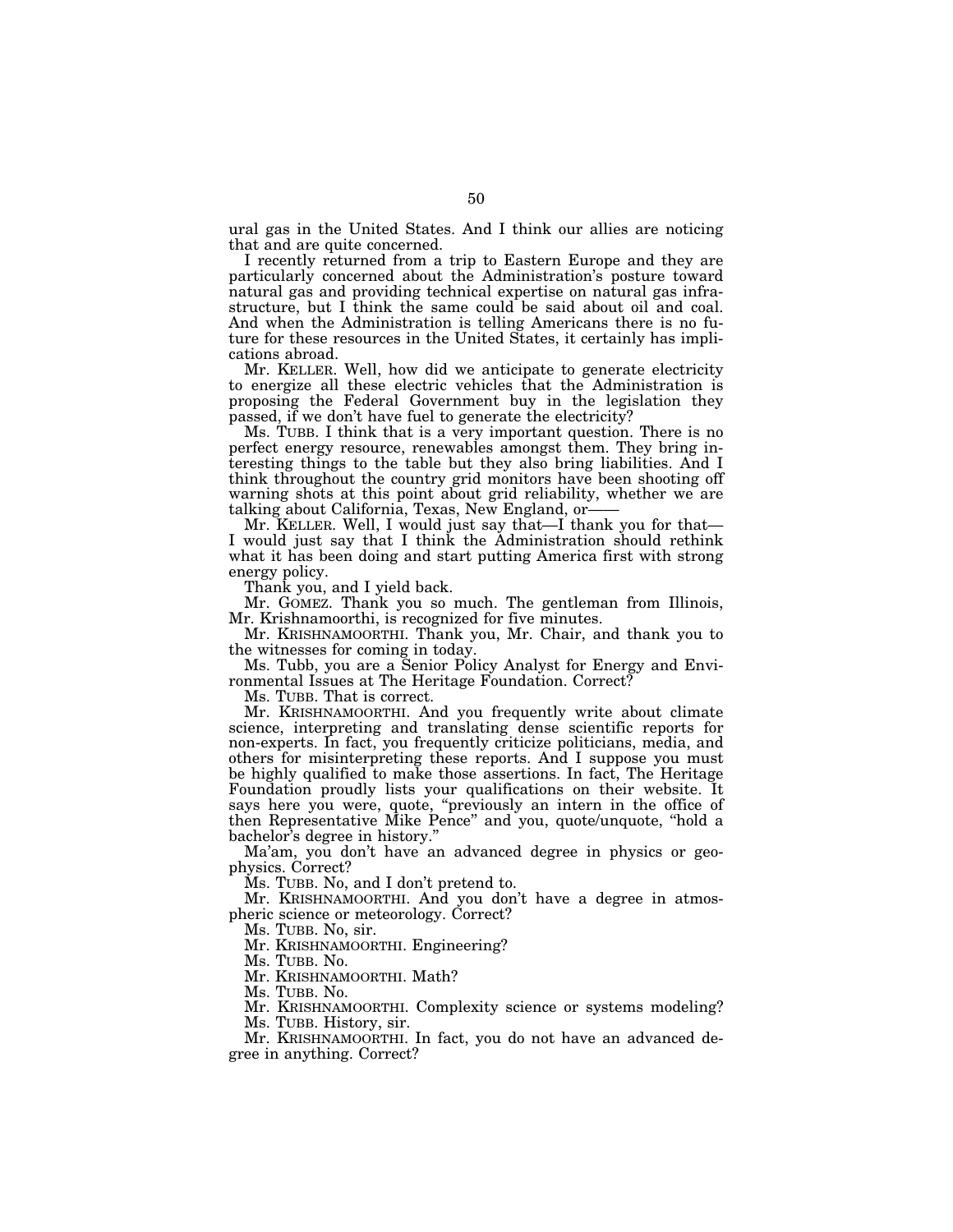Ms. TUBB. That is correct.

Mr. KRISHNAMOORTHI. And you are not a climate scientist, are you?

Ms. TUBB. No.

Mr. KRISHNAMOORTHI. Neither am I. But in 2015, you wrote for The Heritage Foundation the following. You said, quote, ''There is little agreement as to how much global warming is attributable to human activity or even if warming is harmful." Isn't that what you wrote?

Ms. TUBB. Yes, and I stand by-

Mr. KRISHNAMOORTHI. And you stand by that statement, right? Ms. TUBB. I do.

Mr. KRISHNAMOORTHI. And, you know, Mr. Mann, is there little agreement as to how much warming is attributable to human activity?

Mr. MANN. No. There is-

Mr. KRISHNAMOORTHI. Sir, let me just go through your credentials, just so that we know exactly on what basis you are making that particular statement. You are a professor of atmospheric science. Isn't that right?

Mr. MANN. Yes, I am.

Mr. KRISHNAMOORTHI. You have a degree in physics.

Mr. MANN. I do.

Mr. KRISHNAMOORTHI. You have a degree in applied math.

Mr. MANN. I do.

Mr. KRISHNAMOORTHI. You have an M.S. in physics.

Mr. MANN. I do.

Mr. KRISHNAMOORTHI. You have a Ph.D. in geology.

Mr. MANN. I do.

Mr. KRISHNAMOORTHI. A Ph.D. in geophysics.

Mr. MANN. Geology and geophysics.

Mr. KRISHNAMOORTHI. And you are a member of the National Academy of Sciences. Isn't that right?

Mr. MANN. That is correct.

Mr. KRISHNAMOORTHI. I am not a member of the National Academy of Sciences. Ms. Tubb, you are not a member of the National Academy of Sciences, are you?

Ms. TUBB. No.

Mr. KRISHNAMOORTHI. In fact, Mr. Mann, I think in the IPCC report it said, quote, "It is unequivocal that human influence has warmed the atmosphere, ocean, and land." Isn't that right?

Mr. MANN. That is right.

Mr. KRISHNAMOORTHI. And you believe that to be the case. Isn't that so?

Mr. MANN. The world's scientists believe that to be the case, and I am one of them.

Mr. KRISHNAMOORTHI. And in December 2021, Ms. Tubb, this is what you wrote. "What is the nature of global warming? Is it a net positive change, a negative, or some mix in between?'' Isn't that what you wrote?

Ms. TUBB. Yes, and I stand by it.

Mr. KRISHNAMOORTHI. Yes, I bet you do.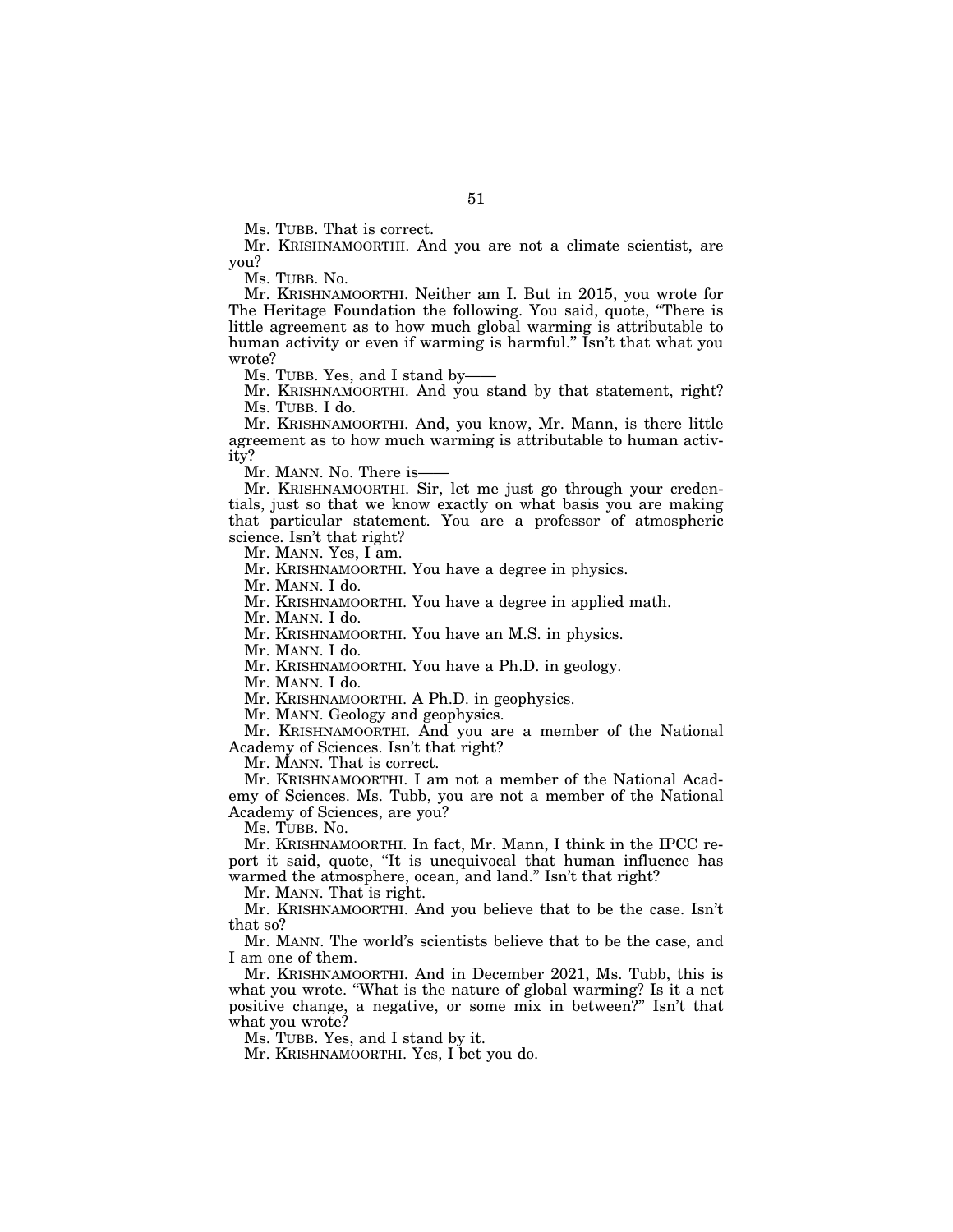Now Mr. Mann, how about you? What is the nature of global warming? Is it a net positive change, a negative, or somewhere in between?

Mr. MANN. Natural factors have probably offset some of the warming. More than 100 percent of the warming is due to increased greenhouse gas concentrations because temporary natural factors actually offset some of that warming. All of the warming is due to our activity.

Mr. KRISHNAMOORTHI. And is the nature of global warming, is that a net positive change, a negative, or somewhere in between, for the planet?

Mr. MANN. The impacts are quite negative and they are getting worse over time.

Mr. KRISHNAMOORTHI. Now with regard to there, quote/unquote, being ''little agreement,'' according to Ms. Tubb, as to how much warming is attributable to human activity, that IPCC report, Mr. Mann, that I just referenced, it was written by more than 200 scientists, drawing on more than 14,000 individual studies, and it was endorsed and approved by the governments of 195 countries. You don't disagree with that, right?

Mr. MANN. No. Not at all.

Mr. KRISHNAMOORTHI. How about you, Mr. van Baal? Mr. Van Baal, can you hear us?

Mr. VAN BAAL. I fully agree with Dr. Mann here.

Mr. KRISHNAMOORTHI. Now let me just ask you something, Mr. Mann. What does it mean when we have people—what is the impact of people denying climate science and saying there is little agreement as to how much warming is attributable to human activity?

Mr. MANN. Well, it provides an excuse for the forces of inaction, and we have already heard about the dark money groups and their relationship with the fossil fuel industry. Look, they understand that if we address this crisis it is going to hurt their economic bottom line, and they have fought tooth and nail to prevent action for decades. That is the harm. It continues this lie that climate change isn't real and it is not human caused, and it is not having detrimental impacts.

Mr. KRISHNAMOORTHI. Thank you and I yield back.

Mr. GOMEZ. Thank you. The gentleman from Florida, Mr. Donalds, is recognized for five minutes.

Mr. DONALDS. Thank you, Mr. Chairman. You know, this hearing is a complete and utter waste of time. I mean, this thing is ridiculous. I thought we had wasted a lot of time here in Congress, and fortunately for the American people we do, and this hearing adds to that. We are examining Big Oil's climate pledges. These are multinational companies, and you are trying to get them—you are trying to force them to adhere to pledges that the majority party wants them to make about climate change.

I fail to see how that is the responsibility for the Oversight Committee, to enforce pledges that they choose or choose not to make. That is not our purview. That is not our job. I think so much of what we should be doing here is focused on what we can actually control.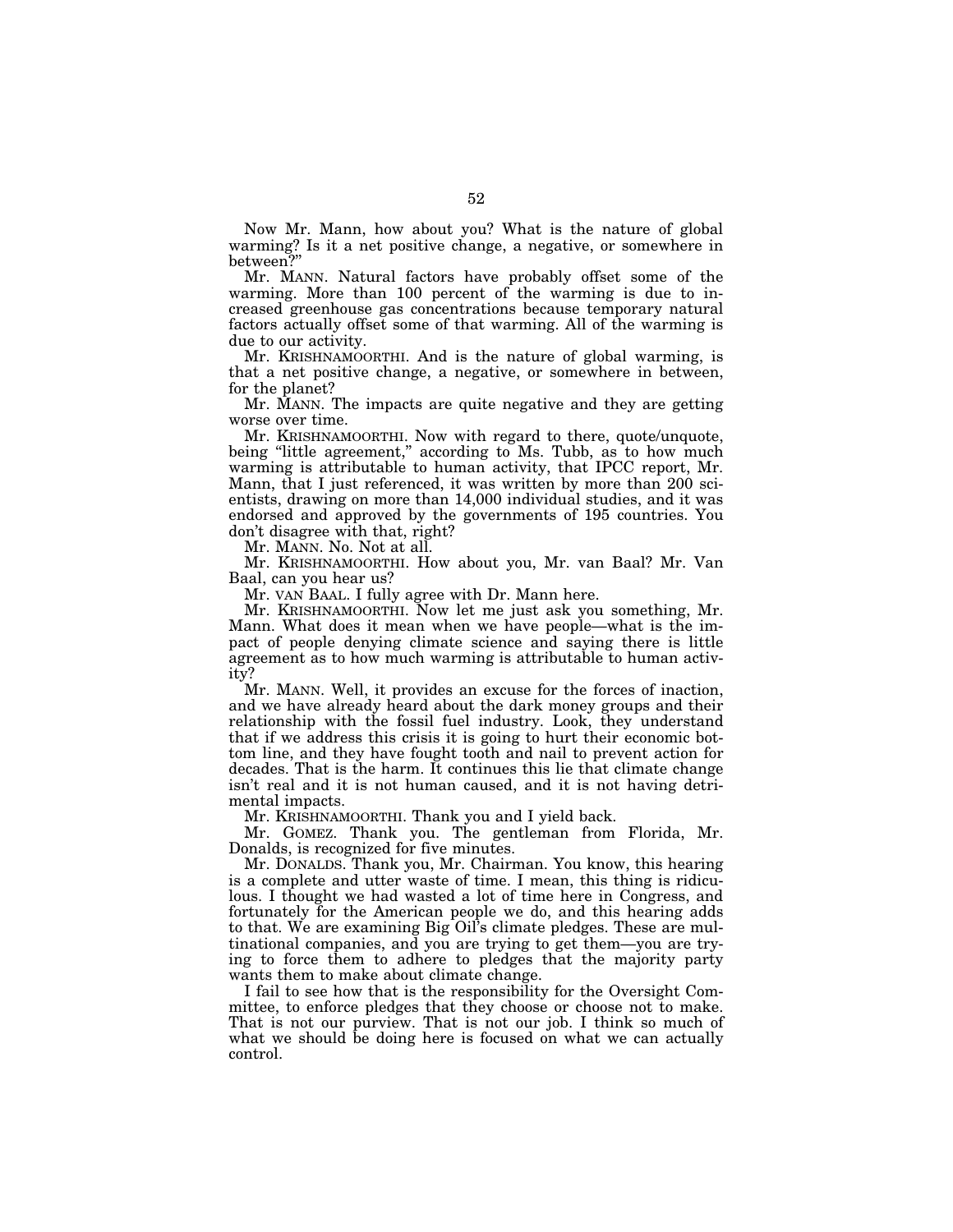Let's talk about the genesis of these pledges, the actual Paris Climate Accords, which, by the way, are not a treaty, because the President of the United States has not brought it to the Senate to be ratified. So if it is not a treaty of the United States, these climate accords, how then do we have the legal authority to try to hold multinational companies, some of which headquarter themselves in the United States?

Can somebody explain that to me, where this body, the House of Representatives, has the ability to literally bully companies into adhering to a climate pledge based upon a climate accord which is not even a treaty of the United States, because Joe Biden won't take it to the Senate, because the Senate will not ratify said treaty? None of this makes sense.

But let's go on to other things that don't make sense. The price of oil is now \$90 a barrel, give or take. Instead of allowing producers in the United States to actually go and drill for this oil, mind you, in a much more environmentally friendly way, Joe Biden doesn't want our domestic producers to go get the oil. He wants to go ask OPEC to go get oil. And then he wants to go ask Russia for oil, because yes, we are importing oil from Russia, you know, that country that is now looking at Ukraine. And so he is trying to tell the Russians, ''We are going to cutoff Nord Stream 2 if you go into Ukraine,'' but at the same time we are importing oil from Russia. Again, none of this makes any sense. But we are going to hold the oil companies accountable for not holding to their climate goals.

You know what the funny thing is? Joe Biden and the Democrats are doing the same, exact thing that the oil companies are doing. You see, the Democrats are running around talking about how, "Oh, we are going to cut carbon emissions by 2030. We are going to be tied to the Paris Climate Accords. This is what we are going to do. It is going to be great for our environment.'' But in the same breath we are relying on countries in other parts of the world to drill the oil that we need to keep the lights on, to drill that oil that, you know, for Dr. Mann, he needs to power Penn State.

Dr. Mann, at Penn State are you guys, are you at zero emissions at Penn State right now?

Mr. MANN. I don't control Penn State's emissions, but I——

Mr. DONALDS. Dr. Mann-

Mr. MANN [continuing]. For my own power it comes entirely from renewable energy.

Mr. DONALDS. Dr. Mann, I am talking right now. Dr. Mann, does Penn State even have the ability to be zero emissions?

Mr. MANN. They have a goal to do that, but I don't set their standards.

Mr. DONALDS. Dr. Mann, if Penn State went to zero emissions today would you freeze in your office and would your students freeze in their classrooms and their dorms?

Mr. MANN. That is the silliest question I have heard today.

Mr. DONALDS. It is not a silly question.

Mr. MANN. I mean, that isn't a scenario.

Mr. DONALDS. That is actually the one question that makes sense. If you cutoff energy, people will freeze.

Mr. MANN. Nobody is talking about cutting off energy, are they?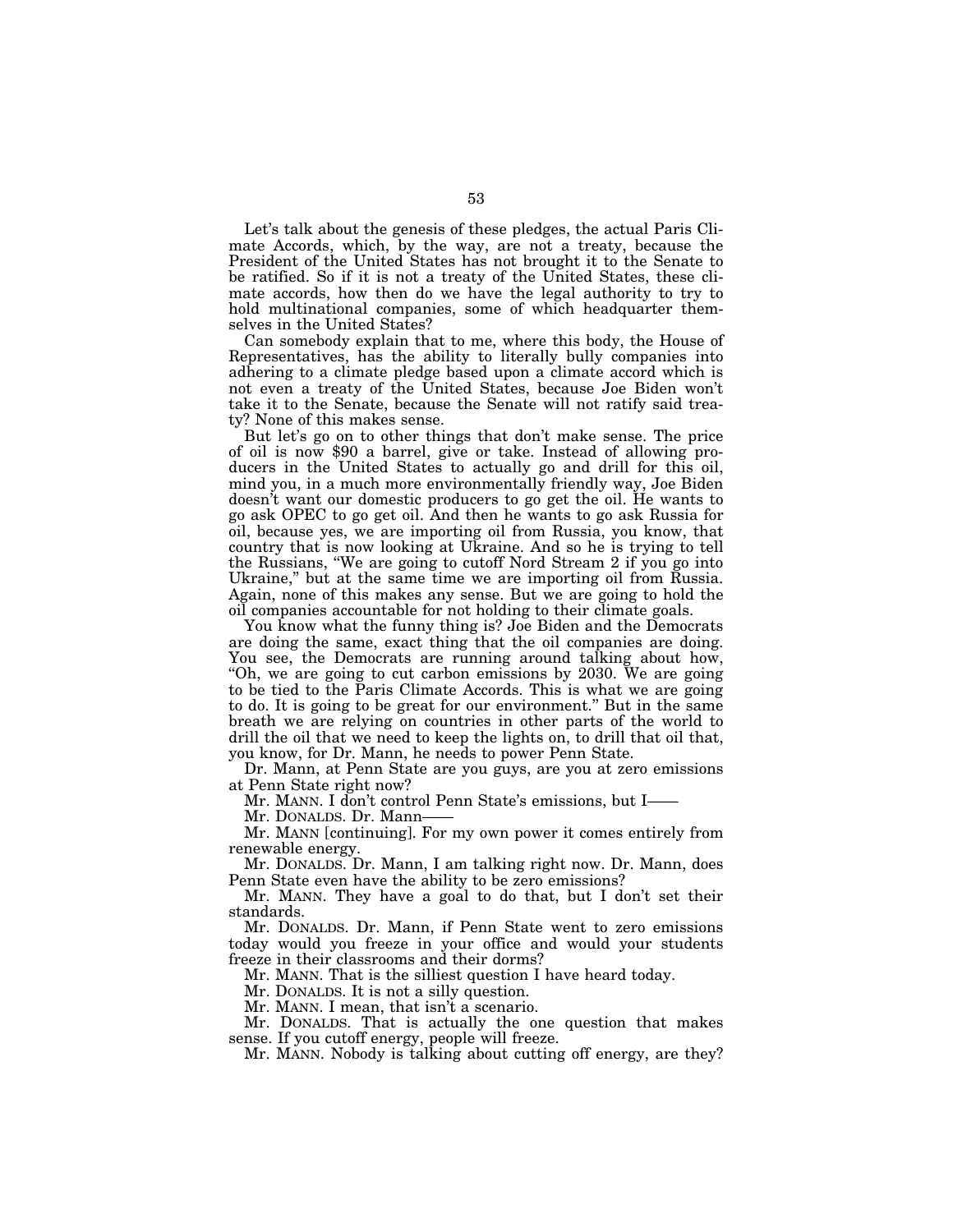Mr. DONALDS. If you cutoff energy, economies cannot thrive. If you cutoff energy, then what we are arguing about right now, with respect to what the Big Oil's climate pledges, will not matter because every Member of Congress, every member of the Senate will have constituents who will be furious because they simply cannot heat their homes at a time where, yes, it is cold outside. And anybody in D.C. knows right now it is cold.

Like I said, this is a ridiculous hearing. We should be focused on so many other things, like why is it that a barrel of oil is going to \$90 a barrel right now, and will probably go higher, and what that means for people who live in the northern states in the United States when it comes to heating their homes. Why have their heating costs doubled in the last year? Why have they gone up? It is because of bad economic policy coming out of the White House. And considering all the decisionmaking that this White House is engaged in, it is no wonder that they are wrong again.

I yield back.

Mr. GOMEZ. The gentlewoman from Michigan, Ms. Tlaib, is recognized for five minutes.

Ms. TLAIB. That was something. I just want you all to know, Ms. Lewis, Mr. van Baal, Dr. Mann, like thank you for speaking truth, because I know in this hearing it doesn't feel like it, but my residents are in some of the most polluted ZIP codes in the Nation. They are not talking about Russia and China. They are not talking about that. Do you know what they are talking about is their kids getting asthma, is the fact that they are getting preexisting conditions that are worsening their public health, and many of them are dying at a higher rate of COVID because of the environmental racism, because in their back yard they literally have over 200 to 300 air permits.

You know, I have got BP up here lying to inventing the carbon footprint to blame consumers for climate change. Exxon has all of us all convinced that renewable and natural gas go together, like peanut butter and jelly.

In my district, Marathon Petroleum had made themselves out to be some indispensable company in my district. They destroy our air and water, PFAS contamination, you name it. Yet they still expect us to thank them in return because they pass out backpacks to the kids in my community, with their logo on it. And the funny thing is they change it spell out ''murder.''

These companies are skilled at deceiving our country, deceiving our residents, the people we fight for, that their fossil products are good for the people and the planet. That is the truth. Now they are telling us that they are, quote, "energy companies" rather than oil companies, signaling a shift away from oil. In 2021, BP announced its net zero strategy. Part of the strategy was pivoting from international oil company to integrated energy company. But BP spent 4.3 percent only of its capital expenditures on clean energy in 2021.

So Mr. van Baal, I mean, do you think spending four percent of the company's investment on clean energy makes it an integrated energy company?

Mr. VAN BAAL. Absolutely not, Congresswoman. If you claim to be in an energy transition, if you claim to pivot to other sorts of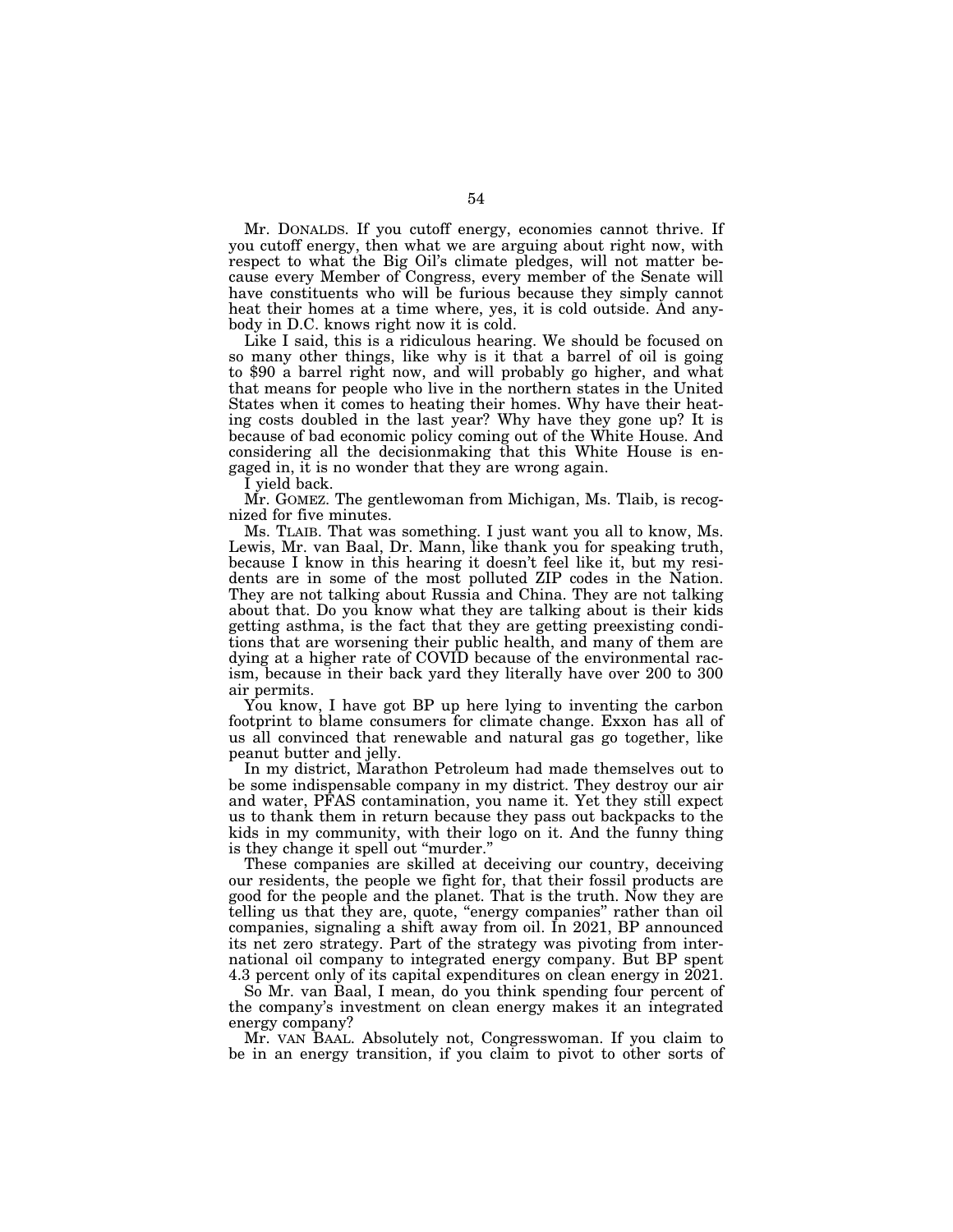energy, which would be great, by the way, then you would at least spend 50 percent of your investments in this new business model.

Ms. TLAIB. Absolutely.

Mr. VAN BAAL. These companies with these small amounts, which, by the way, most of them are smaller than their marketing amounts, risk being the Kodaks of the 21st century.

Ms. TLAIB. You know, Ms. Lewis, I am trying to gentle here, Ms. Lewis, because, I mean, they are lying, but I am just going to ask you. Would you describe this branding exercise as misleading or deceptive?

Ms. LEWIS. Congresswoman, I appreciate your passion and pursuit of truth, and yes, it is exactly meant to mislead the American public on what their true intents are.

Ms. TLAIB. You know, in a 2020 interview with Bloomberg, Shell CEO-you guys probably, I don't know if everybody talked about it or not—the Shell CEO said, and I quote, ''The very fact that in this interview you referred to us an oil company is symptomatic of the problems that we are facing. We are a much more sophisticated, integrated energy player and we are trying to grow our nonoil part much faster than the oil part.''

So, Mr. van Baal, do you agree with Mr.—is it van Beurden that Shell is no longer an oil company?

Mr. VAN BAAL. Not at all. They are still an oil company, and this year they are going to spend around 12 percent on renewable energy. So absolutely not.

Ms. TLAIB. You know what is so disgusting is how they think, like us Americans, like we are dumb. Like of course we know that they are. Like stop treating us like we are dumb.

Mr. VAN BAAL. Yes. There was a Dutch-

Ms. TLAIB. So, Doctor—no, I am sorry, Mr. van Baal—but Dr. Mann, because I only have a few minutes, is Shell acting with the speed and ambition necessary and consistent with the Paris Climate Agreement? I think you have said, yes, they are not, right? Is that a no?

Mr. MANN. No. That is a firm no.

Ms. TLAIB. So fossil fuel companies are saying all the right things in public. I mean, they have the best press conferences. My kids are on YouTube seeing their beautiful commercials and stuff, and I am out here saying, you know, those are the people poisoning us. Be careful. I mean, literally, this is so incredibly dangerous.

If we only listen to their speeches and advertisement you might be fooled into thinking we are on track for a safe climate and a sustainable future, but they are not doing what they say they are doing.

And so I intend to work, as vice chair of the Environmental Justice Subcommittee on this House Oversight Committee, I intend to work with my colleagues, because, you know, the American people deserve better than this. I am tired of it. I am tired of—I mean, four times I saw basements flooded in just one home. Homes, tons of homes in my community, and all of it again is direct impact. They are not saying what my colleagues are talking about. They are saying we are literally getting sick, and it is hard to live with this climate crisis right now. It shouldn't be this hard.

So I thank you, and again I yield.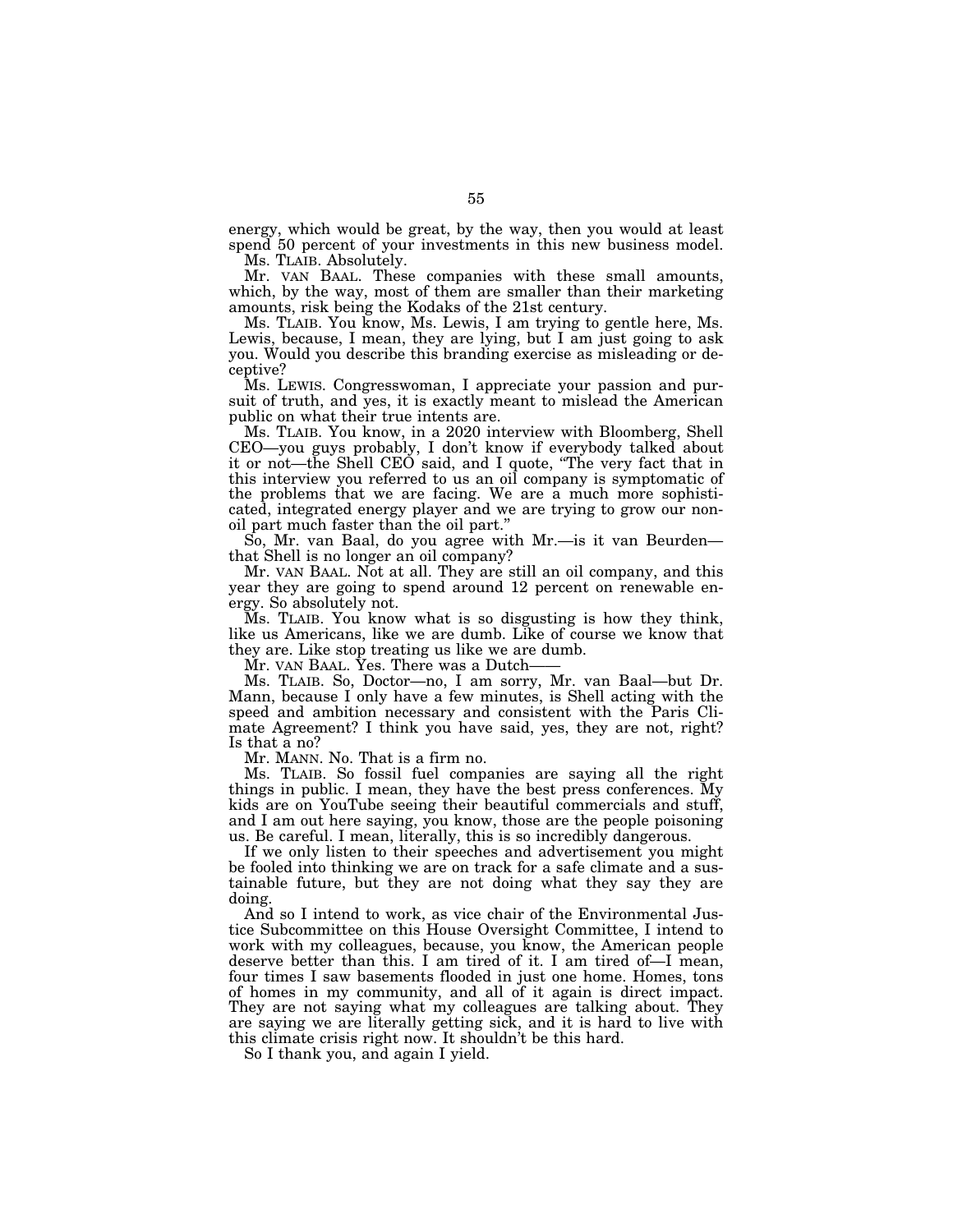Mr. GOMEZ. Thank you. The gentleman from California, Mr. DeSaulnier, is recognized for five minutes.

Mr. DESAULNIER. Thank you, Mr. Gomez, and I want to associate myself with the passion of the previous speaker, my friend from Michigan.

In 2016, Representative and I, Ted Lieu, from Torrance, myself from Contra Costa in the Bay Area, two of the most intense fossil fuel footprint areas on the West Coast, led an effort after the L.A. Times had reported a terrific investigatory series in partnership with Climate Action on what Exxon had done to obfuscate its role and its knowledge. We asked for information—that was in 2016, through this committee—and we are still waiting for much of that response.

As somebody who represents a very fossil fuel-dependent area we have four refineries in the county I represent; Chevron has its headquarters here—I just want to—and Dr. Mann and Ms. Lewis, really I have a couple of questions for you, some quotes. BP says it "aims to be a very different kind of energy company by 2030, as we scale up investment in low-carbon energy.<sup>5</sup> Chevron says, ''Leadership and innovation to advance a lower-carbon future.'' Exxon, "Committed to helping transform our energy systems and working to reduce emissions in the short time while also working on advancing decarbonization solutions.''

Contrast that with their financial reports. Between 2010 and 2018, out of total capital expenditures, BP spent 2.3 percent on low-carbon investments, Shell spent 1.3 percent on low-carbon investments, Chevron less than one percent, 0.23 percent—Chevron, a California company. ExxonMobil spent 0.22 percent on low-carbon investments.

So, in addition, according to the Carbon Disclosure Project, the 24 largest publicly owned oil companies spent less than one percent of their budgets on low-carbon investments between 2010 and 2017.

So my colleagues brought this up before, on the other side of the aisle. Part of this is the moral problem, but it also is identifying where we are in the global environment that is quickly changing, and the money is definitely moving that way. All major car companies and heavy-duty manufacturers are moving to alternative fuels. The Chinese are adding 100,000 charging stations a month. We have 42,000 in the entire United States. They have almost 1.5 million now.

So we are in a race to be globally competitive to transition. I am very involved with trying to transition these refineries in the Bay Area and California off of their current position. Municipal government is very dependent on the property tax, particularly school districts in California, as is Los Angeles, as is Puget Sound on the West Coast. It has limited deep water ports so they are valuable.

So, Dr. Mann, why should we trust them when they come in and say they are going to transition and work with us? And then second, Ms. Lewis, shouldn't they be accountable legally for the delay they have caused in us being competitive and also meeting our targets in terms of reducing carbon? First, Dr. Mann.

Mr. MANN. Yes. They are not going to do this voluntarily. You know, what more evidence do we need for that? So that is why we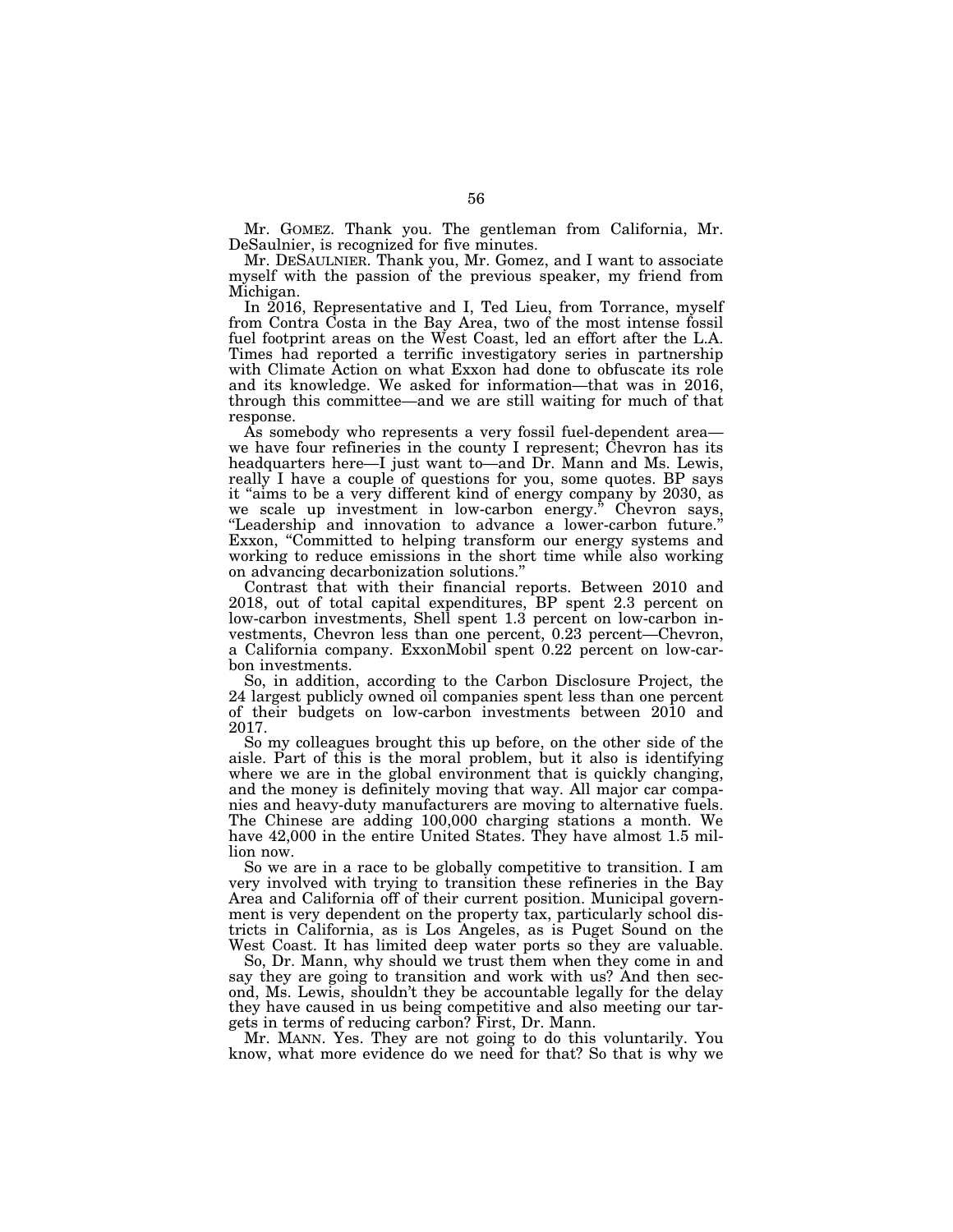need incentives. That is why we need policy that makes it necessary for them to move in the direction that we know they have to go.

Mr. DESAULNIER. Ms. Lewis, why shouldn't they be held accountable? We have got the same problem. Dr. Mann mentioned this is the legacy of caveat emptor, buyer beware in contract law, from my perspective. The pharmaceutical industry, the tobacco industry, so many examples of these large industries, and now the oil industry, why shouldn't they be held accountable for their short-term investments and their misleading the public when it comes to public health and our natural economy? Why shouldn't they be held accountable, according to law, both personally and as corporate entities?

Ms. LEWIS. Congressman that is an excellent question, and it is very clear that they can be held accountable. Congress has done it before. Again, we refer to the tobacco settlements. It has been done—mortgage crisis, done before, so it can be done again.

Mr. DESAULNIER. So that begs the question, we know this is a pattern of human experience. I don't understand why, when we look at this—and Dr. Mann, you said this in your comments earlier—this is the same business model, but we all end up paying for it. The shareholders and the investors and the corporate officers leave with tons of money, yet it happens again and again, and the energy industry is just another example. In my area, the local editorial board once said we are addicted to this product. We are like we are dealing with a drug dealer here, where we are trying to extract ourselves from a relationship.

Thank you, Madam Chair. I yield back.

Mr. GOMEZ. Thank you so much. The gentleman from Vermont, Mr. Welch, is recognized for five minutes.

Mr. WELCH. Thank you, Mr. Chairman. I want to followup on my colleague, Mr. DeSaulnier, in his line of questioning. No. 1, fossil fuels have been with us for a long time. The energy companies became aware, a long time ago, about the impact on the environment and the effect of the pollutants and its contribution to climate change. It concealed that information and, in fact, advocated for, in effect, fake science to try to dispute it.

Times have changed, where we are well aware of the fact that the planet is in peril. The Paris Agreement was an indication of countries coming together to at least acknowledge that.

The major oil companies, in my view, have to be an important part of the solution. The oil companies have said that they intend to be part of that solution and they embrace the Paris Accords and they claim even, in many cases, to favor a tax on carbon.

But let me ask you, Mr. Mann, is what they have done with their capital expenditures in line with what their public statements are about wanting to go to clean energy? Dr. DeSaulnier went through what their profits were. He left out, I think, how much they spent on stock buybacks, but he documented how little they spend on clean energy. Can you go through this, because we have to make decisions as to whether we can trust what they say they want to do versus what they are actually doing with investors dollars.

Mr. MANN. Yes. Well, there is no question that I think all of them have said that they continue to continue with fossil fuel ex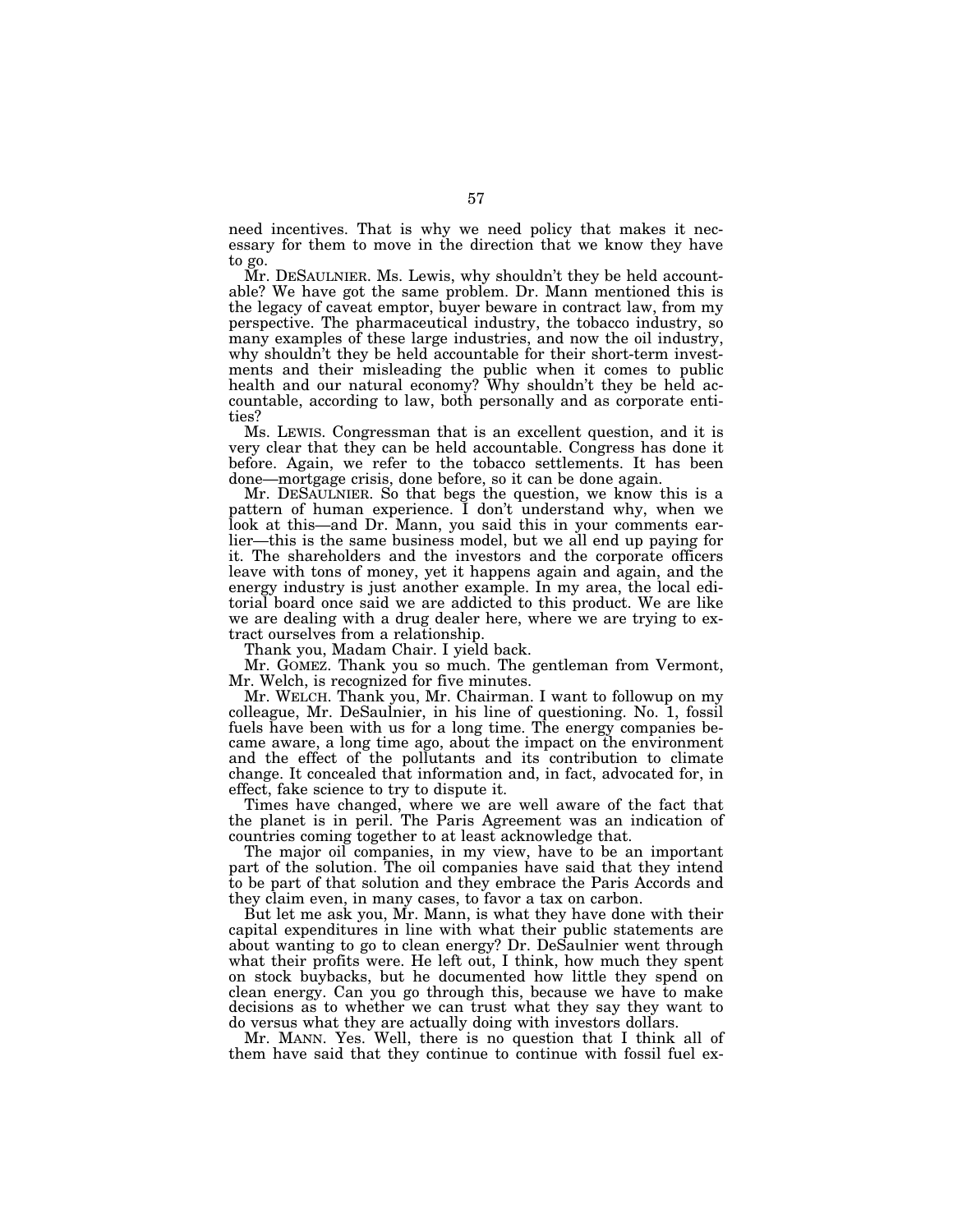ploration. They plan to continue to increase their fossil fuel reserves. And so that is going in exactly the opposite direction of the Paris Agreement and our commitment to lower carbon emissions by 50 percent within this decade. There is no way we can do that if we have energy companies that are still seeing themselves as fossil fuel companies and continuing to move in the wrong direction, maybe a little more slowly in the wrong direction but they are still moving in the wrong direction.

Mr. WELCH. Mr. Donalds asked, I think, a fair question about the jobs that are associated with this industry, and that is of concern to me. Any time that one of our citizens has a job, we have to take that very seriously. But I will ask Tracey Lewis, if, in fact, a company is looking over the horizon and seeing where the opportunity lay, what Mr. DeSaulnier again laid out was how many of our competitors including China, are going all in on electric and they are making investments accordingly, and is there an economic danger that threatens our job stability if we are behind the curve when it comes to moving into clean energy technology, electric vehicle technology?

Ms. Lewis, do you want to respond to that?

Ms. LEWIS. I am very happy to, and as a proud alumni of Vermont Law School I am glad to answer.

It is very clear that we cannot fall behind. We have got to ensure that folks who are involved in fossil fuel industries, those workers who put their lives at risk, are able to transition to good-paying jobs. We also need to ensure that there are more employment opportunities in green jobs. That is what the future is going to bring. So it is within the purview of Congress to also help make that happen.

Mr. WELCH. And on this question again of responsibility, we have had industries where they peddle tobacco, denying the health consequences, or in some cases pharmaceuticals that have had very adverse health outcomes. Is there any question about the health hazard of continuing to load carbon emissions into our atmosphere? And I will ask Ms. Tubb if you want to answer that.

Ms. TUBB. I think the market will determine if these products are valuable, and currently 80 percent of Americans' energy needs are met by coal, oil, and natural gas. And to me that tells me that Americans want to continue using these resources, and until Congress tells these companies otherwise, by way of law, which is the transparent and accountable means of communicating change, these companies, I think, have every right to continue providing their shareholders with value.

Mr. WELCH. Well, you know, you are talking about the market. You are talking about individual choice. But if the only thing you can afford is a combustion engine car—there are no incentives, and then there is no investment by companies—individuals do not have a choice. Do you think most individuals would prefer to have a car that can end the climate change and these wild storms and wildfires out in California?

Ms. TUBB. Sir, it is not my place to tell people what to buy.

Mr. GOMEZ. Time has expired.

Mr. WELCH. I yield back. Thank you.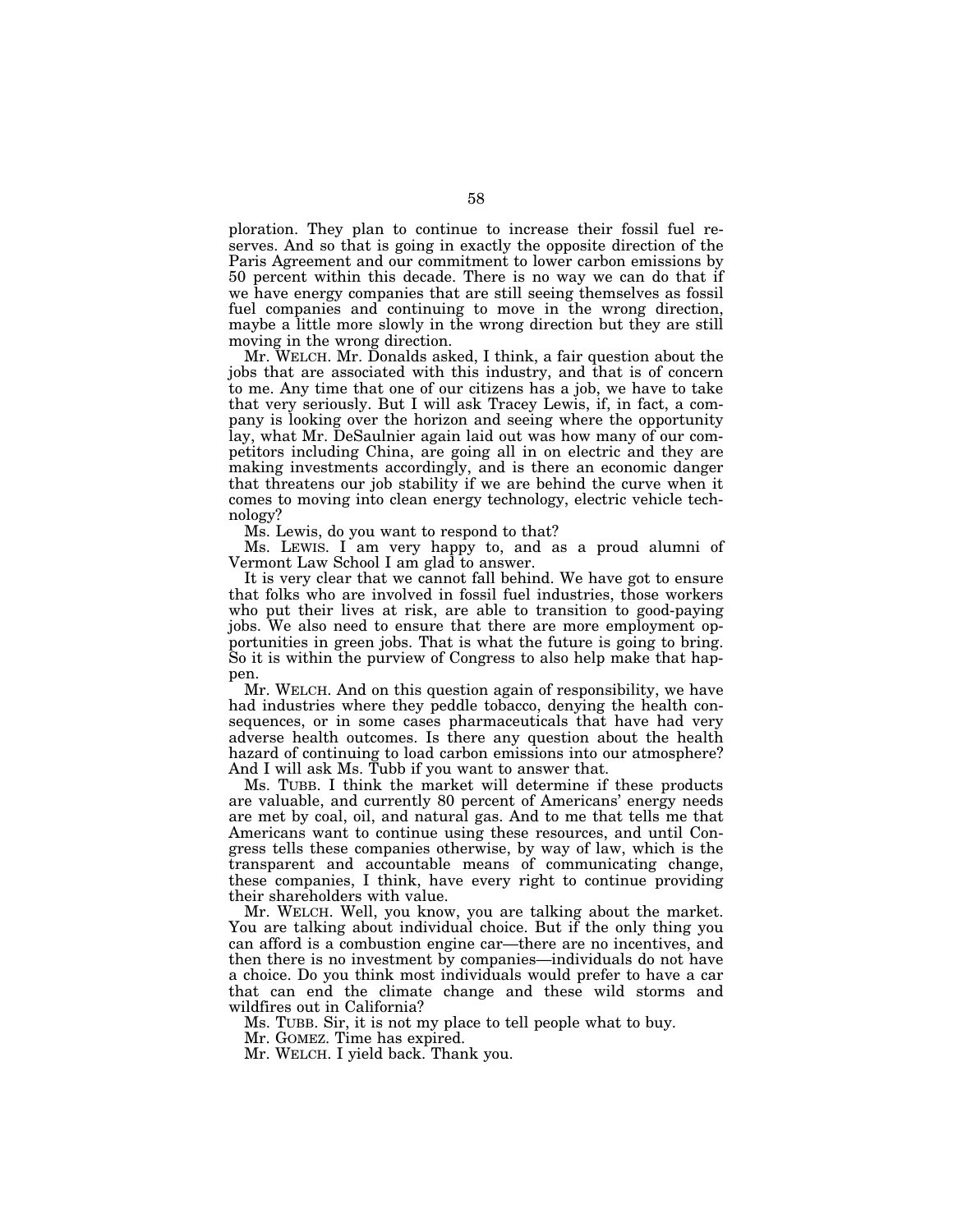Mr. GOMEZ. Thank you so much. Votes have been called, but we only have two more members. We will get through the two more members and then we will adjourn after those two members go.

The gentlewoman from Missouri, Ms. Bush, who has been patiently waiting, is recognized for five minutes.

We can't hear you, Ms. Bush.

Yes, we can hear you now.

Ms. BUSH. All right. Thank you so much. And I thank Chairwoman Maloney and Chairman Khanna for convening this important hearing.

When fossil fuel companies produce massive greenhouse gas emissions, St. Louis heats up. When St. Louis heats up, more bullets fly and more kidneys fail, lives are lost, and in St. Louis it is the lives of Black people that are disproportionately lost as a result of this hearing.

Dr. Mann, St. Louis has 11 more 90-degree days per year today than when I was born. How will a community like ours continue to change in the next 10 years?

Mr. MANN. That is right. We are seeing a huge increase in the frequency of these extremely hot spells, temperatures above 90 degrees Fahrenheit, 100 degrees Fahrenheit. And if we continue on the course that we are on right now, if we continue with business as usual burning of fossil fuels, by the middle of the century most of summer will feel like the hottest day that you experienced in your life. So that is the sort of future that we face if we fail to act now, and it will only get that much worse, and as you allude to, the problem is worse, for example, in urban environments that tend to be heavy minority populations, where, you know, there are studies that showed that they live in the most susceptible places, the hottest places, the places most susceptible to flooding.

Ms. BUSH. Thank you. And all the while the fossil fuel industry spends huge sums on misleading advertising, pretending that they are part of the solution.

We are here today talking about how fossil fuel industry needs to dramatically reduce emissions, but they are not. They will not. They are admitting they are not. You know, these intentional and misleading pledges are evidence enough that their decades of climate denial continue.

I am a black Congresswoman with asthma, asthma made worse by being hit and sprayed with tear gas and pepper spray. My asthma is not a coincidence, though. A 2021 EPA analysis found that black communities are 34 percent more likely to have increased childhood asthma diagnoses due to climate change. It is in communities like mine that fossil fuel companies' emissions put our health at risk first. Fossil fuel facilities are typically located in our communities, predominantly black and brown communities, where they compound toxic pollution to exacerbate underlying health conditions.

So Ms. Lewis, please describe how Big Oil's pledges reveal they are planning to continue building factors and refineries in communities of color.

Ms. LEWIS. Thank you so much, Congressman Bush.

It is very, very clear that despite the pledges, the march toward increased fossil fuel infrastructure is planned, particularly around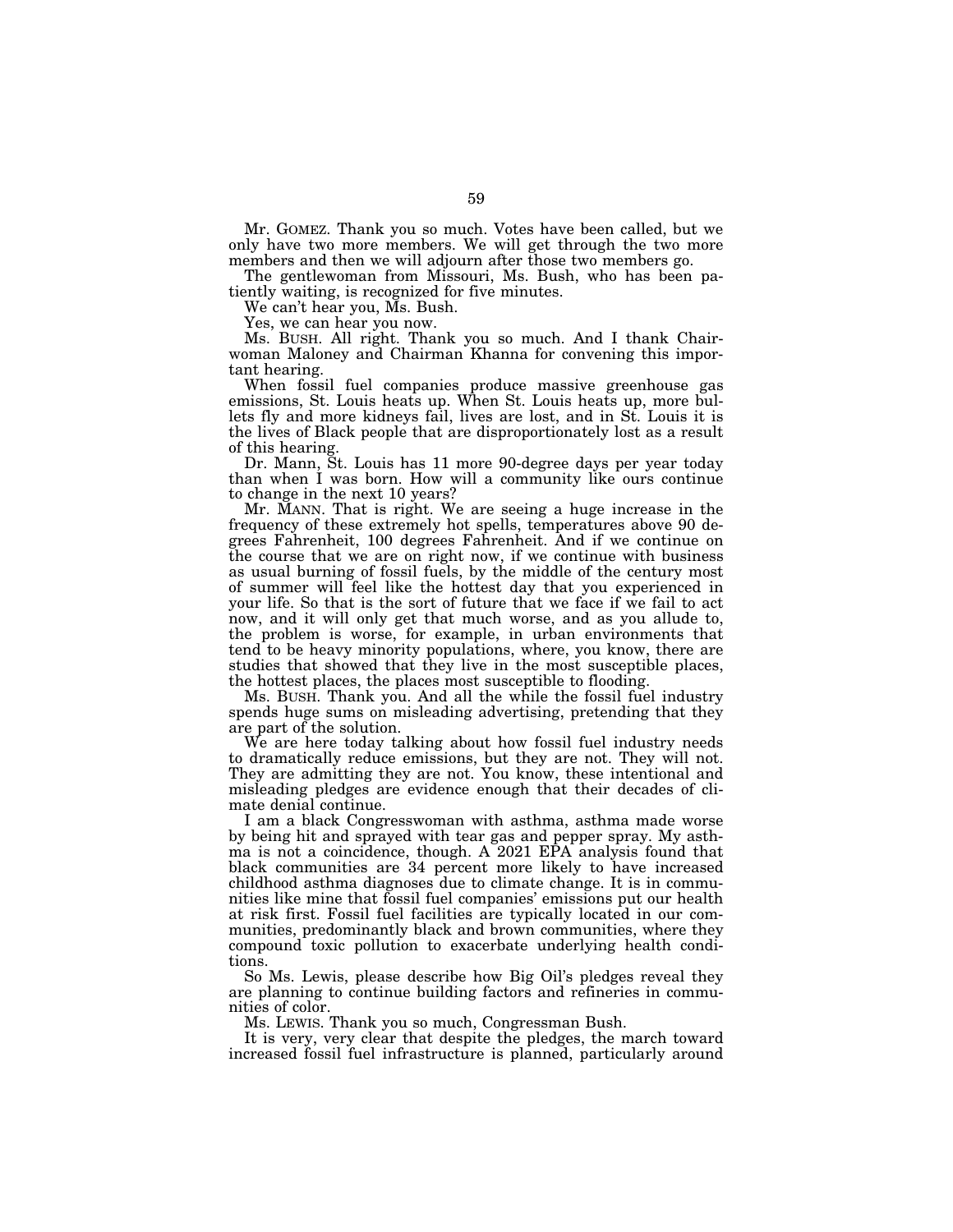carbon capture and carbon sequestration, underground sequestration. Those plants will never be built in the center of town. They will never be built in wealthy neighbors like Baden University in St. Louis. That won't happen. They are going to be in the underserved communities where black, brown people live, in urban areas where indigenous people live, and impact their health. So we have to deal with this, and the way that we can stop it is by stopping funding them with taxpayer dollars for subsidies for multibillion dollar companies.

Ms. BUSH. You got right to it, Ms. Lewis, because I was going to ask you, because we know that these companies aren't going to reduce the emissions themselves, what do you specifically think Congress must do to intervene? Do you have anything else on that point?

Ms. LEWIS. Oh yes, happy to add here. You know, one, keep holding hearings like this holding companies' feet to the fire. Also, I think that you have the capacity to speed up our transition toward a future of renewable energy, and that is really key to protecting these communities that are directly impacted by the harms of the fossil fuel industry.

Ms. BUSH. Yes, thank you. We know that black folks are 40 percent more likely than other groups to live in areas where extreme temperatures driven by climate change will result in higher mortality rates. Structural inequity, environmental racism, and climate change have made our communities lethal environments. Communities like mine are suffering from the climate crisis right now. We will not wait around for the fossil fuel industry to intervene to stop their own environmental bias and racism that has continued for decades. Big Oil will continue to prioritize profits over black lives until we intervene ourselves, which that is what we are doing. This investigation that the committee is undergoing right now, it is essential to the work to save lives. Thank you, and I yield back.

Mr. GOMEZ. Thank you so much. The gentlewoman from Massachusetts, Ms. Pressley, is recognized for five minutes.

Ms. PRESSLEY. Thank you, Mr. Chair. As we just heard from really all of our colleagues, the climate crisis is not a theoretical problem for the future. It is an imminent problem and crisis right now. From coastal flooding to the urban heat islands threatening communities like Chelsea and East Boston in my district, the Massachusetts 7, it is real and it is here. In order to confront it, we need real solutions that are proven to work and to keep our planet safe. Fossil fuel companies like to point to carbon capture and sequestration, also known as CCS technology, as a way to offset their greenhouse gas emissions, while allowing them to continue producing a toxic product at the same level, but there is little evidence that the technology actually works.

Former CEO of Exxon, Lee Raymond, spoke at the 2007 National Petroleum Council Conference about the future of carbon capture. He said CCS technology ''has never been demonstrated at scale. It is a huge, huge undertaking. People just assume that it can happen. You can't assume that is going to happen.'' Yet Big Oil continues to endorse carbon capture. Dr. Mann, have there been advancements in CCS technology that make you believe it will perform as advertised by fossil fuel companies?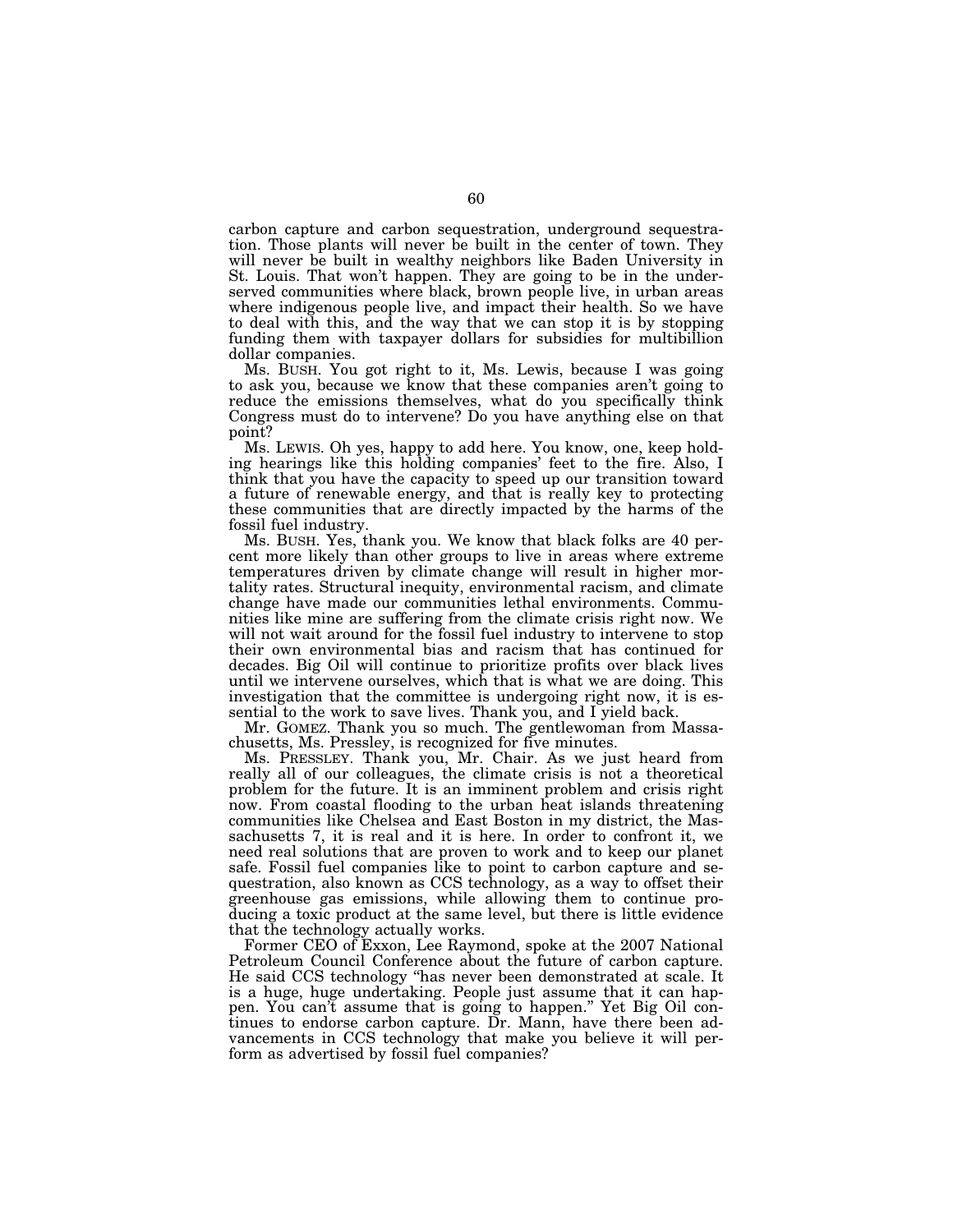Mr. MANN. No, I don't see any evidence at this point. There hasn't been a proof of concept that shows that you can use CCS and produce energy without producing carbon pollution. And as long as there is no proof of concept for that, then obviously it is not a meaningful climate solution, and it displaces meaningful climate solutions, like clean energy and renewable energy.

Ms. PRESSLEY. Thank you. I wholeheartedly agree. Carbon capture is not proven and its risks are catastrophically dangerous. In 2020, a CO2 pipeline ruptured and burst in Yazoo County, Mississippi, a low-income and majority black population, and because of the rupture of high pressure gases, a noxious green fog seeped out, spread through the area, leaving residents convulsing, foaming at the mouth, and even unconscious. As we approach the two-year anniversary of the Yazoo County pipeline explosion, we must recognize this carbon capture explosion is just another example of the toxic legacy of environmental racism that has plagued our Nation for far too long.

Ms. Lewis, what can the Federal Government do to limit existing and future harms to frontline and vulnerable communities, which are disproportionately black and brown folks, from these toxic pipelines?

Ms. LEWIS. Thank you so much for that incredibly important question. It is heartbreaking to even hear those effects of that pipeline burst. So clearly, the industries will not build if they are not siphoning American taxpayer dollars to subsidize their so-called carbon capture, so let's just end it. Let's be done with it. Let's end 45Q that gives tax breaks to companies that say they are going to build yet haven't, and they have already cashed the checks. Let's continue to push. Let's continue to highlight the harmful effects on our most vulnerable communities, and I think we can start to make some real impacts there.

Ms. PRESSLEY. Right, so-called CCS, you know, more through the propaganda here. So Big Oil touts CCS and other improvement technology because they want to keep producing fossil fuels rather than doing what is really necessary, reducing extraction and production of oil and gas. Let's recognize carbon capture for what it is. As you just so eloquently pointed out, Ms. Lewis, it is a delay tactic and a distraction. And I yield back.

Mr. GOMEZ. The gentlewoman from New York, Ms. Ocasio-Cortez, is recognized for five minutes.

Ms. OCASIO-CORTEZ. I thank the chair and Chairwoman Maloney for convening the hearing, and I thank Congressman Pressley as well as Bush for highlighting two very important topics, but especially debunking the myths of CCS as some sort of proven or effective method of drawdown.

You know, know Exxon, Chevron, and BP, and Shell all say that they support the Paris Agreement, and all four companies have made public pledges which they claim are consistent with the Paris Agreement goal of keeping warming below 1.5 degrees Celsius. But virtually every credible scientific study we have has found, or rather, has concluded that all four companies' pledges fall terribly short of this goal. MSCI, a prominent investment research firm, has estimated how much the planet would warm if the future economy reflected the climate pledges of each of these fossil fuel companies.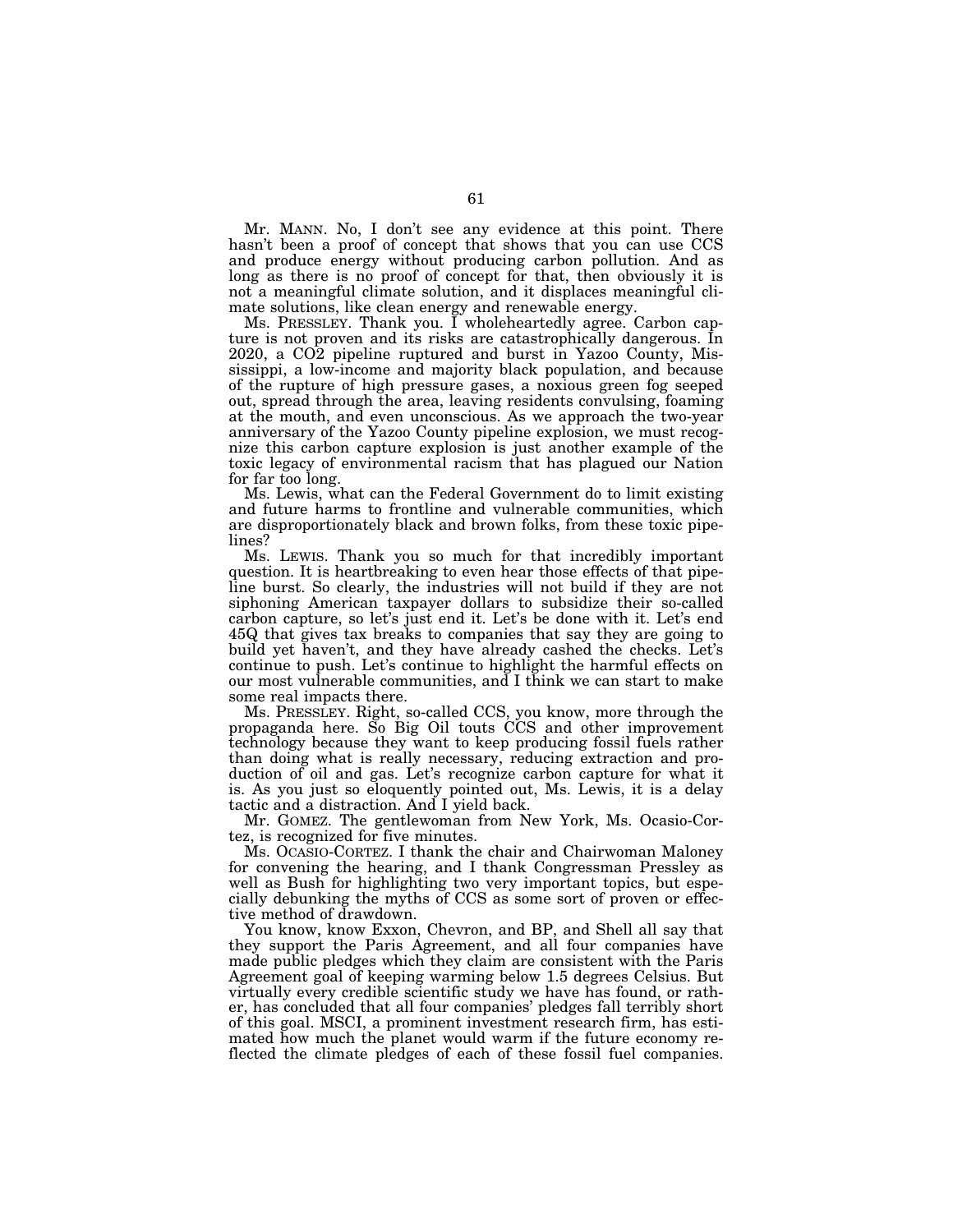So if we start with Shell and BP, these pledges may be more ambitious than other U.S. companies. But MSCI says that if the world economy reflected Shell's pledge, the world would warm to 2.7 degrees, far higher than the 1.5 of Paris. If it reflected BP's, we would have 3.1 degree Celsius.

Now, Dr. Mann, I think sometimes what gets lost in public imagination is that the actual number—1.5,  $\overline{2}$ .7, 3 degrees Celsius—may seem quite small to a layperson. Maybe perhaps not a big deal. And so I kind of want to go a little bit back on the record because in many of our hearings, we haven't really had witnesses be able to actually articulate what this means for humanity. So let's get a better sense of what that would look like and for the world. In images, in experiences, what would global warming of about three degrees look like for the planet and for everyday people? What are their experiences? What are we seeing, et cetera?

Mr. MANN. Yes. Well, I mean, again, if you look at the worst events that we are now dealing with—the superstorms, the wildfires—some of this stuff feels almost dystopian. It feels like it is a view into a future apocalypse, but it is now, so imagine it getting that much worse. Imagine that we have twice as much area burned each summer in the western United States. Imagine that the floods grow, you know, a foot or more greater than what we have seen so far. Imagine sea level rise combined with more intense hurricanes that makes a Superstorm Sandy event, like you folks experienced in New York, rather than being a 1 in 100 or 1 in 30-year event, that sort of event happens typically every other year. That is a possible future. We have even done some research that bear out those numbers.

So, you know, you don't have to use your imagination. That is what is so unfortunate. You can see these impacts now playing out, and they will just get that much worse if we don't act.

Ms. OCASIO-CORTEZ. Now, Ms. Lewis, are any of these companies, fossil fuel companies, in your view, currently making the investments necessary to reach a 1.5 degrees Celsius goal?

Ms. LEWIS. No, there are not.

Ms. OCASIO-CORTEZ. And do any of these companies' financial plans for future investments put them on a path consistent with the Paris Climate Agreement either?

Ms. LEWIS. Sadly, they do not.

Ms. OCASIO-CORTEZ. So, you know, they are publicly saying that they believe in the Paris Agreement, but all of their actions pretty much indicate that is a lie. Do you think it would be fair to say that Ms. Lewis?

Ms. LEWIS. Well, Congresswoman, I would call it a falsehood, yes.

Ms. OCASIO-CORTEZ. Yes.

Ms. LEWIS. Your term is very-

Ms. OCASIO-CORTEZ. Thank you. I appreciate your diplomacy. And perhaps, you know, I think that may be because the profits are too good to let go. You know, not only is it the fossil fuel business model, but also they received millions of dollars in government subsidies, including the 45Q tax credit, which provides companies with a rate of \$50 per metric ton of carbon capture that Congressman Pressley had mentioned just immediately previously. So, Ms.